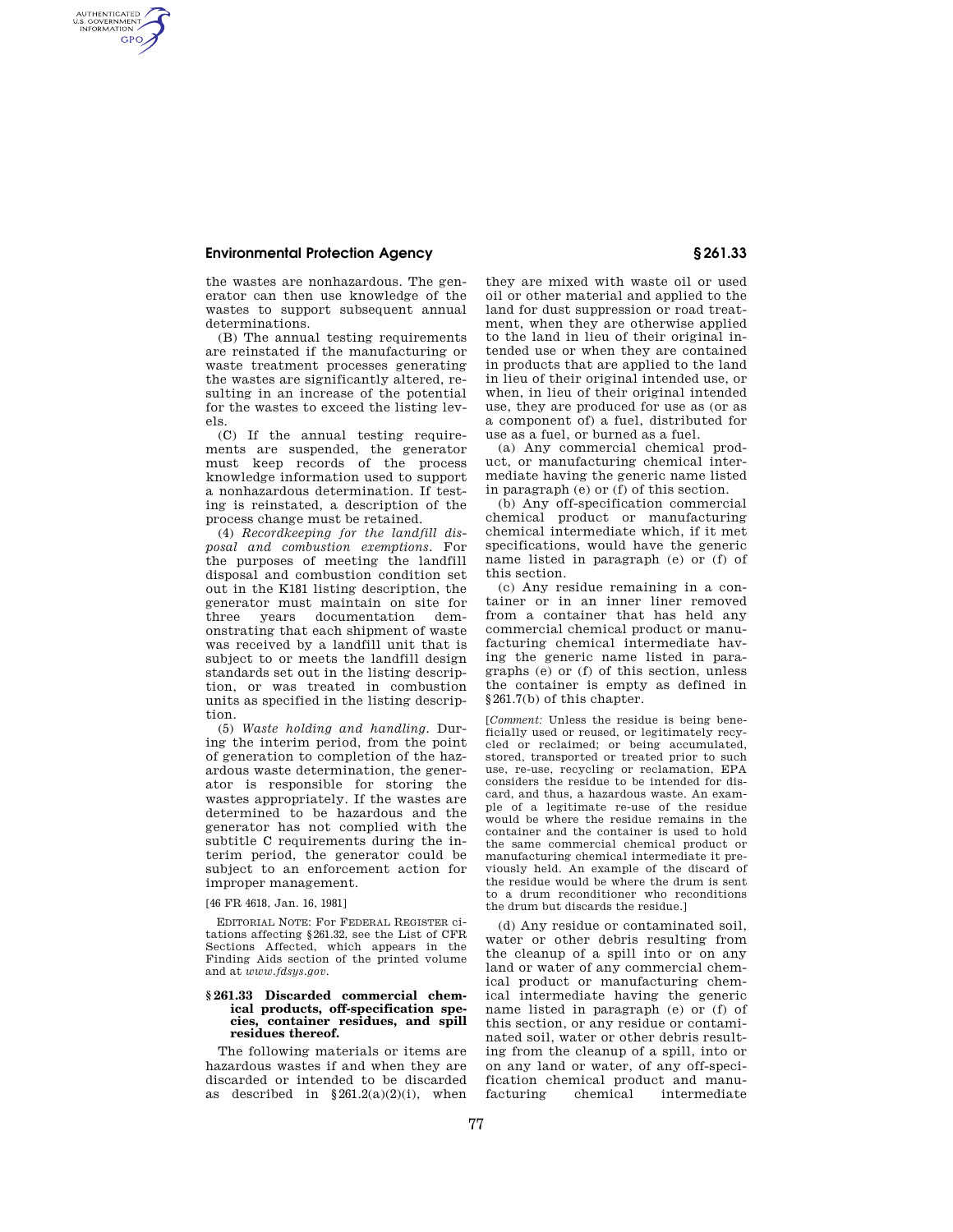which, if it met specifications, would have the generic name listed in paragraph (e) or (f) of this section.

[*Comment:* The phrase ''commercial chemical product or manufacturing chemical intermediate having the generic name listed in .

. .'' refers to a chemical substance which is manufactured or formulated for commercial or manufacturing use which consists of the commercially pure grade of the chemical, any technical grades of the chemical that are produced or marketed, and all formulations in which the chemical is the sole active ingredient. It does not refer to a material, such as a manufacturing process waste, that contains any of the substances listed in paragraph (e) or (f). Where a manufacturing process waste is deemed to be a hazardous waste because it contains a substance listed in paragraph (e) or (f), such waste will be listed in either §261.31 or §261.32 or will be identified as a hazardous waste by the characteristics set forth in subpart C of this part.]

### **§ 261.33 40 CFR Ch. I (7–1–12 Edition)**

(e) The commercial chemical products, manufacturing chemical intermediates or off-specification commercial chemical products or manufacturing chemical intermediates referred to in paragraphs (a) through (d) of this section, are identified as acute hazardous wastes (H) and are subject to the small quantity exclusion defined in §261.5(e).

[*Comment:* For the convenience of the regu-lated community the primary hazardous properties of these materials have been indicated by the letters T (Toxicity), and R (Reactivity). Absence of a letter indicates that the compound only is listed for acute toxicity. Wastes are first listed in alphabetical order by substance and then listed again in numerical order by Hazardous Waste Number.]

These wastes and their corresponding EPA Hazardous Waste Numbers are:

| Haz-<br>ardous<br>waste<br>No. | Chemical ab-<br>stracts No.        | Substance                                                                                                               |
|--------------------------------|------------------------------------|-------------------------------------------------------------------------------------------------------------------------|
| P023                           | $107 - 20 - 0$                     | Acetaldehyde, chloro-                                                                                                   |
| P002                           | 591-08-2 l                         | Acetamide, N-(aminothioxomethyl)-                                                                                       |
| P057                           | $640 - 19 - 7$                     | Acetamide, 2-fluoro-                                                                                                    |
| P058                           | $62 - 74 - 8$                      | Acetic acid, fluoro-, sodium salt                                                                                       |
| P002                           | $591 - 08 - 2$                     | 1-Acetyl-2-thiourea                                                                                                     |
| P003                           | $107 - 02 - 8$                     | Acrolein                                                                                                                |
| P070                           | 116-06-3                           | Aldicarb                                                                                                                |
| P203                           | $1646 - 88 - 4$                    | Aldicarb sulfone.                                                                                                       |
| P004                           | 309-00-2 l                         | Aldrin                                                                                                                  |
| P005                           | $107 - 18 - 6$                     | Allyl alcohol                                                                                                           |
| P006                           | 20859-73-8                         | Aluminum phosphide (R,T)                                                                                                |
| P007                           | 2763-96-4                          | 5-(Aminomethyl)-3-isoxazolol                                                                                            |
| P008                           | $504 - 24 - 5$                     | 4-Aminopyridine                                                                                                         |
| P009                           | $131 - 74 - 8$                     | Ammonium picrate (R)                                                                                                    |
| P119                           | 7803-55-6                          | Ammonium vanadate                                                                                                       |
| P099                           | 506-61-6 l                         | Argentate(1-), bis(cyano-C)-, potassium                                                                                 |
| P010                           | 7778-39-4                          | Arsenic acid H <sub>3</sub> AsO <sub>4</sub>                                                                            |
| P012                           | $1327 - 53 - 3$<br>$1303 - 28 - 2$ | Arsenic oxide As <sub>2</sub> O <sub>3</sub>                                                                            |
| P011<br>P011                   | $1303 - 28 - 2$                    | Arsenic oxide As <sub>2</sub> O <sub>5</sub><br>Arsenic pentoxide                                                       |
| P012                           | 1327-53-3                          | Arsenic trioxide                                                                                                        |
| P038                           | $692 - 42 - 2$                     | Arsine, diethyl-                                                                                                        |
| P036                           | 696-28-6                           | Arsonous dichloride, phenyl-                                                                                            |
| P054                           | 151-56-4                           | Aziridine                                                                                                               |
| P067                           | $75 - 55 - 8$                      | Aziridine, 2-methyl-                                                                                                    |
| P013                           | 542-62-1                           | Barium cyanide                                                                                                          |
| P024                           | $106 - 47 - 8$                     | Benzenamine, 4-chloro-                                                                                                  |
| P077                           | 100-01-6                           | Benzenamine, 4-nitro-                                                                                                   |
| P028                           | $100 - 44 - 7$                     | Benzene, (chloromethyl)-                                                                                                |
| P042                           | $51 - 43 - 4$                      | 1,2-Benzenediol, 4-[1-hydroxy-2-(methylamino)ethyl]-, (R)-                                                              |
| P046                           | $122 - 09 - 8$                     | Benzeneethanamine, alpha, alpha-dimethyl-                                                                               |
| P014                           | $108 - 98 - 5$                     | Benzenethiol                                                                                                            |
| P <sub>127</sub>               | 1563-66-2                          | 7-Benzofuranol, 2,3-dihydro-2,2-dimethyl-, methylcarbamate.                                                             |
| P188                           | 57–64–7                            | Benzoic acid, 2-hydroxy-, compd. with (3aS-cis)-1,2,3,3a,8,8a-hexahydro-1,3a,8-trimethylpyrrolo[2,3-                    |
|                                |                                    | b]indol-5-yl methylcarbamate ester (1:1).                                                                               |
| P001                           | $181 - 81 - 2$                     | 2H-1-Benzopyran-2-one, 4-hydroxy-3-(3-oxo-1-phenylbutyl)-, & salts, when present at concentrations<br>greater than 0.3% |
| P028                           | $100 - 44 - 7$                     | Benzvl chloride                                                                                                         |
| P015                           | 7440-41-7                          | Beryllium powder                                                                                                        |
| P017                           | 598-31-2                           | <b>Bromoacetone</b>                                                                                                     |
| P018                           | 357-57-3                           | <b>Brucine</b>                                                                                                          |
| P045                           | 39196-18-4                         | 2-Butanone, 3,3-dimethyl-1-(methylthio)-,                                                                               |
|                                |                                    | O-[(methylamino)carbonyl] oxime                                                                                         |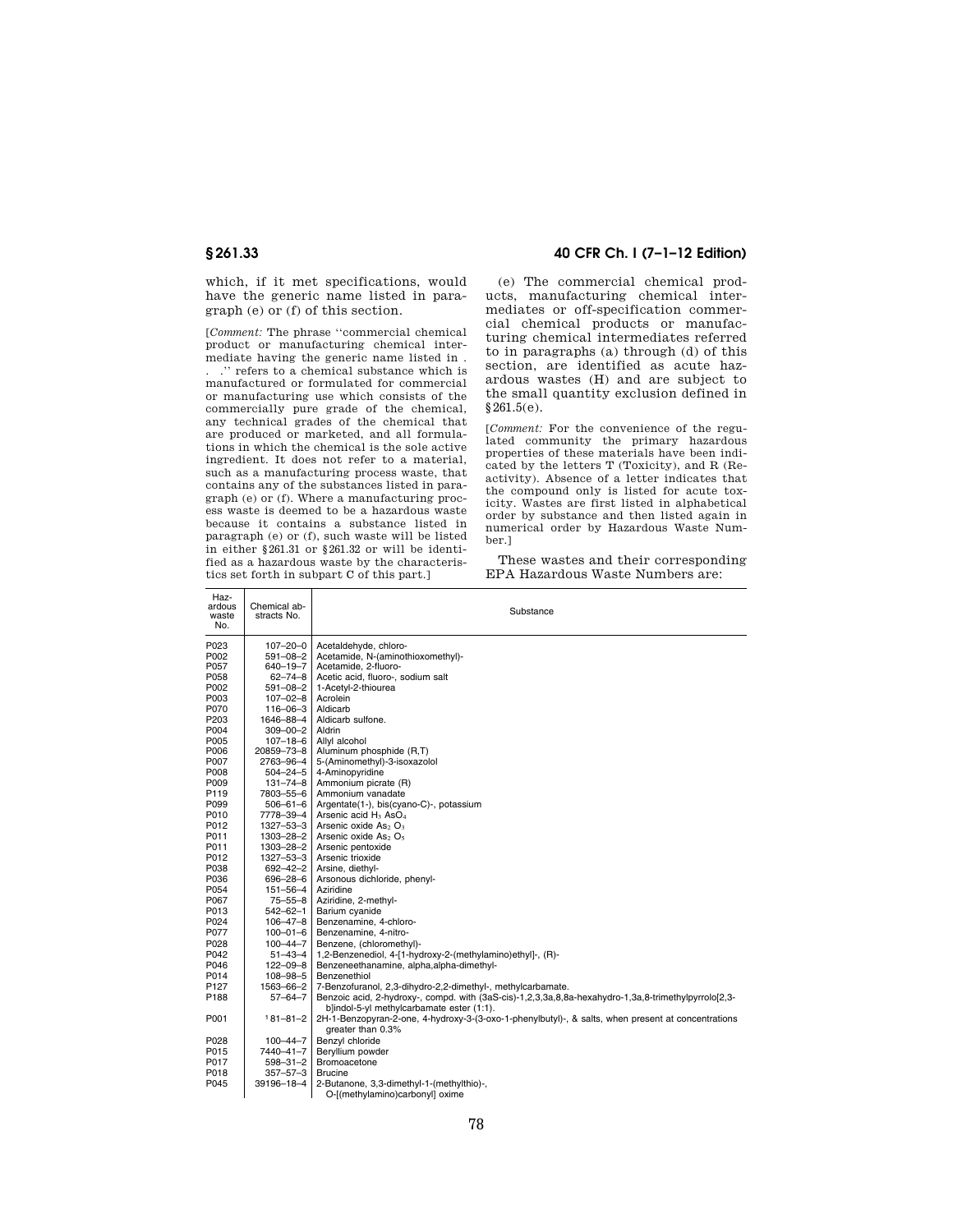| Haz-<br>ardous<br>waste<br>No. | Chemical ab-<br>stracts No. | Substance                                                                                                                                                                    |
|--------------------------------|-----------------------------|------------------------------------------------------------------------------------------------------------------------------------------------------------------------------|
| P021                           | 592-01-8                    | Calcium cyanide                                                                                                                                                              |
| P021                           | 592-01-8                    | Calcium cyanide $Ca(CN)2$                                                                                                                                                    |
| P189                           | 55285-14-8                  | Carbamic acid, [(dibutylamino)- thio]methyl-, 2,3-dihydro-2,2-dimethyl- 7-benzofuranyl ester.                                                                                |
| P191                           | 644-64-4                    | Carbamic acid, dimethyl-, 1-[(dimethyl-amino)carbonyl]- 5-methyl-1H- pyrazol-3-yl ester.                                                                                     |
| P <sub>192</sub>               | 119-38-0                    | Carbamic acid, dimethyl-, 3-methyl-1- (1-methylethyl)-1H- pyrazol-5-yl ester.                                                                                                |
| P <sub>190</sub>               | 1129-41-5                   | Carbamic acid, methyl-, 3-methylphenyl ester.                                                                                                                                |
| P127                           | 1563-66-2                   | Carbofuran.                                                                                                                                                                  |
| P022                           | $75 - 15 - 0$               | Carbon disulfide                                                                                                                                                             |
| P095                           | 75-44-5                     | Carbonic dichloride                                                                                                                                                          |
| P189                           | 55285-14-8                  | Carbosulfan.                                                                                                                                                                 |
| P023                           | $107 - 20 - 0$              | Chloroacetaldehyde                                                                                                                                                           |
| P024                           | 106-47-8                    | p-Chloroaniline                                                                                                                                                              |
| P026                           | 5344-82-1                   | 1-(o-Chlorophenyl)thiourea                                                                                                                                                   |
| P027                           | 542-76-7                    | 3-Chloropropionitrile                                                                                                                                                        |
| P029                           | 544–92–3                    | Copper cyanide                                                                                                                                                               |
| P029                           | 544–92–3                    | Copper cyanide Cu(CN)                                                                                                                                                        |
| P202                           | 64-00-6                     | m-Cumenyl methylcarbamate.                                                                                                                                                   |
| P030                           |                             | Cyanides (soluble cyanide salts), not otherwise specified                                                                                                                    |
| P031<br>P033                   | 460-19-5<br>506-77-4        | Cyanogen<br>Cyanogen chloride                                                                                                                                                |
| P033                           | 506–77–4                    | Cyanogen chloride (CN)Cl                                                                                                                                                     |
| P034                           | 131-89-5                    | 2-Cyclohexyl-4,6-dinitrophenol                                                                                                                                               |
| P016                           | 542–88–1                    | Dichloromethyl ether                                                                                                                                                         |
| P036                           | 696–28–6                    | Dichlorophenylarsine                                                                                                                                                         |
| P037                           | $60 - 57 - 1$               | Dieldrin                                                                                                                                                                     |
| P038                           | 692-42-2                    | Diethylarsine                                                                                                                                                                |
| P041                           | 311–45–5                    | Diethyl-p-nitrophenyl phosphate                                                                                                                                              |
| P040                           | 297-97-2                    | O,O-Diethyl O-pyrazinyl phosphorothioate                                                                                                                                     |
| P043                           | $55 - 91 - 4$               | Diisopropylfluorophosphate (DFP)                                                                                                                                             |
| P004                           | 309-00-2                    | 1,4,5,8-Dimethanonaphthalene, 1,2,3,4,10,10-hexa-chloro-1,4,4a,5,8,8a,-hexahydro-,<br>(1alpha,4alpha,4abeta,5alpha,8alpha,8abeta)-                                           |
| P060                           | 465–73–6                    | 1,4,5,8-Dimethanonaphthalene, 1,2,3,4,10,10-hexa-chloro-1,4,4a,5,8,8a-hexahydro-,<br>(1alpha,4alpha,4abeta,5beta,8beta,8abeta)-                                              |
| P037                           | $60 - 57 - 1$               | $2,7:3,6$ -Dimethanonaphth $[2,3$ -b]oxirene, $3,4,5,6,9,9$ -hexachloro-1a, $2,2a,3,6,6a,7,7a$ -octahydro-,<br>(1aalpha,2beta,2aalpha,3beta,6beta,6aalpha,7beta, 7aalpha)-   |
| P051                           | $172 - 20 - 8$              | 2,7:3,6-Dimethanonaphth [2,3-b]oxirene, 3,4,5,6,9,9-hexachloro-1a,2,2a,3,6,6a,7,7a-octahydro-,<br>(1aalpha,2beta,2abeta,3alpha,6alpha,6abeta,7beta, 7aalpha)-, & metabolites |
| P044                           | $60 - 51 - 5$               | Dimethoate                                                                                                                                                                   |
| P046                           | $122 - 09 - 8$              | alpha, alpha-Dimethylphenethylamine                                                                                                                                          |
| P191                           | 644-64-4                    | Dimetilan.                                                                                                                                                                   |
| P047                           | 1534-52-1                   | 4,6-Dinitro-o-cresol, & salts                                                                                                                                                |
| P048                           | $51 - 28 - 5$               | 2,4-Dinitrophenol                                                                                                                                                            |
| P020                           | 88-85-7                     | Dinoseb                                                                                                                                                                      |
| P085<br>P111                   | 152-16-9<br>107-49-3        | Diphosphoramide, octamethyl-<br>Diphosphoric acid, tetraethyl ester                                                                                                          |
| P039                           | 298–04–4                    | Disulfoton                                                                                                                                                                   |
| P049                           | 541-53-7                    | Dithiobiuret                                                                                                                                                                 |
| P185                           | 26419-73-8                  | 1,3-Dithiolane-2-carboxaldehyde, 2,4-dimethyl-, O- [(methylamino)- carbonyl]oxime.                                                                                           |
| P050                           | 115-29-7                    | Endosulfan                                                                                                                                                                   |
| P088                           | 145-73-3                    | Endothall                                                                                                                                                                    |
| P051                           | 72-20-8                     | Endrin                                                                                                                                                                       |
| P051                           | 72-20-8                     | Endrin, & metabolites                                                                                                                                                        |
| P042                           | $51 - 43 - 4$               | Epinephrine                                                                                                                                                                  |
| P031                           | 460–19–5                    | Ethanedinitrile                                                                                                                                                              |
| P194                           | 23135-22-0                  | Ethanimidothioic acid, 2-(dimethylamino)-N-[[(methylamino) carbonyl]oxy]-2-oxo-, methyl ester.                                                                               |
| P066                           | 16752-77-5                  | Ethanimidothioic acid,<br>N-[[(methylamino)carbonyl]oxy]-, methyl ester                                                                                                      |
| P101                           | $107 - 12 - 0$              | Ethyl cyanide                                                                                                                                                                |
| P054                           | 151-56-4                    | Ethyleneimine                                                                                                                                                                |
| P097                           | $52 - 85 - 7$               | Famphur<br>Fluorine                                                                                                                                                          |
| P056<br>P057                   | 7782-41-4<br>640-19-7       | Fluoroacetamide                                                                                                                                                              |
| P058                           | $62 - 74 - 8$               | Fluoroacetic acid, sodium salt                                                                                                                                               |
| P198                           | 23422-53-9                  | Formetanate hydrochloride.                                                                                                                                                   |
| P197                           | 17702-57-7                  | Formparanate.                                                                                                                                                                |
| P065                           | 628-86-4                    | Fulminic acid, mercury(2+) salt (R,T)                                                                                                                                        |
| P059                           | $76 - 44 - 8$               | Heptachlor                                                                                                                                                                   |
| P062                           | 757-58-4                    | Hexaethyl tetraphosphate                                                                                                                                                     |
| P116                           | 79-19-6                     | Hydrazinecarbothioamide                                                                                                                                                      |
| P068                           | $60 - 34 - 4$               | Hydrazine, methyl-                                                                                                                                                           |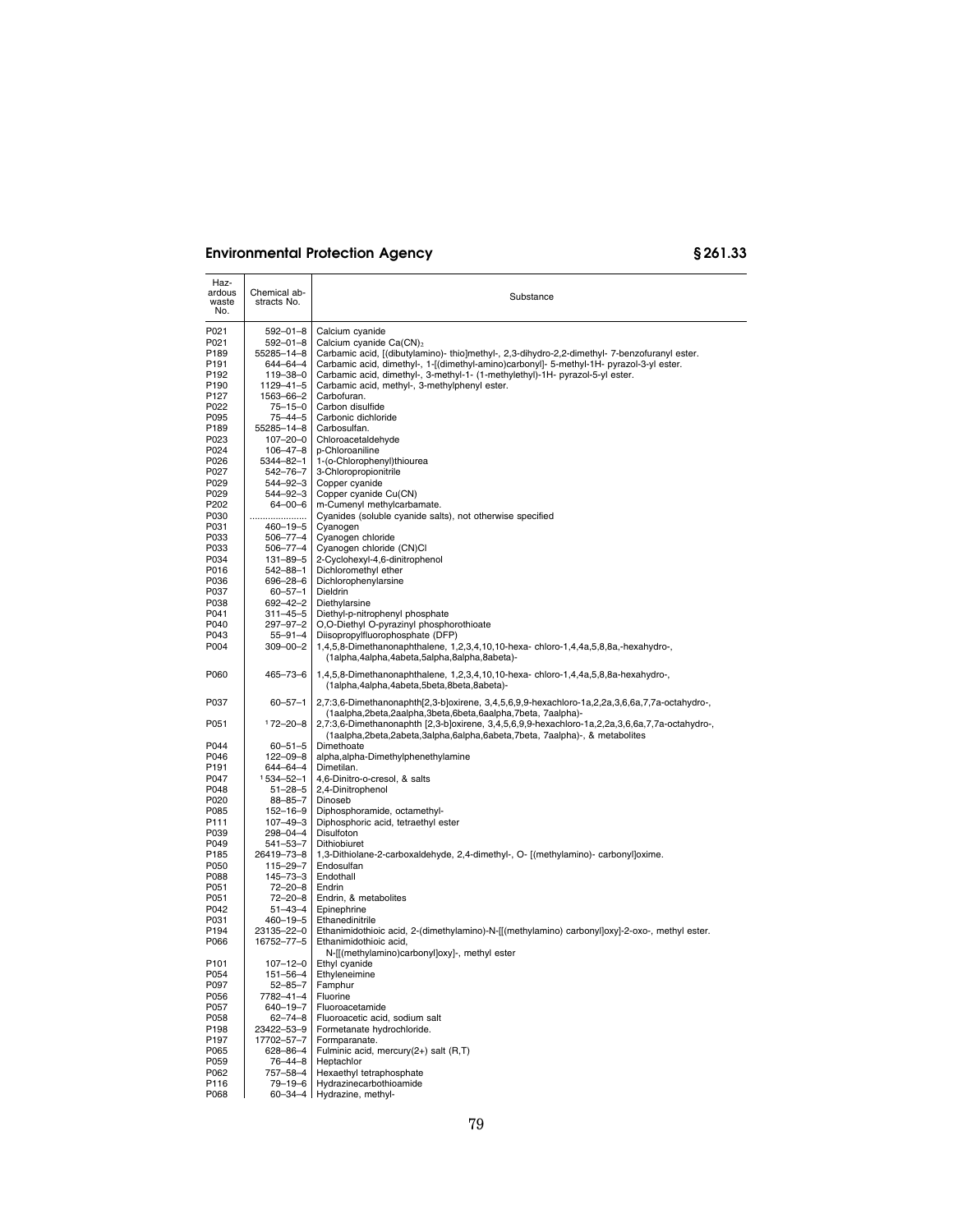| Haz-<br>ardous<br>waste<br>No. | Chemical ab-<br>stracts No.      | Substance                                                                                                                 |
|--------------------------------|----------------------------------|---------------------------------------------------------------------------------------------------------------------------|
| P063                           | 74-90-8                          | Hydrocyanic acid                                                                                                          |
| P063                           | 74-90-8                          | Hydrogen cyanide                                                                                                          |
| P096                           | 7803-51-2                        | Hydrogen phosphide                                                                                                        |
| P060<br>P192                   | 465-73-6<br>119-38-0             | Isodrin<br>Isolan.                                                                                                        |
| P202                           | 64-00-6                          | 3-Isopropylphenyl N-methylcarbamate.                                                                                      |
| P007                           | 2763-96-4                        | 3(2H)-Isoxazolone, 5-(aminomethyl)-                                                                                       |
| P196                           | 15339-36-3                       | Manganese, bis(dimethylcarbamodithioato-S,S')-,                                                                           |
| P196                           | 15339-36-3                       | Manganese dimethyldithiocarbamate.                                                                                        |
| P092                           | 62-38-4                          | Mercury, (acetato-O)phenyl-                                                                                               |
| P065<br>P082                   | 628-86-4<br>62-75-9              | Mercury fulminate (R,T)<br>Methanamine, N-methyl-N-nitroso-                                                               |
| P064                           | 624-83-9                         | Methane, isocyanato-                                                                                                      |
| P016                           | $542 - 88 - 1$                   | Methane, oxybis[chloro-                                                                                                   |
| P112                           | $509 - 14 - 8$                   | Methane, tetranitro- (R)                                                                                                  |
| P118<br>P198                   | 75-70-7<br>23422-53-9            | Methanethiol, trichloro-<br>Methanimidamide, N,N-dimethyl-N'-[3-[[(methylamino)-carbonyl]oxy]phenyl]-, monohydrochloride. |
| P197                           | 17702-57-7                       | Methanimidamide, N,N-dimethyl-N'-[2-methyl-4-[[(methylamino)carbonyl]oxy]phenyl]-                                         |
| P050                           | $115 - 29 - 7$                   | 6,9-Methano-2,4,3-benzodioxathiepin, 6,7,8,9,10,10-<br>hexachloro-1,5,5a,6,9,9a-hexahydro-, 3-oxide                       |
| P059                           | $76 - 44 - 8$                    | 4,7-Methano-1H-indene, 1,4,5,6,7,8,8-heptachloro-<br>3a, 4, 7, 7a-tetrahydro-                                             |
| P199                           | 2032-65-7                        | Methiocarb.                                                                                                               |
| P066                           | 16752–77–5                       | Methomyl                                                                                                                  |
| P068<br>P064                   | 60-34-4<br>624-83-9              | Methyl hydrazine<br>Methyl isocyanate                                                                                     |
| P069                           | 75-86-5                          | 2-Methyllactonitrile                                                                                                      |
| P071                           | 298-00-0                         | Methyl parathion                                                                                                          |
| P <sub>190</sub>               | 1129-41-5                        | Metolcarb.                                                                                                                |
| P128<br>P072                   | 315–8–4<br>86-88-4               | Mexacarbate.<br>alpha-Naphthylthiourea                                                                                    |
| P073                           | 13463-39-3                       | Nickel carbonyl                                                                                                           |
| P073                           | 13463-39-3                       | Nickel carbonyl Ni(CO) <sub>4</sub> , (T-4)-                                                                              |
| P074                           | 557-19-7                         | Nickel cyanide                                                                                                            |
| P074                           | $557 - 19 - 7$                   | Nickel cyanide Ni(CN) <sub>2</sub><br>Nicotine, & salts                                                                   |
| P075<br>P076                   | $154 - 11 - 5$<br>10102-43-9     | Nitric oxide                                                                                                              |
| P077                           | $100 - 01 - 6$                   | p-Nitroaniline                                                                                                            |
| P078                           | 10102-44-0                       | Nitrogen dioxide                                                                                                          |
| P076<br>P078                   | 10102-43-9<br>10102-44-0         | Nitrogen oxide NO<br>Nitrogen oxide NO <sub>2</sub>                                                                       |
| P081                           | 55-63-0                          | Nitroglycerine (R)                                                                                                        |
| P082                           | $62 - 75 - 9$                    | N-Nitrosodimethylamine                                                                                                    |
| P084                           | 4549-40-0                        | N-Nitrosomethylvinylamine                                                                                                 |
| P085                           | $152 - 16 - 9$                   | Octamethylpyrophosphoramide                                                                                               |
| P087<br>P087                   | 20816-12-0<br>20816-12-0         | Osmium oxide OsO <sub>4</sub> , (T-4)-<br>Osmium tetroxide                                                                |
| P088                           | 145-73-3                         | 7-Oxabicyclo[2.2.1]heptane-2,3-dicarboxylic acid                                                                          |
| P194                           | 23135-22-0                       | Oxamyl.                                                                                                                   |
| P089                           | 56-38-2                          | Parathion                                                                                                                 |
| P034                           | 131-89-5                         | Phenol, 2-cyclohexyl-4,6-dinitro-                                                                                         |
| P048<br>P047                   | $51 - 28 - 5$<br>$1534 - 52 - 1$ | Phenol, 2,4-dinitro-<br>Phenol, 2-methyl-4,6-dinitro-, & salts                                                            |
| P020                           | 88-85-7                          | Phenol, 2-(1-methylpropyl)-4,6-dinitro-                                                                                   |
| P009                           | $131 - 74 - 8$                   | Phenol. 2.4.6-trinitro-, ammonium salt (R)                                                                                |
| P128                           | $315 - 18 - 4$                   | Phenol, 4-(dimethylamino)-3,5-dimethyl-, methylcarbamate (ester).                                                         |
| P199<br>P202                   | 2032-65-7<br>64–00–6             | Phenol, (3,5-dimethyl-4-(methylthio)-, methylcarbamate<br>Phenol, 3-(1-methylethyl)-, methyl carbamate.                   |
| P201                           | 2631-37-0                        | Phenol, 3-methyl-5-(1-methylethyl)-, methyl carbamate.                                                                    |
| P092                           | $62 - 38 - 4$                    | Phenylmercury acetate                                                                                                     |
| P093                           | 103–85–5                         | Phenylthiourea                                                                                                            |
| P094<br>P095                   | 298-02-2<br>$75 - 44 - 5$        | Phorate<br>Phosgene                                                                                                       |
| P096                           | 7803-51-2                        | Phosphine                                                                                                                 |
| P041                           | $311 - 45 - 5$                   | Phosphoric acid, diethyl 4-nitrophenyl ester                                                                              |
| P039                           | 298-04-4                         | Phosphorodithioic acid, O,O-diethyl<br>S-[2-(ethylthio)ethyl] ester                                                       |
| P094                           | $298 - 02 - 2$                   | Phosphorodithioic acid, O,O-diethyl<br>S-[(ethylthio)methyl] ester                                                        |
| P044                           | $60 - 51 - 5$                    | Phosphorodithioic acid, O,O-dimethyl S-[2-(methylamino)-2-oxoethyl] ester                                                 |
| P043<br>P089                   | $55 - 91 - 4$<br>$56 - 38 - 2$   | Phosphorofluoridic acid, bis(1-methylethyl) ester<br>Phosphorothioic acid. O.O-diethyl O-(4-nitrophenyl) ester            |
|                                |                                  |                                                                                                                           |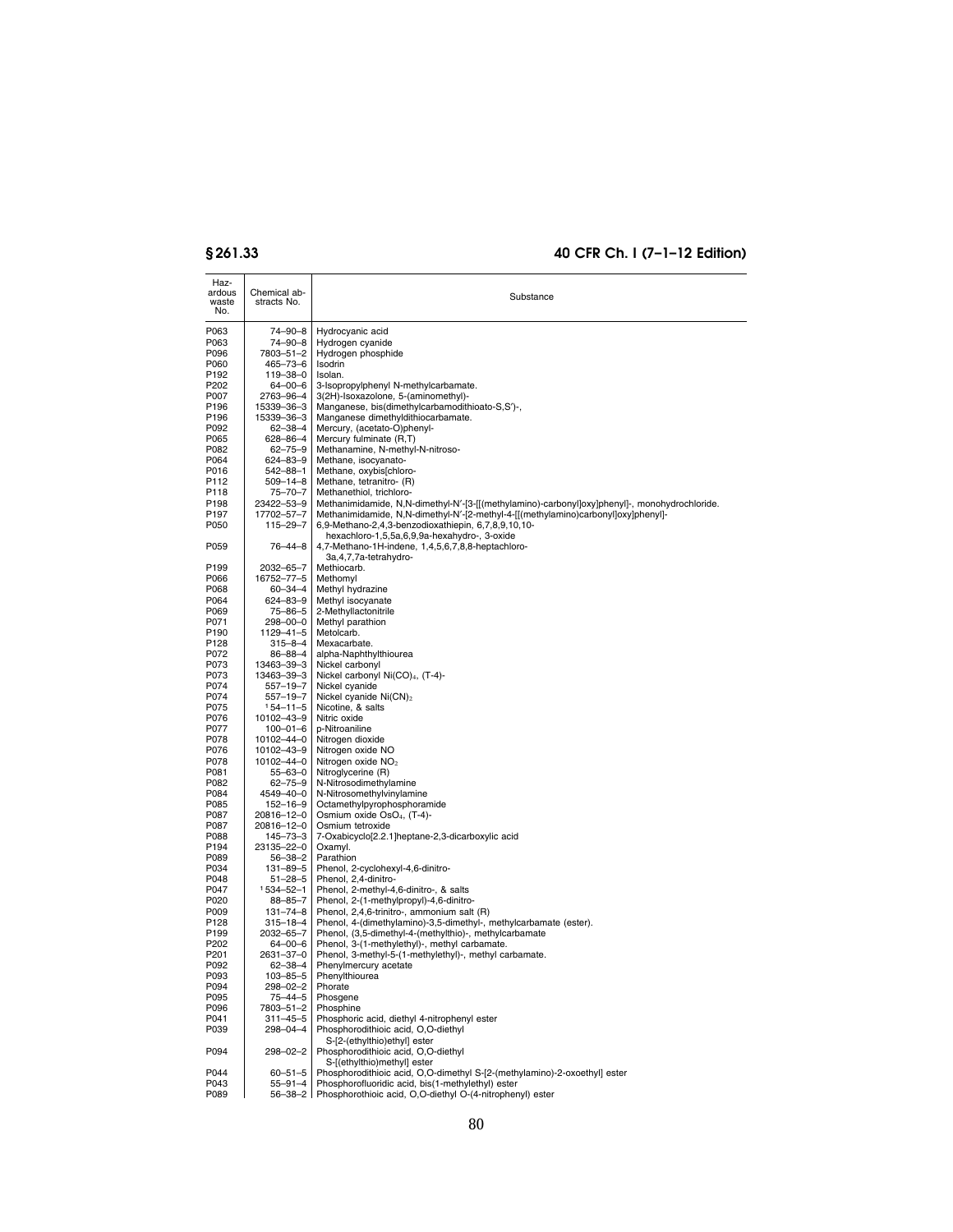| Haz-<br>ardous<br>waste<br>No. | Chemical ab-<br>stracts No. | Substance                                                                                          |
|--------------------------------|-----------------------------|----------------------------------------------------------------------------------------------------|
| P040                           | 297-97-2                    | Phosphorothioic acid, O,O-diethyl O-pyrazinyl ester                                                |
| P097                           | $52 - 85 - 7$               | Phosphorothioic acid,<br>O-[4-[(dimethylamino)sulfonyl]phenyl] O,O-dimethyl ester                  |
| P071                           | 298–00–0                    | Phosphorothioic acid, O,O,-dimethyl O-(4-nitrophenyl) ester                                        |
| P204                           | 57–47–6                     | Physostigmine.                                                                                     |
|                                |                             |                                                                                                    |
| P188                           | 57-64-7                     | Physostigmine salicylate.                                                                          |
| P110                           | 78-00-2                     | Plumbane, tetraethyl-                                                                              |
| P098                           | 151-50-8                    | Potassium cyanide                                                                                  |
| P098                           | 151-50-8                    | Potassium cyanide K(CN)                                                                            |
| P099                           | 506-61-6                    | Potassium silver cyanide                                                                           |
| P201                           | 2631-37-0<br>116-06-3       | Promecarb                                                                                          |
| P070                           |                             | Propanal, 2-methyl-2-(methylthio)-,<br>O-[(methylamino)carbonyl]oxime                              |
| P203                           | 1646–88–4                   | Propanal, 2-methyl-2-(methyl-sulfonyl)-, O-[(methylamino)carbonyl] oxime.                          |
| P101                           | $107 - 12 - 0$              | Propanenitrile                                                                                     |
| P027                           | 542–76–7                    | Propanenitrile, 3-chloro-                                                                          |
| P069                           | 75–86–5                     | Propanenitrile, 2-hydroxy-2-methyl-                                                                |
| P081                           | $55 - 63 - 0$               | 1,2,3-Propanetriol, trinitrate (R)                                                                 |
| P017                           | 598-31-2                    | 2-Propanone, 1-bromo-                                                                              |
| P102                           | $107 - 19 - 7$              | Propargyl alcohol                                                                                  |
| P003                           | 107-02-8                    | 2-Propenal                                                                                         |
| P005                           | $107 - 18 - 6$              | 2-Propen-1-ol                                                                                      |
| P067<br>P102                   | 75-55-8<br>$107 - 19 - 7$   | 1,2-Propylenimine<br>2-Propyn-1-ol                                                                 |
| P008                           | 504–24–5                    | 4-Pyridinamine                                                                                     |
| P075                           | 154-11-5                    | Pyridine, 3-(1-methyl-2-pyrrolidinyl)-, (S)-, & salts                                              |
| P204                           | $57 - 47 - 6$               | Pyrrolo[2,3-b]indol-5-ol, 1,2,3,3a,8,8a-hexahydro-1,3a,8-trimethyl-,                               |
| P114                           | 12039-52-0                  | methylcarbamate (ester), (3aS-cis)-.<br>Selenious acid, dithallium(1+) salt                        |
| P103                           | 630-10-4                    | Selenourea                                                                                         |
| P <sub>104</sub>               | 506–64–9                    | Silver cyanide                                                                                     |
| P104                           | 506–64–9                    | Silver cyanide Ag(CN)                                                                              |
| P105                           | 26628–22–8                  | Sodium azide                                                                                       |
| P106                           | 143-33-9                    | Sodium cyanide                                                                                     |
| P106                           | 143-33-9                    | Sodium cyanide Na(CN)                                                                              |
| P108                           | 157-24-9                    | Strychnidin-10-one, & salts                                                                        |
| P018                           | 357–57–3                    | Strychnidin-10-one, 2,3-dimethoxy-                                                                 |
| P <sub>108</sub>               | $157 - 24 - 9$              | Strychnine, & salts                                                                                |
| P115                           | 7446–18–6                   | Sulfuric acid, dithallium(1+) salt                                                                 |
| P109                           | 3689-24-5                   | Tetraethyldithiopyrophosphate                                                                      |
| P110                           | 78-00-2                     | Tetraethyl lead                                                                                    |
| P111                           | $107 - 49 - 3$              | Tetraethyl pyrophosphate                                                                           |
| P112                           | $509 - 14 - 8$              | Tetranitromethane (R)                                                                              |
| P062                           | 757-58-4                    | Tetraphosphoric acid, hexaethyl ester                                                              |
| P113                           | 1314-32-5                   | Thallic oxide                                                                                      |
| P113                           | 1314-32-5                   | Thallium oxide $TI_2$ O <sub>3</sub>                                                               |
| P114                           | 12039-52-0                  | Thallium(I) selenite                                                                               |
| P115                           | 7446-18-6                   | Thallium(I) sulfate                                                                                |
| P109                           | 3689-24-5                   | Thiodiphosphoric acid, tetraethyl ester                                                            |
| P045                           | 39196–18–4                  | Thiofanox                                                                                          |
| P049                           | 541–53–7                    | Thioimidodicarbonic diamide $[(H_2 N)C(S)]_2 NH$                                                   |
| P014                           | 108-98-5                    | Thiophenol                                                                                         |
| P116                           | 79–19–6                     | Thiosemicarbazide                                                                                  |
| P026                           | 5344-82-1                   | Thiourea, (2-chlorophenyl)-                                                                        |
| P072                           | 86-88-4                     | Thiourea, 1-naphthalenyl-                                                                          |
| P093                           | 103-85-5                    | Thiourea, phenyl-                                                                                  |
| P185<br>P123                   | 26419–73–8                  | Tirpate.<br>Toxaphene                                                                              |
| P118                           | 8001-35-2<br>75-70-7        | Trichloromethanethiol                                                                              |
|                                | 7803-55-6                   |                                                                                                    |
| P119<br>P120                   | 1314-62-1                   | Vanadic acid, ammonium salt<br>Vanadium oxide V <sub>2</sub> O <sub>5</sub>                        |
| P120                           | 1314–62–1                   | Vanadium pentoxide                                                                                 |
| P084                           | 4549–40–0                   | Vinylamine, N-methyl-N-nitroso-                                                                    |
| P001                           | $181 - 81 - 2$              | Warfarin, & salts, when present at concentrations greater than 0.3%                                |
| P205                           | 137-30-4                    | Zinc, bis(dimethylcarbamodithioato-S,S')-,                                                         |
| P121                           | 557–21–1                    | Zinc cyanide                                                                                       |
| P121                           | $557 - 21 - 1$              | Zinc cyanide $Zn(CN)_2$                                                                            |
| P122                           | 1314-84-7                   | Zinc phosphide $Zn_3$ P <sub>2</sub> , when present at concentrations greater than 10% (R,T)       |
| P205                           | 137-30-4                    | Ziram.                                                                                             |
| P001                           | $181 - 81 - 2$              | 2H-1-Benzopyran-2-one, 4-hydroxy-3-(3-oxo-1-phenylbutyl)-, & salts, when present at concentrations |
|                                |                             | greater than 0.3%<br>181-81-2 Warfarin, & salts, when present at concentrations greater than 0.3%  |
| P001                           |                             |                                                                                                    |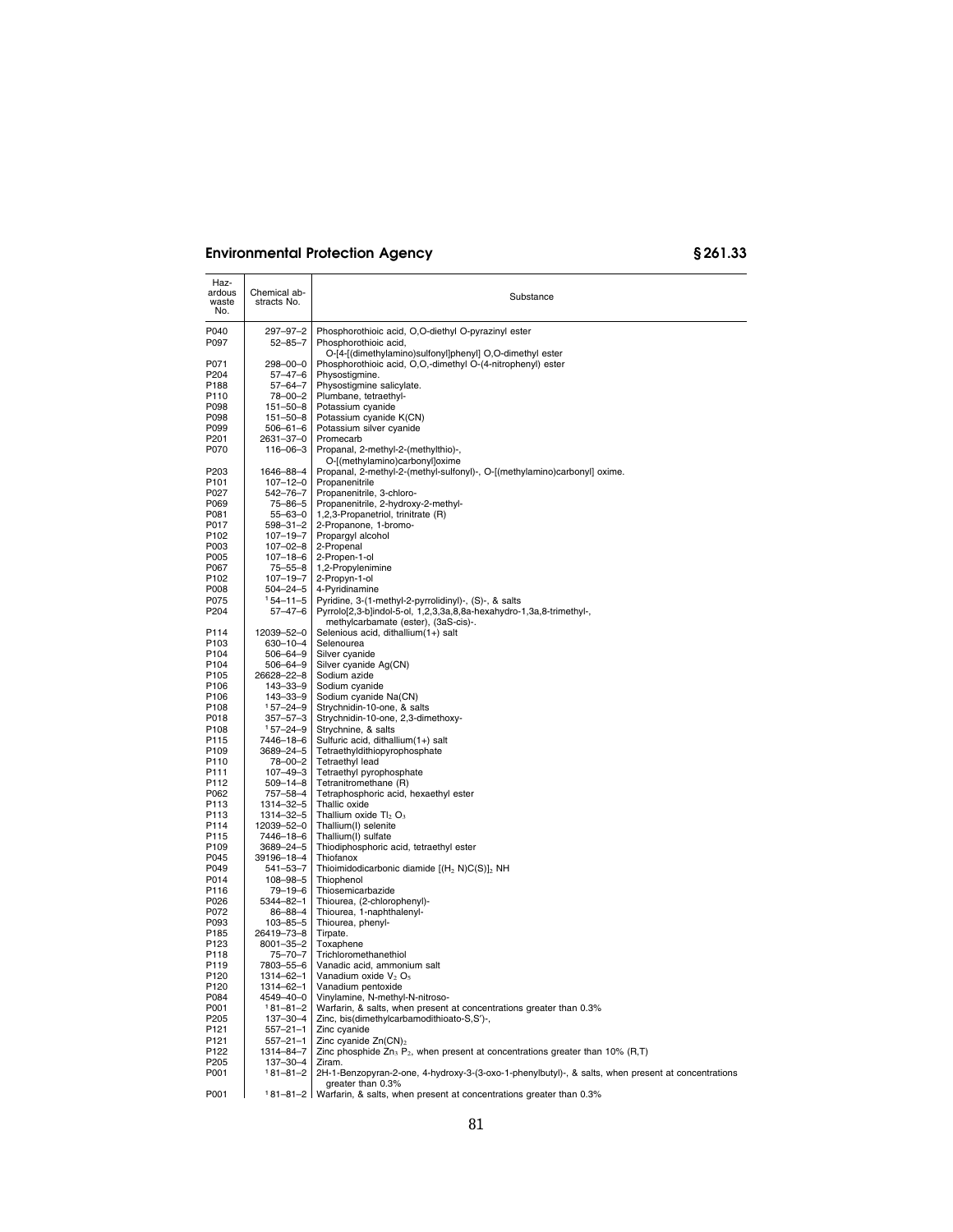| Haz-<br>ardous<br>waste<br>No. | Chemical ab-<br>stracts No.      | Substance                                                                                                                                                    |
|--------------------------------|----------------------------------|--------------------------------------------------------------------------------------------------------------------------------------------------------------|
| P002                           | $591 - 08 - 2$                   | Acetamide, -(aminothioxomethyl)-                                                                                                                             |
| P002                           | $591 - 08 - 2$                   | 1-Acetyl-2-thiourea                                                                                                                                          |
| P003                           | $107 - 02 - 8$                   | Acrolein                                                                                                                                                     |
| P003<br>P004                   | $107 - 02 - 8$<br>$309 - 00 - 2$ | 2-Propenal<br>Aldrin                                                                                                                                         |
| P004                           | $309 - 00 - 2$                   | 1,4,5,8-Dimethanonaphthalene, 1,2,3,4,10,10-hexa-chloro-1,4,4a,5,8,8a,-hexahydro-,                                                                           |
|                                |                                  | (1alpha,4alpha,4abeta,5alpha,8alpha,8abeta)-                                                                                                                 |
| P005<br>P005                   | $107 - 18 - 6$<br>$107 - 18 - 6$ | Allyl alcohol<br>2-Propen-1-ol                                                                                                                               |
| P006                           | 20859-73-8                       | Aluminum phosphide (R,T)                                                                                                                                     |
| P007                           | 2763-96-4                        | 5-(Aminomethyl)-3-isoxazolol                                                                                                                                 |
| P007                           | 2763-96-4                        | 3(2H)-Isoxazolone, 5-(aminomethyl)-                                                                                                                          |
| P008<br>P008                   | $504 - 24 - 5$<br>$504 - 24 - 5$ | 4-Aminopyridine<br>4-Pyridinamine                                                                                                                            |
| P009                           | 131-74-8                         | Ammonium picrate (R)                                                                                                                                         |
| P009                           | $131 - 74 - 8$                   | Phenol, 2,4,6-trinitro-, ammonium salt (R)                                                                                                                   |
| P010<br>P011                   | 7778-39-4<br>1303-28-2           | Arsenic acid H <sub>3</sub> AsO <sub>4</sub>                                                                                                                 |
| P011                           | 1303-28-2                        | Arsenic oxide $As2 O5Arsenic pentoxide$                                                                                                                      |
| P012                           | 1327-53-3                        | Arsenic oxide $As2 O3$                                                                                                                                       |
| P012                           | 1327-53-3                        | Arsenic trioxide                                                                                                                                             |
| P013<br>P014                   | $542 - 62 - 1$<br>108-98-5       | Barium cyanide<br>Benzenethiol                                                                                                                               |
| P014                           | 108-98-5                         | Thiophenol                                                                                                                                                   |
| P015                           | 7440–41–7                        | Beryllium powder                                                                                                                                             |
| P016                           | $542 - 88 - 1$                   | Dichloromethyl ether                                                                                                                                         |
| P016<br>P017                   | $542 - 88 - 1$<br>$598 - 31 - 2$ | Methane, oxybis[chloro-<br>Bromoacetone                                                                                                                      |
| P017                           | $598 - 31 - 2$                   | 2-Propanone, 1-bromo-                                                                                                                                        |
| P018                           | $357 - 57 - 3$                   | <b>Brucine</b>                                                                                                                                               |
| P018<br>P020                   | $357 - 57 - 3$<br>$88 - 85 - 7$  | Strychnidin-10-one, 2,3-dimethoxy-<br>Dinoseb                                                                                                                |
| P020                           | 88-85-7                          | Phenol, 2-(1-methylpropyl)-4,6-dinitro-                                                                                                                      |
| P021                           | $592 - 01 - 8$                   | Calcium cyanide                                                                                                                                              |
| P021<br>P022                   | $592 - 01 - 8$                   | Calcium cyanide $Ca(CN)2$<br>Carbon disulfide                                                                                                                |
| P023                           | 75-15-0<br>$107 - 20 - 0$        | Acetaldehyde, chloro-                                                                                                                                        |
| P023                           | $107 - 20 - 0$                   | Chloroacetaldehyde                                                                                                                                           |
| P024<br>P024                   | $106 - 47 - 8$<br>106-47-8       | Benzenamine, 4-chloro-<br>p-Chloroaniline                                                                                                                    |
| P026                           | 5344-82-1                        | 1-(o-Chlorophenyl)thiourea                                                                                                                                   |
| P026                           | 5344-82-1                        | Thiourea, (2-chlorophenyl)-                                                                                                                                  |
| P027                           | 542-76-7                         | 3-Chloropropionitrile                                                                                                                                        |
| P027<br>P028                   | 542-76-7<br>$100 - 44 - 7$       | Propanenitrile, 3-chloro-<br>Benzene, (chloromethyl)-                                                                                                        |
| P028                           | $100 - 44 - 7$                   | Benzyl chloride                                                                                                                                              |
| P029                           | $544 - 92 - 3$                   | Copper cyanide                                                                                                                                               |
| P029<br>P030                   | 544-92-3<br>.                    | Copper cyanide Cu(CN)<br>Cyanides (soluble cyanide salts), not otherwise specified                                                                           |
| P031                           | 460-19-5                         | Cyanogen                                                                                                                                                     |
| P031                           | 460-19-5                         | Ethanedinitrile                                                                                                                                              |
| P033<br>P033                   | $506 - 77 - 4$<br>$506 - 77 - 4$ | Cyanogen chloride<br>Cyanogen chloride (CN)Cl                                                                                                                |
| P034                           | 131-89-5                         | 2-Cyclohexyl-4,6-dinitrophenol                                                                                                                               |
| P034                           | $131 - 89 - 5$                   | Phenol, 2-cyclohexyl-4,6-dinitro-                                                                                                                            |
| P036<br>P036                   | $696 - 28 - 6$<br>$696 - 28 - 6$ | Arsonous dichloride, phenyl-<br>Dichlorophenylarsine                                                                                                         |
| P037                           | $60 - 57 - 1$                    | Dieldrin                                                                                                                                                     |
| P037                           | $60 - 57 - 1$                    | 2,7:3,6-Dimethanonaphth[2,3-b]oxirene, 3,4,5,6,9,9-hexachloro-1a,2,2a,3,6,6a,7,7a-octahydro-,<br>(1aalpha,2beta,2aalpha,3beta,6beta,6aalpha,7beta, 7aalpha)- |
| P038                           | $692 - 42 - 2$                   | Arsine, diethyl-                                                                                                                                             |
| P038<br>P039                   | 692-42-2<br>$298 - 04 - 4$       | Diethylarsine<br>Disulfoton                                                                                                                                  |
| P039                           | 298-04-4                         | Phosphorodithioic acid, O,O-diethyl S-[2-(ethylthio)ethyl] ester                                                                                             |
| P040                           | $297 - 97 - 2$                   | O,O-Diethyl O-pyrazinyl phosphorothioate                                                                                                                     |
| P040                           | 297-97-2                         | Phosphorothioic acid, O,O-diethyl O-pyrazinyl ester                                                                                                          |
| P041<br>P041                   | $311 - 45 - 5$<br>$311 - 45 - 5$ | Diethyl-p-nitrophenyl phosphate<br>Phosphoric acid, diethyl 4-nitrophenyl ester                                                                              |
| P042                           | $51 - 43 - 4$                    | 1,2-Benzenediol, 4-[1-hydroxy-2-(methylamino)ethyl]-, (R)-                                                                                                   |
| P042                           | $51 - 43 - 4$                    | Epinephrine                                                                                                                                                  |
| P043<br>P043                   | $55 - 91 - 4$<br>$55 - 91 - 4$   | Diisopropylfluorophosphate (DFP)<br>Phosphorofluoridic acid, bis(1-methylethyl) ester                                                                        |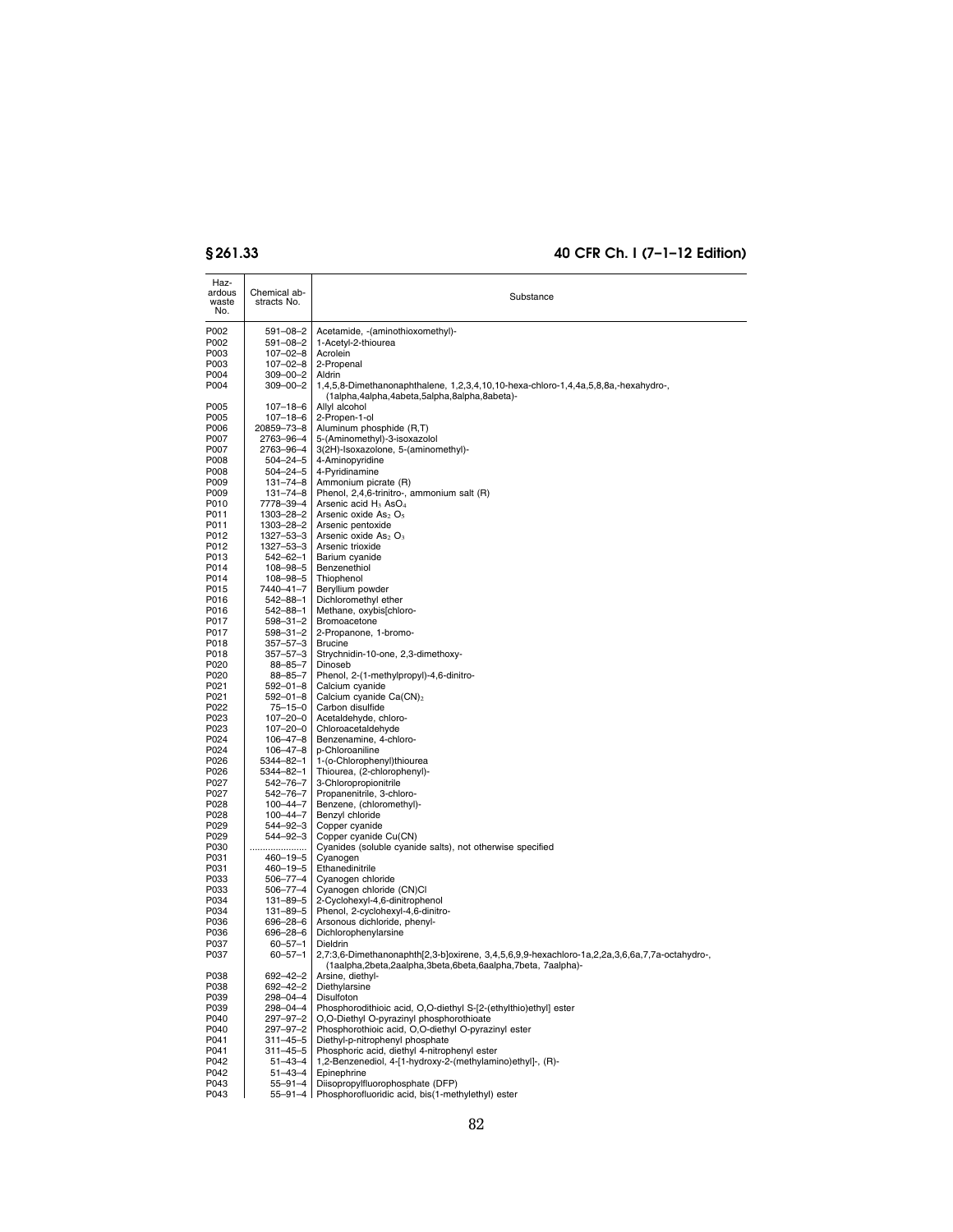| Haz-<br>ardous<br>waste<br>No. | Chemical ab-<br>stracts No.      | Substance                                                                                                                                                                                                                                                                       |
|--------------------------------|----------------------------------|---------------------------------------------------------------------------------------------------------------------------------------------------------------------------------------------------------------------------------------------------------------------------------|
| P044                           | $60 - 51 - 5$                    | Dimethoate                                                                                                                                                                                                                                                                      |
| P044                           | $60 - 51 - 5$                    | Phosphorodithioic acid, O,O-dimethyl S-[2-(methyl amino)-2-oxoethyl] ester                                                                                                                                                                                                      |
| P045                           | 39196-18-4                       | 2-Butanone, 3,3-dimethyl-1-(methylthio)-, O-[(methylamino)carbonyl] oxime                                                                                                                                                                                                       |
| P045                           | 39196-18-4                       | Thiofanox                                                                                                                                                                                                                                                                       |
| P046                           | $122 - 09 - 8$                   | Benzeneethanamine, alpha, alpha-dimethyl-                                                                                                                                                                                                                                       |
| P046<br>P047                   | 122-09-8<br>1534-52-1            | alpha, alpha-Dimethylphenethylamine<br>4,6-Dinitro-o-cresol, & salts                                                                                                                                                                                                            |
| P047                           | 1534-52-1                        | Phenol, 2-methyl-4,6-dinitro-, & salts                                                                                                                                                                                                                                          |
| P048                           | $51 - 28 - 5$                    | 2,4-Dinitrophenol                                                                                                                                                                                                                                                               |
| P048                           | $51 - 28 - 5$                    | Phenol, 2,4-dinitro-                                                                                                                                                                                                                                                            |
| P049                           | $541 - 53 - 7$                   | Dithiobiuret                                                                                                                                                                                                                                                                    |
| P049                           | $541 - 53 - 7$                   | Thioimidodicarbonic diamide [(H <sub>2</sub> N)C(S)] <sub>2</sub> NH                                                                                                                                                                                                            |
| P050                           | $115 - 29 - 7$                   | Endosulfan                                                                                                                                                                                                                                                                      |
| P050<br>P051                   | $115 - 29 - 7$<br>$172 - 20 - 8$ | 6,9-Methano-2,4,3-benzodioxathiepin, 6,7,8,9,10,10-hexachloro-1,5,5a,6,9,9a-hexahydro-, 3-oxide<br>2,7:3,6-Dimethanonaphth [2,3-b]oxirene, 3,4,5,6,9,9-hexachloro-1a,2,2a,3,6,6a,7,7a-octahydro-,<br>(1aalpha,2beta,2abeta,3alpha,6alpha,6abeta,7beta, 7aalpha)-, & metabolites |
| P051                           | 72-20-8                          | Endrin                                                                                                                                                                                                                                                                          |
| P051                           | 72-20-8                          | Endrin, & metabolites                                                                                                                                                                                                                                                           |
| P054                           | $151 - 56 - 4$                   | Aziridine                                                                                                                                                                                                                                                                       |
| P054                           | $151 - 56 - 4$                   | Ethyleneimine                                                                                                                                                                                                                                                                   |
| P056<br>P057                   | 7782-41-4<br>640-19-7            | Fluorine<br>Acetamide, 2-fluoro-                                                                                                                                                                                                                                                |
| P057                           | 640-19-7                         | Fluoroacetamide                                                                                                                                                                                                                                                                 |
| P058                           | $62 - 74 - 8$                    | Acetic acid, fluoro-, sodium salt                                                                                                                                                                                                                                               |
| P058                           | $62 - 74 - 8$                    | Fluoroacetic acid, sodium salt                                                                                                                                                                                                                                                  |
| P059                           | 76-44-8                          | Heptachlor                                                                                                                                                                                                                                                                      |
| P059<br>P060                   | 76-44-8<br>465-73-6              | 4,7-Methano-1H-indene, 1,4,5,6,7,8,8-heptachloro-3a,4,7,7a-tetrahydro-<br>1,4,5,8-Dimethanonaphthalene, 1,2,3,4,10,10-hexa-chloro-1,4,4a,5,8,8a-hexahydro-,<br>(1alpha,4alpha,4abeta,5beta,8beta,8abeta)-                                                                       |
| P060                           | 465-73-6                         | Isodrin                                                                                                                                                                                                                                                                         |
| P062                           | 757-58-4                         | Hexaethyl tetraphosphate                                                                                                                                                                                                                                                        |
| P062                           | 757-58-4                         | Tetraphosphoric acid, hexaethyl ester                                                                                                                                                                                                                                           |
| P063                           | 74-90-8                          | Hydrocyanic acid                                                                                                                                                                                                                                                                |
| P063                           | $74 - 90 - 8$                    | Hydrogen cyanide                                                                                                                                                                                                                                                                |
| P064<br>P064                   | 624-83-9<br>624-83-9             | Methane, isocyanato-<br>Methyl isocyanate                                                                                                                                                                                                                                       |
| P065                           | 628-86-4                         | Fulminic acid, mercury(2+) salt (R,T)                                                                                                                                                                                                                                           |
| P065                           | 628-86-4                         | Mercury fulminate (R,T)                                                                                                                                                                                                                                                         |
| P066                           | 16752-77-5                       | Ethanimidothioic acid, N-[[(methylamino)carbonyl]oxy]-, methyl ester                                                                                                                                                                                                            |
| P066                           | 16752–77–5                       | Methomyl                                                                                                                                                                                                                                                                        |
| P067                           | 75-55-8                          | Aziridine, 2-methyl-                                                                                                                                                                                                                                                            |
| P067                           | $75 - 55 - 8$                    | 1,2-Propylenimine                                                                                                                                                                                                                                                               |
| P068<br>P068                   | $60 - 34 - 4$<br>$60 - 34 - 4$   | Hydrazine, methyl-                                                                                                                                                                                                                                                              |
| P069                           | 75-86-5                          | Methyl hydrazine<br>2-Methyllactonitrile                                                                                                                                                                                                                                        |
| P069                           | 75-86-5                          | Propanenitrile, 2-hydroxy-2-methyl-                                                                                                                                                                                                                                             |
| P070                           | 116-06-3                         | Aldicarb                                                                                                                                                                                                                                                                        |
| P070                           | $116 - 06 - 3$                   | Propanal, 2-methyl-2-(methylthio)-, O-[(methylamino)carbonyl]oxime                                                                                                                                                                                                              |
| P071                           | 298-00-0                         | Methyl parathion                                                                                                                                                                                                                                                                |
| P071                           | $298 - 00 - 0$                   | Phosphorothioic acid, O,O,-dimethyl O-(4-nitrophenyl) ester                                                                                                                                                                                                                     |
| P072                           | 86-88-4                          | alpha-Naphthylthiourea                                                                                                                                                                                                                                                          |
| P072<br>P073                   | 86-88-4<br>13463-39-3            | Thiourea, 1-naphthalenyl-<br>Nickel carbonyl                                                                                                                                                                                                                                    |
| P073                           | 13463-39-3                       | Nickel carbonyl Ni(CO) <sub>4</sub> , (T-4)-                                                                                                                                                                                                                                    |
| P074                           | $557 - 19 - 7$                   | Nickel cyanide                                                                                                                                                                                                                                                                  |
| P074                           | $557 - 19 - 7$                   | Nickel cyanide Ni(CN) <sub>2</sub>                                                                                                                                                                                                                                              |
| P075                           | 154-11-5                         | Nicotine, & salts                                                                                                                                                                                                                                                               |
| P075                           | $154 - 11 - 5$                   | Pyridine, 3-(1-methyl-2-pyrrolidinyl)-, (S)-, & salts                                                                                                                                                                                                                           |
| P076                           | 10102-43-9                       | Nitric oxide                                                                                                                                                                                                                                                                    |
| P076<br>P077                   | 10102-43-9<br>$100 - 01 - 6$     | Nitrogen oxide NO<br>Benzenamine, 4-nitro-                                                                                                                                                                                                                                      |
| P077                           | $100 - 01 - 6$                   | p-Nitroaniline                                                                                                                                                                                                                                                                  |
| P078                           | 10102-44-0                       | Nitrogen dioxide                                                                                                                                                                                                                                                                |
| P078                           | 10102-44-0                       | Nitrogen oxide NO <sub>2</sub>                                                                                                                                                                                                                                                  |
| P081                           | 55-63-0                          | Nitroglycerine (R)                                                                                                                                                                                                                                                              |
| P081                           | 55-63-0                          | 1,2,3-Propanetriol, trinitrate (R)                                                                                                                                                                                                                                              |
| P082                           | $62 - 75 - 9$                    | Methanamine, -methyl-N-nitroso-                                                                                                                                                                                                                                                 |
| P082                           | $62 - 75 - 9$                    | N-Nitrosodimethylamine                                                                                                                                                                                                                                                          |
| P084<br>P084                   | 4549-40-0<br>4549-40-0           | N-Nitrosomethylvinylamine<br>Vinylamine, -methyl-N-nitroso-                                                                                                                                                                                                                     |
| P085                           | $152 - 16 - 9$                   | Diphosphoramide, octamethyl-                                                                                                                                                                                                                                                    |
| P085                           | $152 - 16 - 9$                   | Octamethylpyrophosphoramide                                                                                                                                                                                                                                                     |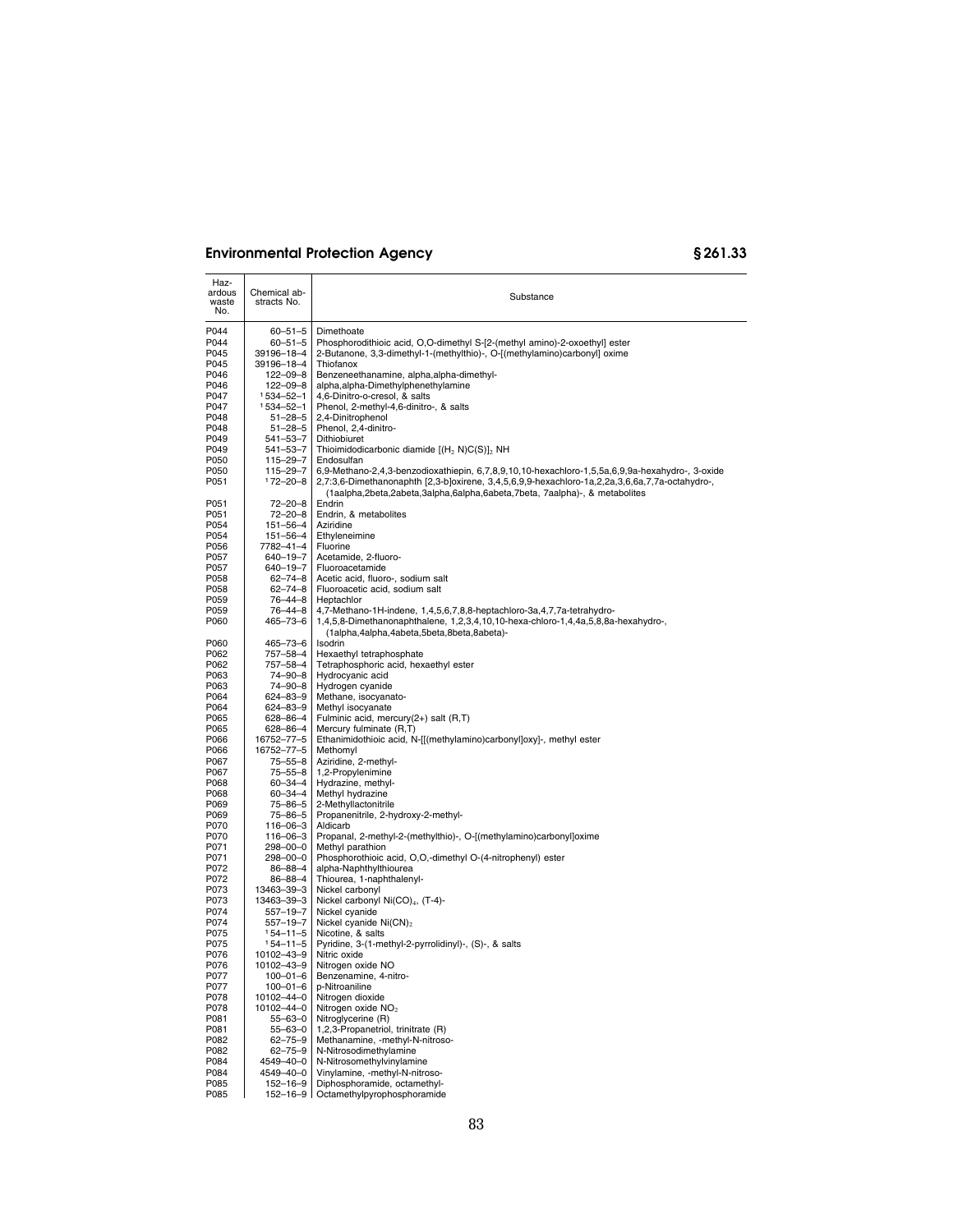| Haz-<br>ardous<br>waste<br>No. | Chemical ab-<br>stracts No.      | Substance                                                                                                                                            |
|--------------------------------|----------------------------------|------------------------------------------------------------------------------------------------------------------------------------------------------|
| P087                           | 20816-12-0                       | Osmium oxide OsO <sub>4</sub> , (T-4)-                                                                                                               |
| P087                           | 20816-12-0                       | Osmium tetroxide                                                                                                                                     |
| P088                           | 145-73-3                         | Endothall                                                                                                                                            |
| P088                           | 145-73-3                         | 7-Oxabicyclo[2.2.1]heptane-2,3-dicarboxylic acid<br>Parathion                                                                                        |
| P089<br>P089                   | 56-38-2<br>56-38-2               | Phosphorothioic acid, O,O-diethyl O-(4-nitrophenyl) ester                                                                                            |
| P092                           | 62-38-4                          | Mercury, (acetato-O)phenyl-                                                                                                                          |
| P092                           | 62-38-4                          | Phenylmercury acetate                                                                                                                                |
| P093                           | $103 - 85 - 5$                   | Phenylthiourea                                                                                                                                       |
| P093                           | $103 - 85 - 5$                   | Thiourea, phenyl-                                                                                                                                    |
| P094<br>P094                   | 298-02-2<br>298-02-2             | Phorate<br>Phosphorodithioic acid, O,O-diethyl S-[(ethylthio)methyl] ester                                                                           |
| P095                           | 75–44–5                          | Carbonic dichloride                                                                                                                                  |
| P095                           | 75–44–5                          | Phosgene                                                                                                                                             |
| P096                           | 7803-51-2                        | Hydrogen phosphide                                                                                                                                   |
| P096                           | 7803-51-2                        | Phosphine                                                                                                                                            |
| P097<br>P097                   | 52–85–7<br>52-85-7               | Famphur<br>Phosphorothioic acid, O-[4-[(dimethylamino)sulfonyl]phenyl] O,O-dimethyl ester                                                            |
| P098                           | $151 - 50 - 8$                   | Potassium cyanide                                                                                                                                    |
| P098                           | $151 - 50 - 8$                   | Potassium cyanide K(CN)                                                                                                                              |
| P099                           | $506 - 61 - 6$                   | Argentate(1-), bis(cyano-C)-, potassium                                                                                                              |
| P099                           | $506 - 61 - 6$                   | Potassium silver cyanide                                                                                                                             |
| P101<br>P <sub>101</sub>       | $107 - 12 - 0$<br>$107 - 12 - 0$ | Ethyl cyanide<br>Propanenitrile                                                                                                                      |
| P <sub>102</sub>               | $107 - 19 - 7$                   | Propargyl alcohol                                                                                                                                    |
| P <sub>102</sub>               | $107 - 19 - 7$                   | 2-Propyn-1-ol                                                                                                                                        |
| P <sub>103</sub>               | 630-10-4                         | Selenourea                                                                                                                                           |
| P104                           | $506 - 64 - 9$                   | Silver cyanide                                                                                                                                       |
| P104<br>P <sub>105</sub>       | $506 - 64 - 9$<br>26628-22-8     | Silver cyanide Ag(CN)<br>Sodium azide                                                                                                                |
| P106                           | 143-33-9                         | Sodium cyanide                                                                                                                                       |
| P <sub>106</sub>               | 143-33-9                         | Sodium cyanide Na(CN)                                                                                                                                |
| P108                           | 1157-24-9                        | Strychnidin-10-one, & salts                                                                                                                          |
| P108                           | $1157 - 24 - 9$                  | Strychnine, & salts                                                                                                                                  |
| P109<br>P <sub>109</sub>       | 3689-24-5<br>3689-24-5           | Tetraethyldithiopyrophosphate<br>Thiodiphosphoric acid, tetraethyl ester                                                                             |
| P110                           | 78-00-2                          | Plumbane, tetraethyl-                                                                                                                                |
| P110                           | 78-00-2                          | Tetraethyl lead                                                                                                                                      |
| P111                           | $107 - 49 - 3$                   | Diphosphoric acid, tetraethyl ester                                                                                                                  |
| P111<br>P112                   | 107-49-3<br>$509 - 14 - 8$       | Tetraethyl pyrophosphate<br>Methane, tetranitro-(R)                                                                                                  |
| P112                           | $509 - 14 - 8$                   | Tetranitromethane (R)                                                                                                                                |
| P113                           | 1314-32-5                        | Thallic oxide                                                                                                                                        |
| P113                           | 1314-32-5                        | Thallium oxide Tl <sub>2</sub> O <sub>3</sub>                                                                                                        |
| P114<br>P114                   | 12039-52-0                       | Selenious acid, dithallium(1+) salt                                                                                                                  |
| P115                           | 12039-52-0<br>7446-18-6          | Tetraethyldithiopyrophosphate<br>Thiodiphosphoric acid, tetraethyl ester                                                                             |
| P115                           | 7446-18-6                        | Plumbane, tetraethyl-                                                                                                                                |
| P116                           | $79 - 19 - 6$                    | Tetraethyl lead                                                                                                                                      |
| P116                           | 79-19-6                          | Thiosemicarbazide                                                                                                                                    |
| P118                           | 75–70–7                          | Methanethiol, trichloro-<br>Trichloromethanethiol                                                                                                    |
| P118<br>P119                   | 75–70–7<br>7803-55-6             | Ammonium vanadate                                                                                                                                    |
| P119                           | 7803-55-6                        | Vanadic acid, ammonium salt                                                                                                                          |
| P120                           | 1314-62-1                        | Vanadium oxide $V_2O_5$                                                                                                                              |
| P120                           | 1314-62-1                        | Vanadium pentoxide                                                                                                                                   |
| P121                           | $557 - 21 - 1$                   | Zinc cyanide                                                                                                                                         |
| P121<br>P <sub>122</sub>       | $557 - 21 - 1$<br>1314-84-7      | Zinc cyanide $Zn(CN)_2$<br>Zinc phosphide $Zn_3$ P <sub>2</sub> , when present at concentrations greater than 10% (R,T)                              |
| P123                           | 8001-35-2                        | Toxaphene                                                                                                                                            |
| P127                           | 1563-66-2                        | 7-Benzofuranol, 2,3-dihydro-2,2-dimethyl-, methylcarbamate.                                                                                          |
| P127                           | 1563-66-2                        | Carbofuran                                                                                                                                           |
| P128                           | 315-8-4                          | Mexacarbate                                                                                                                                          |
| P128<br>P185                   | $315 - 18 - 4$<br>26419-73-8     | Phenol, 4-(dimethylamino)-3,5-dimethyl-, methylcarbamate (ester)<br>1,3-Dithiolane-2-carboxaldehyde, 2,4-dimethyl-, O-[(methylamino)-carbonyl]oxime. |
| P185                           | 26419-73-8                       | Tirpate                                                                                                                                              |
| P188                           | 57-64-7                          | Benzoic acid, 2-hydroxy-, compd. with (3aS-cis)-1,2,3,3a,8,8a-hexahydro-1,3a,8-trimethylpyrrolo[2,3-                                                 |
|                                |                                  | b]indol-5-yl methylcarbamate ester (1:1)                                                                                                             |
| P188<br>P189                   | $57 - 64 - 7$<br>55285-14-8      | Physostigmine salicylate<br>Carbamic acid, [(dibutylamino)-thio]methyl-, 2,3-dihydro-2,2-dimethyl-7-benzofuranyl ester                               |
| P189                           | 55285-14-8                       | Carbosulfan                                                                                                                                          |
| P190                           |                                  | 1129-41-5   Carbamic acid, methyl-, 3-methylphenyl ester                                                                                             |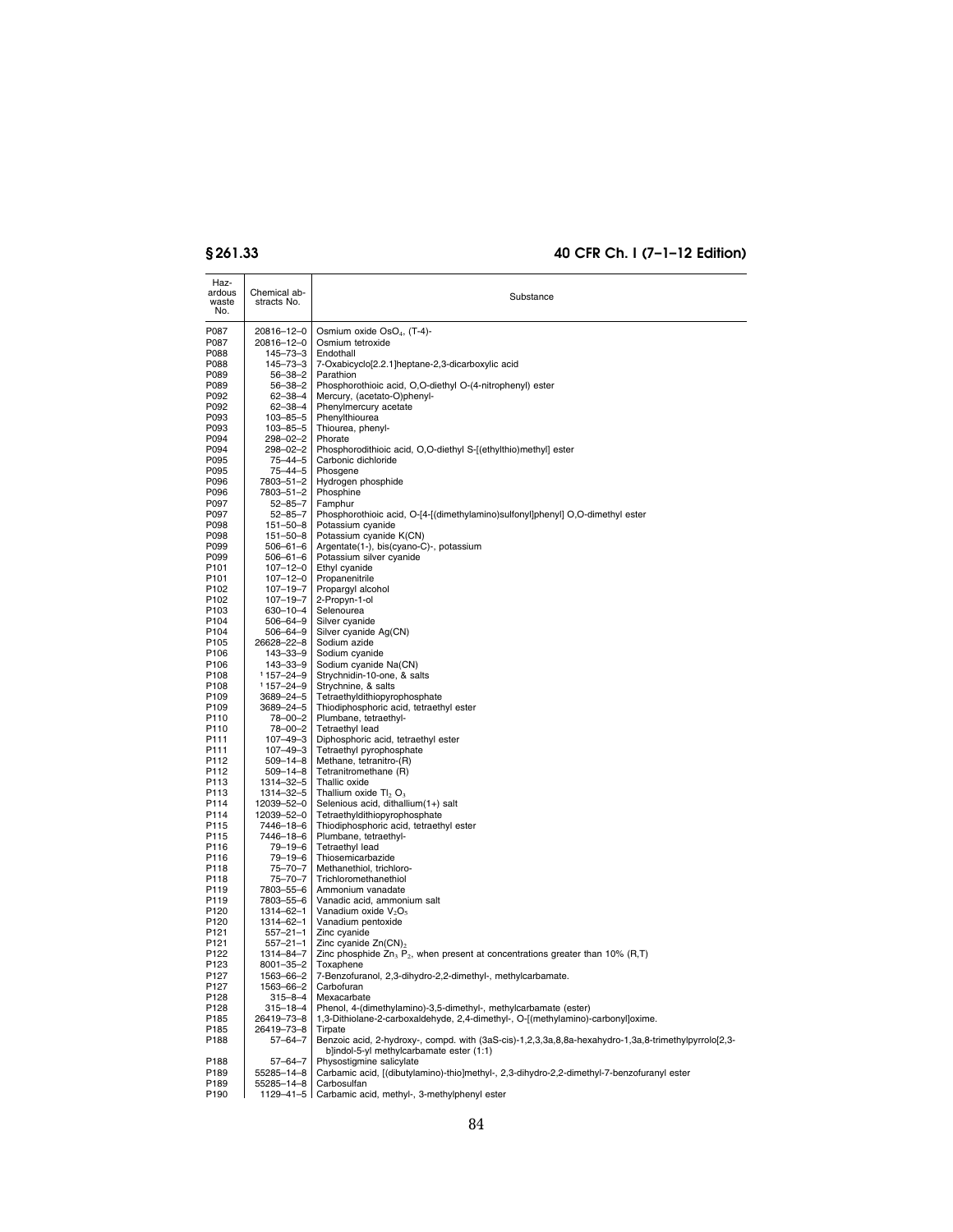| Haz-<br>ardous<br>waste<br>No. | Chemical ab-<br>stracts No. | Substance                                                                                                |
|--------------------------------|-----------------------------|----------------------------------------------------------------------------------------------------------|
| P <sub>190</sub>               | 1129-41-5                   | Metolcarb                                                                                                |
| P <sub>191</sub>               | 644-64-4                    | Carbamic acid, dimethyl-, 1-[(dimethyl-amino)carbonyl]-5-methyl-1H-pyrazol-3-yl ester                    |
| P <sub>191</sub>               | 644-64-4                    | Dimetilan                                                                                                |
| P <sub>192</sub>               | 119-38-0                    | Carbamic acid, dimethyl-, 3-methyl-1-(1-methylethyl)-1H-pyrazol-5-yl ester                               |
| P <sub>192</sub>               | 119-38-0                    | Isolan                                                                                                   |
| P <sub>194</sub>               | 23135-22-0                  | Ethanimidthioic acid, 2-(dimethylamino)-N-[[(methylamino) carbonyl]oxy]-2-oxo-, methyl ester             |
| P <sub>194</sub>               | 23135-22-0                  | Oxamyl                                                                                                   |
| P196                           | 15339-36-3                  | Manganese, bis(dimethylcarbamodithioato-S,S')-,                                                          |
| P <sub>196</sub>               | 15339-36-3                  | Manganese dimethyldithiocarbamate                                                                        |
| P <sub>197</sub>               | 17702-57-7                  | Formparanate                                                                                             |
| P <sub>197</sub>               | 17702-57-7                  | Methanimidamide, N,N-dimethyl-N'-[2-methyl-4-[[(methylamino)carbonyl]oxy]phenyl]-                        |
| P <sub>198</sub>               | 23422-53-9                  | Formetanate hydrochloride                                                                                |
| P198                           | 23422-53-9                  | Methanimidamide, N,N-dimethyl-N'-[3-[[(methylamino)-carbonyl]oxy]phenyl]-monohydrochloride               |
| P <sub>199</sub>               | 2032-65-7                   | Methiocarb                                                                                               |
| P <sub>199</sub>               | $2032 - 65 - 7$             | Phenol, (3,5-dimethyl-4-(methylthio)-, methylcarbamate                                                   |
| P <sub>201</sub>               | 2631-37-0                   | Phenol, 3-methyl-5-(1-methylethyl)-, methyl carbamate                                                    |
| P201                           | 2631-37-0                   | Promecarb                                                                                                |
| P <sub>202</sub>               | $64 - 00 - 6$               | m-Cumenyl methylcarbamate                                                                                |
| P <sub>202</sub>               | $64 - 00 - 6$               | 3-Isopropylphenyl N-methylcarbamate                                                                      |
| P <sub>202</sub>               | $64 - 00 - 6$               | Phenol, 3-(1-methylethyl)-, methyl carbamate                                                             |
| P203                           | 1646-88-4                   | Aldicarb sulfone                                                                                         |
| P203                           | 1646-88-4                   | Propanal, 2-methyl-2-(methyl-sulfonyl)-, O-[(methylamino)carbonyl] oxime                                 |
| P204                           | $57 - 47 - 6$               | Physostigmine                                                                                            |
| P <sub>204</sub>               | $57 - 47 - 6$               | Pyrrolo[2,3-b]indol-5-ol, 1,2,3,3a,8,8a-hexahydro-1,3a,8-trimethyl-, methylcarbamate (ester), (3aS-cis)- |
| P205                           | $137 - 30 - 4$              | Zinc, bis(dimethylcarbamodithioato-S,S')-,                                                               |
| P205                           | 137-30-4                    | Ziram                                                                                                    |

1 CAS Number given for parent compound only.

(f) The commercial chemical products, manufacturing chemical intermediates, or off-specification commercial chemical products referred to in paragraphs (a) through (d) of this section, are identified as toxic wastes (T), unless otherwise designated and are subject to the small quantity generator exclusion defined in  $\S 261.5$  (a) and (g).

[*Comment:* For the convenience of the regulated community, the primary hazardous properties of these materials have been indicated by the letters T (Toxicity), R (Reactivity), I (Ignitability) and C (Corrosivity). Absence of a letter indicates that the compound is only listed for toxicity. Wastes are first listed in alphabetical order by substance and then listed again in numerical order by Hazardous Waste Number.]

These wastes and their corresponding EPA Hazardous Waste Numbers are:

| Haz-<br>ardous<br>waste<br>No. | Chemical ab-<br>stracts No. | Substance                                           |
|--------------------------------|-----------------------------|-----------------------------------------------------|
| U394                           | 30558-43-1                  | A2213.                                              |
| U001                           | $75 - 07 - 0$               | Acetaldehyde (I)                                    |
| U034                           | 75-87-6                     | Acetaldehyde, trichloro-                            |
| U187                           | $62 - 44 - 2$               | Acetamide, N-(4-ethoxyphenyl)-                      |
| U005                           | $53 - 96 - 3$               | Acetamide, N-9H-fluoren-2-yl-                       |
| U240                           | $194 - 75 - 7$              | Acetic acid, (2,4-dichlorophenoxy)-, salts & esters |
| U112                           | 141-78-6                    | Acetic acid ethyl ester (I)                         |
| U144                           | $301 - 04 - 2$              | Acetic acid, lead(2+) salt                          |
| U214                           | 563-68-8                    | Acetic acid, thallium $(1+)$ salt                   |
| see                            | $93 - 76 - 5$               | Acetic acid, (2,4,5-trichlorophenoxy)-              |
| F027                           |                             |                                                     |
| U002                           | $67 - 64 - 1$               | Acetone (I)                                         |
| U003                           | $75 - 05 - 8$               | Acetonitrile (I,T)                                  |
| U004                           | $98 - 86 - 2$               | Acetophenone                                        |
| U005                           | $53 - 96 - 3$               | 2-Acetylaminofluorene                               |
| U006                           | 75-36-5                     | Acetyl chloride (C,R,T)                             |
| U007                           | $79 - 06 - 1$               | Acrylamide                                          |
| U008                           | $79 - 10 - 7$               | Acrylic acid (I)                                    |
| U009                           | 107-13-1                    | Acrylonitrile                                       |
| U011                           | $61 - 82 - 5$               | Amitrole                                            |
| U012                           | $62 - 53 - 3$               | Aniline (I,T)                                       |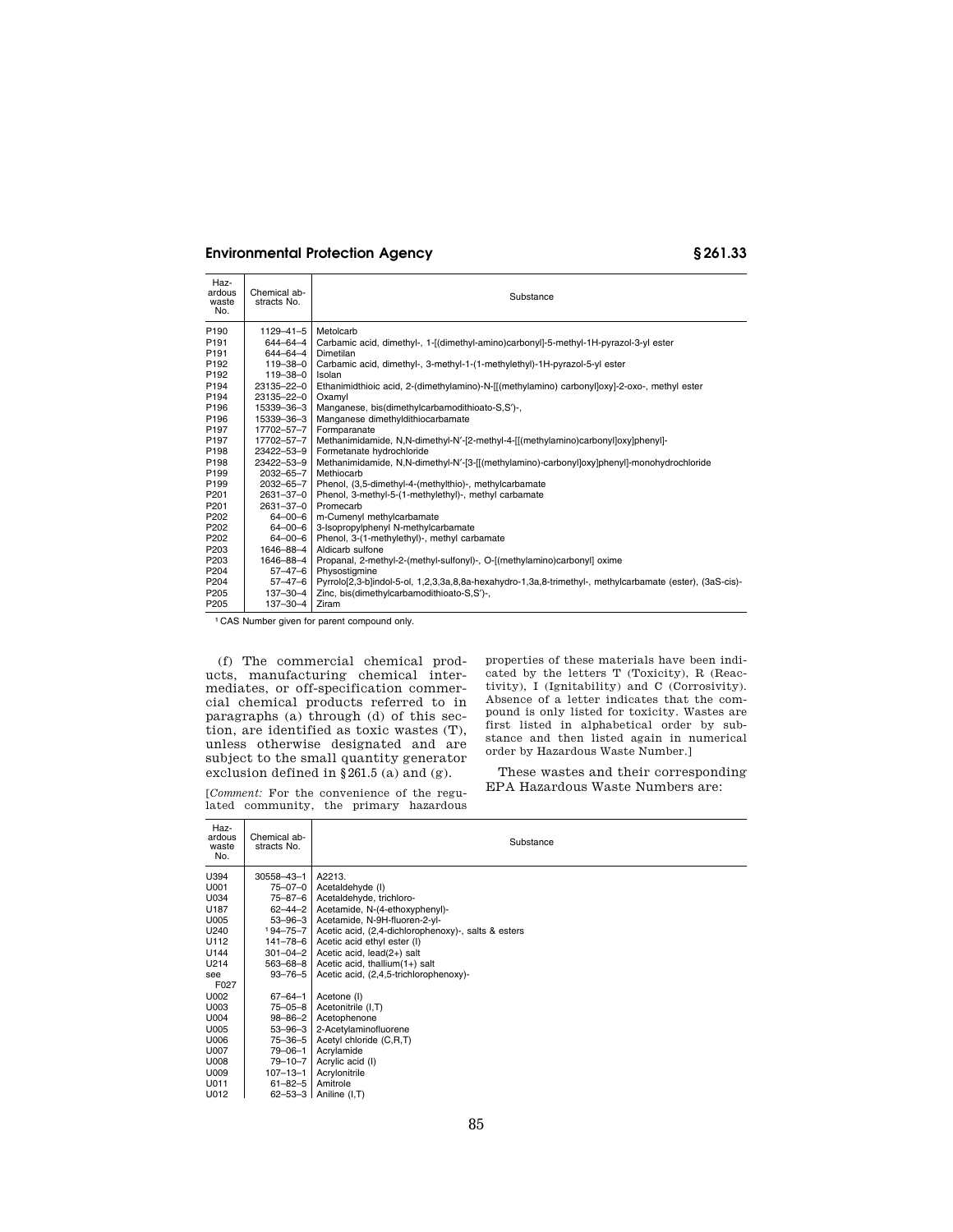| Haz-<br>ardous<br>waste<br>No. | Chemical ab-<br>stracts No. | Substance                                                                                                                                                                           |
|--------------------------------|-----------------------------|-------------------------------------------------------------------------------------------------------------------------------------------------------------------------------------|
| U136                           | 75-60-5                     | Arsinic acid, dimethyl-                                                                                                                                                             |
| U014                           | 492-80-8                    | Auramine                                                                                                                                                                            |
| U015                           | 115-02-6                    | Azaserine                                                                                                                                                                           |
| U010                           | $50 - 07 - 7$               | Azirino[2',3':3,4]pyrrolo[1,2-a]indole-4,7-dione, 6-amino-8-[[(aminocarbonyl)oxy]methyl]-1,1a,2,8,8a,8b-<br>hexahydro-8a-methoxy-5-methyl-, [1aS-(1aalpha, 8beta,8aalpha,8balpha)]- |
| U280                           | $101 - 27 - 9$              | Barban.                                                                                                                                                                             |
| U278<br>U364                   | 22781-23-3<br>22961-82-6    | Bendiocarb.<br>Bendiocarb phenol.                                                                                                                                                   |
| U271                           | 17804-35-2                  | Benomyl.                                                                                                                                                                            |
| U157                           | 56–49–5                     | Benz[j]aceanthrylene, 1,2-dihydro-3-methyl-                                                                                                                                         |
| U016                           | 225-51-4                    | Benz[c]acridine<br>Benzal chloride                                                                                                                                                  |
| U017<br>U192                   | 98-87-3<br>23950-58-5       | Benzamide, 3,5-dichloro-N-(1,1-dimethyl-2-propynyl)-                                                                                                                                |
| U018                           | 56–55–3                     | Benz[a]anthracene                                                                                                                                                                   |
| U094                           | 57–97–6                     | Benz[a]anthracene, 7,12-dimethyl-                                                                                                                                                   |
| U012                           | 62–53–3                     | Benzenamine (I,T)                                                                                                                                                                   |
| U014<br>U049                   | 492–80–8<br>3165-93-3       | Benzenamine, 4,4'-carbonimidoylbis[N,N-dimethyl-<br>Benzenamine, 4-chloro-2-methyl-, hydrochloride                                                                                  |
| U093                           | $60 - 11 - 7$               | Benzenamine, N,N-dimethyl-4-(phenylazo)-                                                                                                                                            |
| U328                           | 95–53–4                     | Benzenamine, 2-methyl-                                                                                                                                                              |
| U353                           | $106 - 49 - 0$              | Benzenamine, 4-methyl-                                                                                                                                                              |
| U158<br>U222                   | $101 - 14 - 4$<br>636–21–5  | Benzenamine, 4,4'-methylenebis[2-chloro-<br>Benzenamine, 2-methyl-, hydrochloride                                                                                                   |
| U181                           | $99 - 55 - 8$               | Benzenamine, 2-methyl-5-nitro-                                                                                                                                                      |
| U019                           | 71-43-2                     | Benzene (I,T)                                                                                                                                                                       |
| U038                           | 510–15–6                    | Benzeneacetic acid, 4-chloro-alpha-(4-chlorophenyl)-alpha-hydroxy-, ethyl ester                                                                                                     |
| U030                           | $101 - 55 - 3$              | Benzene, 1-bromo-4-phenoxy-<br>Benzenebutanoic acid, 4-[bis(2-chloroethyl)amino]-                                                                                                   |
| U035<br>U037                   | 305–03–3<br>108-90-7        | Benzene, chloro-                                                                                                                                                                    |
| U221                           | 25376-45-8                  | Benzenediamine, ar-methyl-                                                                                                                                                          |
| U028                           | $117 - 81 - 7$              | 1,2-Benzenedicarboxylic acid, bis(2-ethylhexyl) ester                                                                                                                               |
| U069                           | 84-74-2                     | 1,2-Benzenedicarboxylic acid, dibutyl ester                                                                                                                                         |
| U088<br>U102                   | 84-66-2<br>$131 - 11 - 3$   | 1,2-Benzenedicarboxylic acid, diethyl ester<br>1,2-Benzenedicarboxylic acid, dimethyl ester                                                                                         |
| U107                           | 117-84-0                    | 1,2-Benzenedicarboxylic acid, dioctyl ester                                                                                                                                         |
| U070                           | $95 - 50 - 1$               | Benzene, 1,2-dichloro-                                                                                                                                                              |
| U071                           | 541–73–1                    | Benzene, 1,3-dichloro-                                                                                                                                                              |
| U072<br>U060                   | 106-46-7<br>72-54-8         | Benzene, 1,4-dichloro-<br>Benzene, 1,1'-(2,2-dichloroethylidene)bis[4-chloro-                                                                                                       |
| U017                           | 98–87–3                     | Benzene, (dichloromethyl)-                                                                                                                                                          |
| U223                           | 26471-62-5                  | Benzene, 1,3-diisocyanatomethyl- (R,T)                                                                                                                                              |
| U239                           | 1330-20-7                   | Benzene, dimethyl- (I)                                                                                                                                                              |
| U201<br>U127                   | 108-46-3<br>118–74–1        | 1,3-Benzenediol<br>Benzene, hexachloro-                                                                                                                                             |
| U056                           | 110-82-7                    | Benzene, hexahydro- (I)                                                                                                                                                             |
| U220                           | 108-88-3                    | Benzene, methyl-                                                                                                                                                                    |
| U105<br>U106                   | 121-14-2                    | Benzene, 1-methyl-2,4-dinitro-                                                                                                                                                      |
| U055                           | 606–20–2<br>98-82-8         | Benzene, 2-methyl-1,3-dinitro-<br>Benzene, (1-methylethyl)- (I)                                                                                                                     |
| U169                           | 98–95–3                     | Benzene, nitro-                                                                                                                                                                     |
| U183                           | 608–93–5                    | Benzene, pentachloro-                                                                                                                                                               |
| U185<br>U020                   | $82 - 68 - 8$<br>98-09-9    | Benzene, pentachloronitro-<br>Benzenesulfonic acid chloride (C,R)                                                                                                                   |
| U020                           | 98-09-9                     | Benzenesulfonyl chloride (C,R)                                                                                                                                                      |
| U207                           | 95–94–3                     | Benzene, 1,2,4,5-tetrachloro-                                                                                                                                                       |
| U061                           | $50 - 29 - 3$               | Benzene, 1,1'-(2,2,2-trichloroethylidene)bis[4-chloro-                                                                                                                              |
| U247<br>U023                   | 72–43–5<br>$98 - 07 - 7$    | Benzene, 1,1'-(2,2,2-trichloroethylidene)bis[4- methoxy-                                                                                                                            |
| U234                           | 99-35-4                     | Benzene, (trichloromethyl)-<br>Benzene, 1,3,5-trinitro-                                                                                                                             |
| U021                           | $92 - 87 - 5$               | Benzidine                                                                                                                                                                           |
| U278                           | 22781-23-3                  | 1,3-Benzodioxol-4-ol, 2,2-dimethyl-, methyl carbamate.                                                                                                                              |
| U364<br>U203                   | 22961-82-6                  | 1,3-Benzodioxol-4-ol, 2,2-dimethyl-,<br>1,3-Benzodioxole, 5-(2-propenyl)-                                                                                                           |
| U141                           | $94 - 59 - 7$<br>120-58-1   | 1,3-Benzodioxole, 5-(1-propenyl)-                                                                                                                                                   |
| U367                           | 1563-38-8                   | 7-Benzofuranol, 2,3-dihydro-2,2-dimethyl-                                                                                                                                           |
| U090                           | 94-58-6                     | 1,3-Benzodioxole, 5-propyl-                                                                                                                                                         |
| U064                           | 189-55-9                    | Benzolrstlpentaphene<br>2H-1-Benzopyran-2-one, 4-hydroxy-3-(3-oxo-1-phenyl-butyl)-, & salts, when present at concentrations                                                         |
| U248                           | $181 - 81 - 2$              | of 0.3% or less                                                                                                                                                                     |
| U022<br>U197                   | $50 - 32 - 8$<br>106-51-4   | Benzo[a]pyrene<br>p-Benzoquinone                                                                                                                                                    |
| U023                           |                             | 98-07-7 Benzotrichloride (C,R,T)                                                                                                                                                    |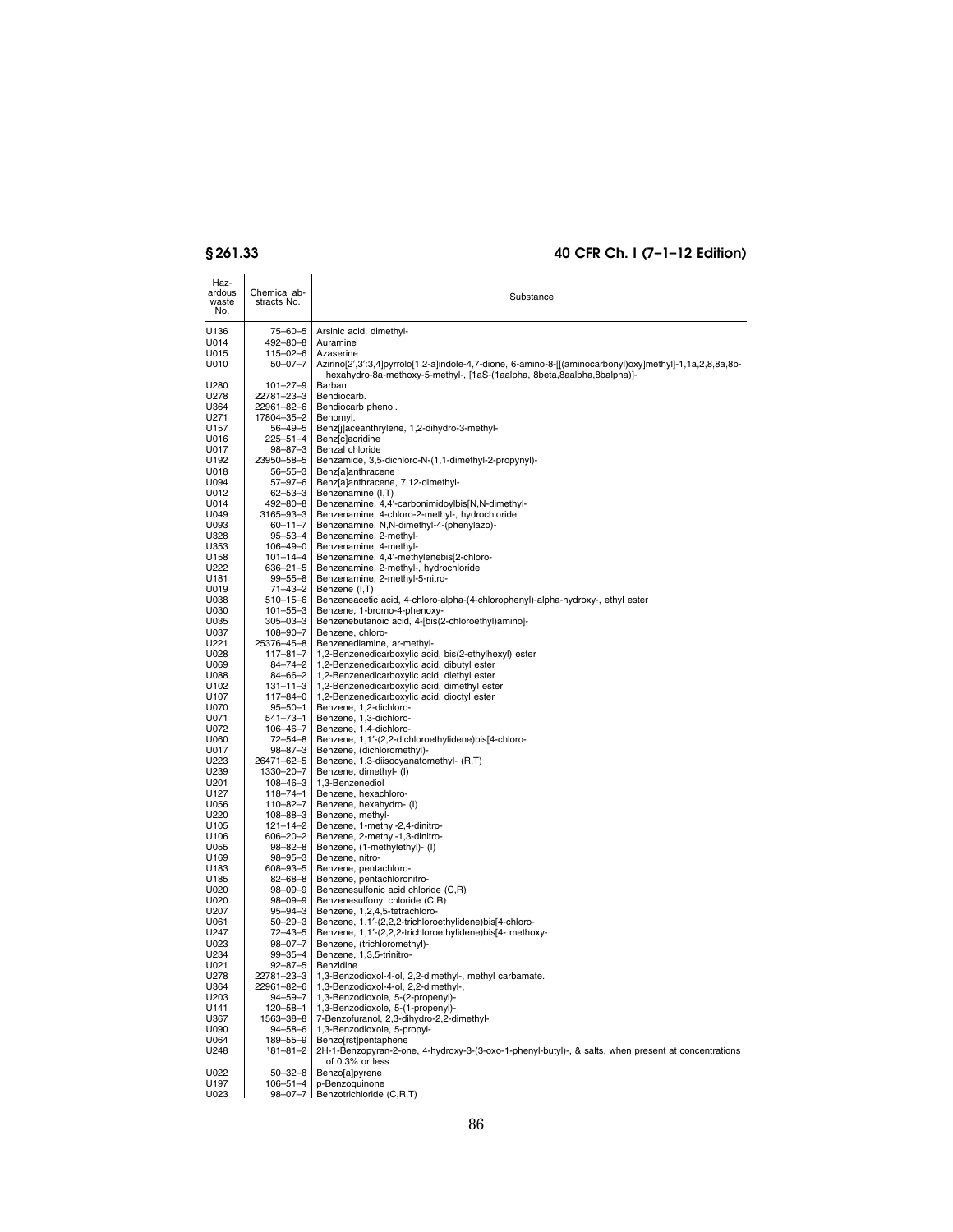| Haz-<br>ardous<br>waste<br>No. | Chemical ab-<br>stracts No. | Substance                                                                                                   |
|--------------------------------|-----------------------------|-------------------------------------------------------------------------------------------------------------|
| U085                           | 1464-53-5                   | 2,2'-Bioxirane                                                                                              |
| U021                           | $92 - 87 - 5$               | [1,1'-Biphenyl]-4,4'-diamine                                                                                |
| U073                           | 91-94-1                     | [1,1'-Biphenyl]-4,4'-diamine, 3,3'-dichloro-                                                                |
| U091                           | 119–90–4                    | [1,1'-Biphenyl]-4,4'-diamine, 3,3'-dimethoxy-                                                               |
| U095                           | 119-93-7                    | [1,1'-Biphenyl]-4,4'-diamine, 3,3'-dimethyl-                                                                |
| U225                           | 75–25–2                     | Bromoform                                                                                                   |
| U030                           | $101 - 55 - 3$              | 4-Bromophenyl phenyl ether                                                                                  |
| U128                           | $87 - 68 - 3$               | 1,3-Butadiene, 1,1,2,3,4,4-hexachloro-                                                                      |
| U172                           | 924-16-3                    | 1-Butanamine, N-butyl-N-nitroso-                                                                            |
| U031                           | $71 - 36 - 3$               | 1-Butanol (I)                                                                                               |
| U159<br>U160                   | 78-93-3<br>1338-23-4        | 2-Butanone (I,T)<br>2-Butanone, peroxide (R,T)                                                              |
| U053                           | 4170–30–3                   | 2-Butenal                                                                                                   |
| U074                           | 764-41-0                    | 2-Butene, 1,4-dichloro- (I,T)                                                                               |
| U143                           | $303 - 34 - 4$              | 2-Butenoic acid, 2-methyl-, 7-[[2,3-dihydroxy-                                                              |
|                                |                             | 2-(1-methoxyethyl)-3-methyl-1-oxobutoxy]methyl]-                                                            |
|                                |                             | 2,3,5,7a-tetrahydro-1H-pyrrolizin-1-yl ester,                                                               |
|                                |                             | $[1S-[1alpha(Z),7(2S*,3R*)$ ,7aalpha]]-                                                                     |
| U031                           | $71 - 36 - 3$               | n-Butyl alcohol (I)                                                                                         |
| U136                           | 75-60-5                     | Cacodylic acid                                                                                              |
| U032                           | 13765-19-0                  | Calcium chromate                                                                                            |
| U372                           | 10605-21-7                  | Carbamic acid, 1H-benzimidazol-2-yl, methyl ester.                                                          |
| U271                           | 17804-35-2                  | Carbamic acid, [1-[(butylamino)carbonyl]-1H-benzimidazol-2-yl]-, methyl ester.                              |
| U280                           | $101 - 27 - 9$              | Carbamic acid, (3-chlorophenyl)-, 4-chloro-2-butynyl ester.                                                 |
| U238                           | $51 - 79 - 6$               | Carbamic acid, ethyl ester                                                                                  |
| U178                           | 615-53-2                    | Carbamic acid, methylnitroso-, ethyl ester                                                                  |
| U373                           | 122-42-9                    | Carbamic acid, phenyl-, 1-methylethyl ester.                                                                |
| U409                           | 23564-05-8<br>$79 - 44 - 7$ | Carbamic acid, [1,2-phenylenebis (iminocarbonothioyl)]bis-, dimethyl ester.<br>Carbamic chloride, dimethyl- |
| U097<br>U389                   | $2303 - 17 - 5$             | Carbamothioic acid, bis(1-methylethyl)-, S-(2,3,3-trichloro-2-propenyl) ester.                              |
| U387                           | 52888-80-9                  | Carbamothioic acid, dipropyl-, S-(phenylmethyl) ester.                                                      |
| U114                           | $1111 - 54 - 6$             | Carbamodithioic acid, 1,2-ethanediylbis-,                                                                   |
|                                |                             | salts & esters                                                                                              |
| U062                           | 2303-16-4                   | Carbamothioic acid, bis(1-methylethyl)-, S-(2,3-dichloro-2-propenyl) ester                                  |
| U279                           | $63 - 25 - 2$               | Carbaryl.                                                                                                   |
| U372                           | 10605-21-7                  | Carbendazim.                                                                                                |
| U367                           | 1563-38-8                   | Carbofuran phenol.                                                                                          |
| U215                           | 6533–73–9                   | Carbonic acid, dithallium(1+) salt                                                                          |
| U033                           | $353 - 50 - 4$              | Carbonic difluoride                                                                                         |
| U156                           | $79 - 22 - 1$               | Carbonochloridic acid, methyl ester (I,T)                                                                   |
| U033<br>U211                   | 353-50-4<br>$56 - 23 - 5$   | Carbon oxyfluoride (R,T)<br>Carbon tetrachloride                                                            |
| U034                           | 75-87-6                     | Chloral                                                                                                     |
| U035                           | $305 - 03 - 3$              | Chlorambucil                                                                                                |
| U036                           | $57 - 74 - 9$               | Chlordane, alpha & gamma isomers                                                                            |
| U026                           | 494-03-1                    | Chlornaphazin                                                                                               |
| U037                           | 108-90-7                    | Chlorobenzene                                                                                               |
| U038                           | $510 - 15 - 6$              | Chlorobenzilate                                                                                             |
| U039                           | 59-50-7                     | p-Chloro-m-cresol                                                                                           |
| U042                           | 110-75-8                    | 2-Chloroethyl vinyl ether                                                                                   |
| U044                           | 67-66-3                     | Chloroform                                                                                                  |
| U046                           | 107-30-2                    | Chloromethyl methyl ether                                                                                   |
| U047                           | $91 - 58 - 7$               | beta-Chloronaphthalene                                                                                      |
| U048                           | $95 - 57 - 8$               | o-Chlorophenol                                                                                              |
| U049                           | 3165-93-3                   | 4-Chloro-o-toluidine, hydrochloride                                                                         |
| U032                           | 13765-19-0                  | Chromic acid $H_2$ CrO <sub>4</sub> , calcium salt<br>Chrysene                                              |
| U050<br>U051                   | $218 - 01 - 9$<br>          | Creosote                                                                                                    |
| U052                           | 1319-77-3                   | Cresol (Cresylic acid)                                                                                      |
| U053                           | 4170-30-3                   | Crotonaldehyde                                                                                              |
| U055                           | 98-82-8                     | Cumene (I)                                                                                                  |
| U246                           | $506 - 68 - 3$              | Cyanogen bromide (CN)Br                                                                                     |
| U197                           | $106 - 51 - 4$              | 2,5-Cyclohexadiene-1,4-dione                                                                                |
| U056                           | 110-82-7                    | Cyclohexane (I)                                                                                             |
| U129                           | $58 - 89 - 9$               | Cyclohexane, 1,2,3,4,5,6-hexachloro-,<br>(1alpha,2alpha,3beta,4alpha,5alpha,6beta)-                         |
| U057                           | $108 - 94 - 1$              | Cyclohexanone (I)                                                                                           |
| U130                           | $77 - 47 - 4$               | 1,3-Cyclopentadiene, 1,2,3,4,5,5-hexachloro-                                                                |
| U058                           | $50 - 18 - 0$               | Cyclophosphamide                                                                                            |
| U240                           | 194-75-7                    | 2,4-D, salts & esters                                                                                       |
| U059                           | 20830-81-3                  | Daunomycin                                                                                                  |
| U060                           | 72-54-8 DDD                 |                                                                                                             |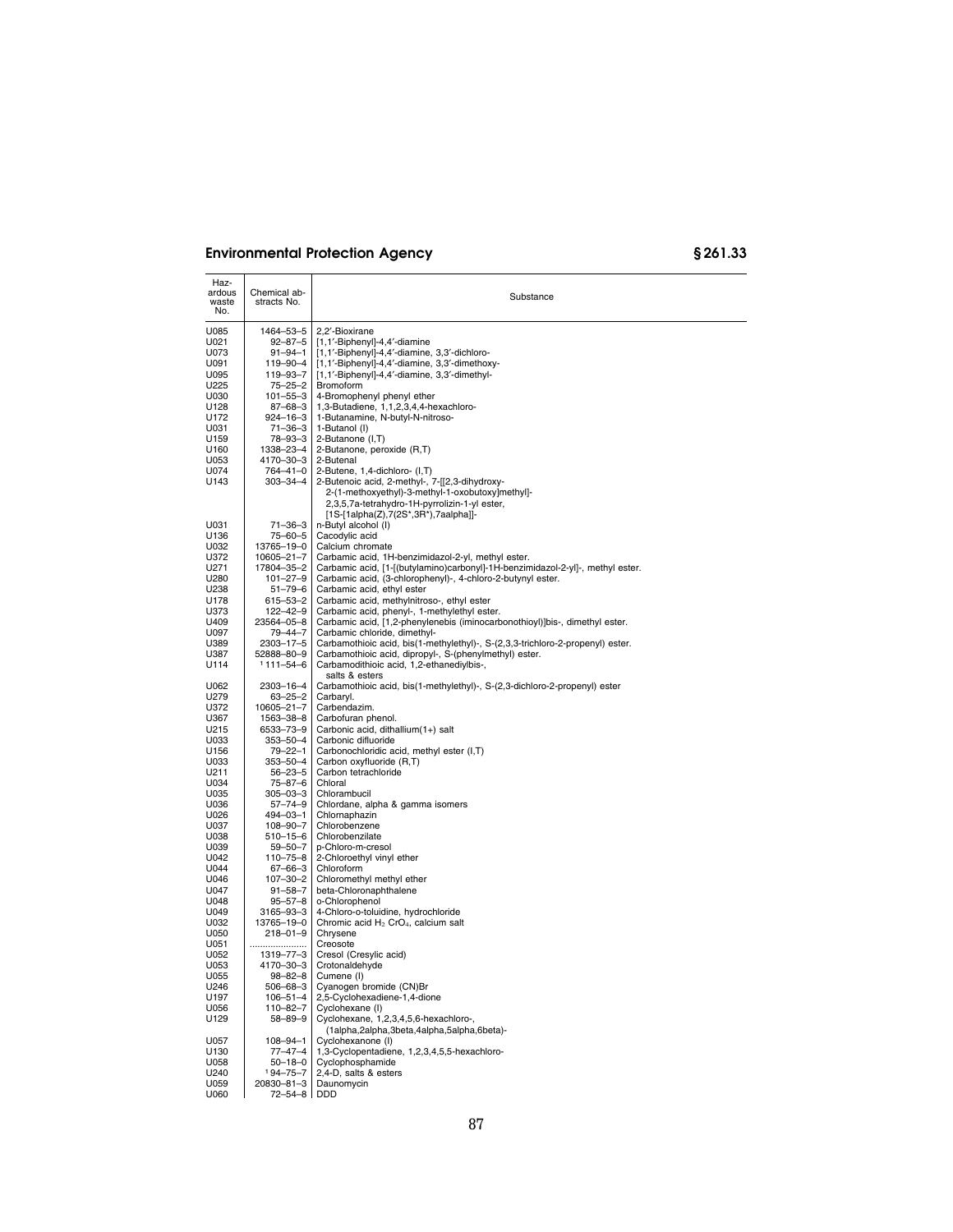| Haz-<br>ardous<br>waste<br>No. | Chemical ab-<br>stracts No.      | Substance                                                                                                                                                        |
|--------------------------------|----------------------------------|------------------------------------------------------------------------------------------------------------------------------------------------------------------|
| U061                           | $50 - 29 - 3$                    | <b>DDT</b>                                                                                                                                                       |
| U062                           | 2303-16-4                        | Diallate                                                                                                                                                         |
| U063                           | $53 - 70 - 3$                    | Dibenz[a,h]anthracene                                                                                                                                            |
| U064                           | 189-55-9                         | Dibenzo[a,i]pyrene                                                                                                                                               |
| U066                           | $96 - 12 - 8$                    | 1,2-Dibromo-3-chloropropane                                                                                                                                      |
| U069<br>U070                   | $84 - 74 - 2$<br>$95 - 50 - 1$   | Dibutyl phthalate<br>o-Dichlorobenzene                                                                                                                           |
| U071                           | $541 - 73 - 1$                   | m-Dichlorobenzene                                                                                                                                                |
| U072                           | 106-46-7                         | p-Dichlorobenzene                                                                                                                                                |
| U073                           | $91 - 94 - 1$                    | 3,3'-Dichlorobenzidine                                                                                                                                           |
| U074                           | $764 - 41 - 0$                   | 1,4-Dichloro-2-butene (I,T)                                                                                                                                      |
| U075<br>U078                   | $75 - 71 - 8$<br>$75 - 35 - 4$   | Dichlorodifluoromethane<br>1,1-Dichloroethylene                                                                                                                  |
| U079                           | 156-60-5                         | 1,2-Dichloroethylene                                                                                                                                             |
| U025                           | 111-44-4                         | Dichloroethyl ether                                                                                                                                              |
| U027                           | 108-60-1                         | Dichloroisopropyl ether                                                                                                                                          |
| U024                           | $111 - 91 - 1$                   | Dichloromethoxy ethane                                                                                                                                           |
| U081<br>U082                   | $120 - 83 - 2$<br>$87 - 65 - 0$  | 2,4-Dichlorophenol<br>2,6-Dichlorophenol                                                                                                                         |
| U084                           | $542 - 75 - 6$                   | 1,3-Dichloropropene                                                                                                                                              |
| U085                           | 1464-53-5                        | 1,2:3,4-Diepoxybutane (I,T)                                                                                                                                      |
| U108                           | $123 - 91 - 1$                   | 1,4-Diethyleneoxide                                                                                                                                              |
| U028                           | $117 - 81 - 7$                   | Diethylhexyl phthalate                                                                                                                                           |
| U395                           | $5952 - 26 - 1$                  | Diethylene glycol, dicarbamate.                                                                                                                                  |
| U086<br>U087                   | 1615-80-1<br>3288-58-2           | N,N'-Diethylhydrazine<br>O,O-Diethyl S-methyl dithiophosphate                                                                                                    |
| U088                           | $84 - 66 - 2$                    | Diethyl phthalate                                                                                                                                                |
| U089                           | $56 - 53 - 1$                    | Diethylstilbesterol                                                                                                                                              |
| U090                           | $94 - 58 - 6$                    | Dihydrosafrole                                                                                                                                                   |
| U091                           | 119-90-4                         | 3,3'-Dimethoxybenzidine                                                                                                                                          |
| U092<br>U093                   | $124 - 40 - 3$<br>$60 - 11 - 7$  | Dimethylamine (I)<br>p-Dimethylaminoazobenzene                                                                                                                   |
| U094                           | $57 - 97 - 6$                    | 7,12-Dimethylbenz[a]anthracene                                                                                                                                   |
| U095                           | 119-93-7                         | 3,3'-Dimethylbenzidine                                                                                                                                           |
| U096                           | $80 - 15 - 9$                    | alpha, alpha-Dimethylbenzylhydroperoxide (R)                                                                                                                     |
| U097                           | $79 - 44 - 7$                    | Dimethylcarbamoyl chloride                                                                                                                                       |
| U098<br>U099                   | $57 - 14 - 7$<br>540-73-8        | 1,1-Dimethylhydrazine<br>1,2-Dimethylhydrazine                                                                                                                   |
| U101                           | $105 - 67 - 9$                   | 2,4-Dimethylphenol                                                                                                                                               |
| U102                           | $131 - 11 - 3$                   | Dimethyl phthalate                                                                                                                                               |
| U <sub>103</sub>               | $77 - 78 - 1$                    | Dimethyl sulfate                                                                                                                                                 |
| U105                           | $121 - 14 - 2$                   | 2,4-Dinitrotoluene                                                                                                                                               |
| U106<br>U107                   | $606 - 20 - 2$<br>$117 - 84 - 0$ | 2,6-Dinitrotoluene<br>Di-n-octyl phthalate                                                                                                                       |
| U108                           | $123 - 91 - 1$                   | 1,4-Dioxane                                                                                                                                                      |
| U109                           | 122-66-7                         | 1,2-Diphenylhydrazine                                                                                                                                            |
| U110                           | 142-84-7                         | Dipropylamine (I)                                                                                                                                                |
| U111                           | $621 - 64 - 7$                   | Di-n-propylnitrosamine                                                                                                                                           |
| U041<br>U001                   | 106-89-8<br>$75 - 07 - 0$        | Epichlorohydrin<br>Ethanal (I)                                                                                                                                   |
| U404                           | $121 - 44 - 8$                   | Ethanamine, N,N-diethyl-                                                                                                                                         |
| U174                           | $55 - 18 - 5$                    | Ethanamine, N-ethyl-N-nitroso-                                                                                                                                   |
| U155                           | $91 - 80 - 5$                    | 1,2-Ethanediamine, N,N-dimethyl-N'-2-pyridinyl-N'-(2-thienylmethyl)-                                                                                             |
| U067                           | 106-93-4                         | Ethane, 1,2-dibromo-                                                                                                                                             |
| U076<br>U077                   | $75 - 34 - 3$<br>107-06-2        | Ethane, 1,1-dichloro-<br>Ethane, 1,2-dichloro-                                                                                                                   |
| U131                           | $67 - 72 - 1$                    | Ethane, hexachloro-                                                                                                                                              |
| U024                           | 111-91-1                         | Ethane, 1,1'-[methylenebis(oxy)]bis[2-chloro-                                                                                                                    |
| U117                           | $60 - 29 - 7$                    | Ethane, 1,1'-oxybis-(I)                                                                                                                                          |
| U025                           | $111 - 44 - 4$                   | Ethane, 1,1'-oxybis[2-chloro-                                                                                                                                    |
| U184<br>U208                   | 76-01-7<br>630-20-6              | Ethane, pentachloro-<br>Ethane, 1,1,1,2-tetrachloro-                                                                                                             |
| U209                           | 79-34-5                          | Ethane, 1,1,2,2-tetrachloro-                                                                                                                                     |
| U218                           | $62 - 55 - 5$                    | Ethanethioamide                                                                                                                                                  |
| U226                           | $71 - 55 - 6$                    | Ethane, 1,1,1-trichloro-                                                                                                                                         |
| U227                           | 79-00-5                          | Ethane, 1,1,2-trichloro-                                                                                                                                         |
| U410<br>U394                   | 59669-26-0<br>30558-43-1         | Ethanimidothioic acid, N,N'- [thiobis[(methylimino)carbonyloxy]]bis-, dimethyl ester<br>Ethanimidothioic acid, 2-(dimethylamino)-N-hydroxy-2-oxo-, methyl ester. |
| U359                           | 110-80-5                         | Ethanol, 2-ethoxy-                                                                                                                                               |
| U173                           | 1116-54-7                        | Ethanol, 2,2'-(nitrosoimino)bis-                                                                                                                                 |
| U395                           | 5952-26-1                        | Ethanol, 2,2'-oxybis-, dicarbamate.                                                                                                                              |
| U004                           |                                  | 98-86-2   Ethanone, 1-phenyl-                                                                                                                                    |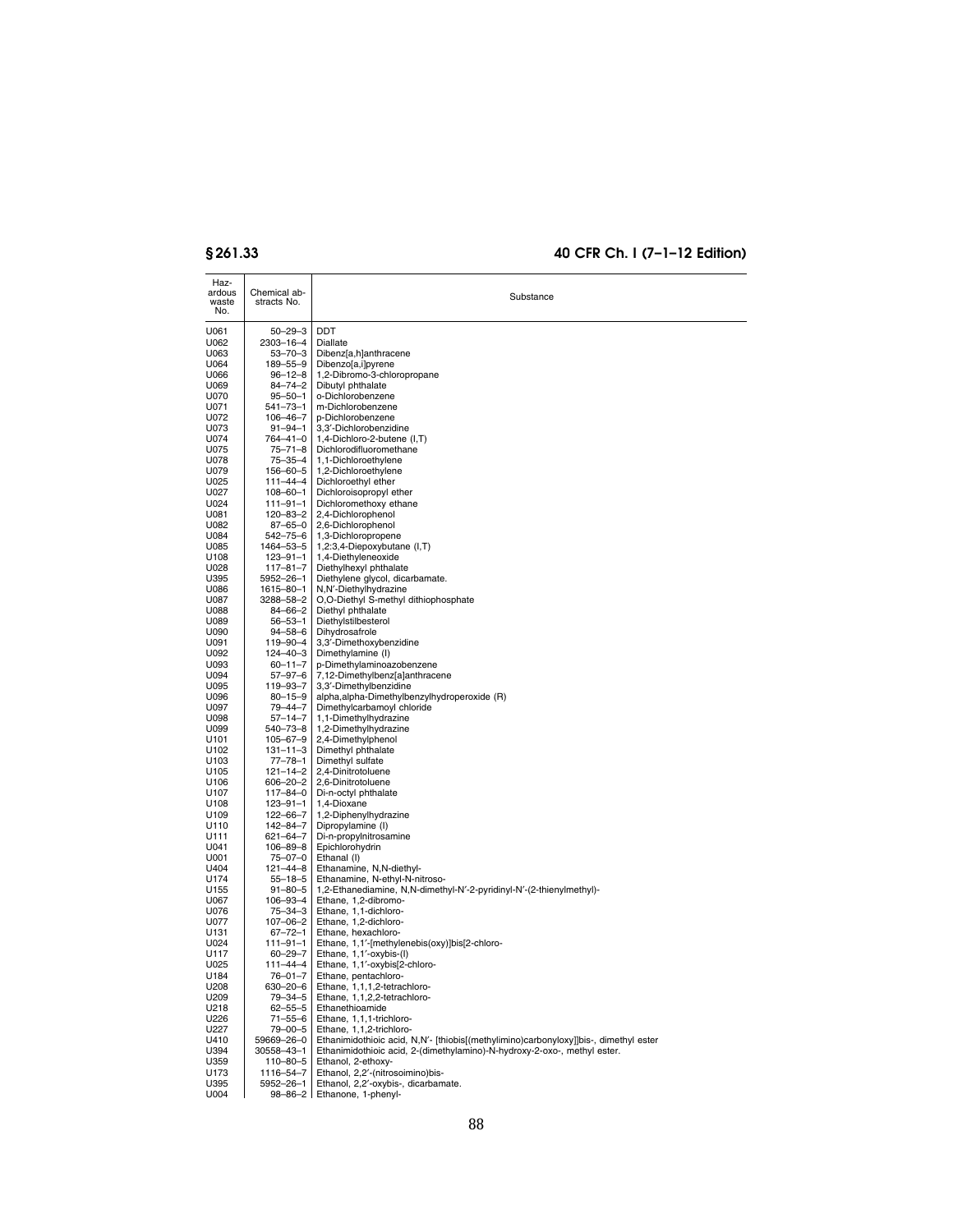| Haz-<br>ardous<br>waste<br>No. | Chemical ab-<br>stracts No.      | Substance                                                   |
|--------------------------------|----------------------------------|-------------------------------------------------------------|
| U043                           | $75 - 01 - 4$                    | Ethene, chloro-                                             |
| U042                           | $110 - 75 - 8$                   | Ethene, (2-chloroethoxy)-                                   |
| U078                           | $75 - 35 - 4$                    | Ethene, 1,1-dichloro-                                       |
| U079                           | 156-60-5                         | Ethene, 1,2-dichloro-, (E)-                                 |
| U210                           | $127 - 18 - 4$                   | Ethene, tetrachloro-                                        |
| U228                           | 79-01-6                          | Ethene, trichloro-                                          |
| U112                           | 141-78-6                         | Ethyl acetate (I)                                           |
| U113                           | 140-88-5                         | Ethyl acrylate (I)                                          |
| U238                           | $51 - 79 - 6$                    | Ethyl carbamate (urethane)                                  |
| U117                           | $60 - 29 - 7$                    | Ethyl ether (I)                                             |
| U114                           | $1111 - 54 - 6$                  | Ethylenebisdithiocarbamic acid, salts & esters              |
| U067                           | 106-93-4                         | Ethylene dibromide                                          |
| U077                           | 107-06-2                         | Ethylene dichloride                                         |
| U359<br>U115                   | 110-80-5<br>$75 - 21 - 8$        | Ethylene glycol monoethyl ether<br>Ethylene oxide (I,T)     |
| U116                           | $96 - 45 - 7$                    | Ethylenethiourea                                            |
| U076                           | 75-34-3                          | Ethylidene dichloride                                       |
| U118                           | $97 - 63 - 2$                    | Ethyl methacrylate                                          |
| U119                           | $62 - 50 - 0$                    | Ethyl methanesulfonate                                      |
| U120                           | 206-44-0                         | Fluoranthene                                                |
| U122                           | $50 - 00 - 0$                    | Formaldehyde                                                |
| U123                           | $64 - 18 - 6$                    | Formic acid (C,T)                                           |
| U124                           | 110-00-9                         | Furan (I)                                                   |
| U125                           | $98 - 01 - 1$                    | 2-Furancarboxaldehyde (I)                                   |
| U147                           | $108 - 31 - 6$                   | 2,5-Furandione                                              |
| U213                           | 109-99-9                         | Furan, tetrahydro-(I)                                       |
| U125                           | $98 - 01 - 1$                    | Furfural (I)                                                |
| U124                           | $110 - 00 - 9$                   | Furfuran (I)                                                |
| U206                           | 18883-66-4                       | Glucopyranose, 2-deoxy-2-(3-methyl-3-nitrosoureido)-, D-    |
| U206                           | 18883-66-4                       | D-Glucose, 2-deoxy-2-[[(methylnitrosoamino)-                |
| U126                           |                                  | carbonyllaminol-                                            |
| U163                           | 765-34-4<br>$70 - 25 - 7$        | Glycidylaldehyde<br>Guanidine, N-methyl-N'-nitro-N-nitroso- |
| U127                           | $118 - 74 - 1$                   | Hexachlorobenzene                                           |
| U128                           | $87 - 68 - 3$                    | Hexachlorobutadiene                                         |
| U130                           | $77 - 47 - 4$                    | Hexachlorocyclopentadiene                                   |
| U131                           | $67 - 72 - 1$                    | Hexachloroethane                                            |
| U132                           | 70-30-4                          | Hexachlorophene                                             |
| U243                           | 1888-71-7                        | Hexachloropropene                                           |
| U133                           | $302 - 01 - 2$                   | Hydrazine (R,T)                                             |
| U086                           | 1615-80-1                        | Hydrazine, 1,2-diethyl-                                     |
| U098                           | $57 - 14 - 7$                    | Hydrazine, 1,1-dimethyl-                                    |
| U099                           | 540–73–8                         | Hydrazine, 1,2-dimethyl-                                    |
| U109                           | $122 - 66 - 7$                   | Hydrazine, 1,2-diphenyl-                                    |
| U134                           | 7664-39-3                        | Hydrofluoric acid (C,T)                                     |
| U134<br>U135                   | 7664–39–3<br>7783-06-4           | Hydrogen fluoride (C,T)<br>Hydrogen sulfide                 |
| U135                           | 7783-06-4                        | Hydrogen sulfide $H_2$ S                                    |
| U096                           | $80 - 15 - 9$                    | Hydroperoxide, 1-methyl-1-phenylethyl- (R)                  |
| U116                           | $96 - 45 - 7$                    | 2-Imidazolidinethione                                       |
| U137                           | 193-39-5                         | Indeno[1,2,3-cd]pyrene                                      |
| U190                           | $85 - 44 - 9$                    | 1,3-Isobenzofurandione                                      |
| U140                           | 78-83-1                          | Isobutyl alcohol (I,T)                                      |
| U141                           | $120 - 58 - 1$                   | Isosafrole                                                  |
| U142                           | 143-50-0                         | Kepone                                                      |
| U143                           | 303-34-4                         | Lasiocarpine                                                |
| U144                           | 301-04-2                         | Lead acetate                                                |
| U146                           | 1335-32-6                        | Lead, bis(acetato-O)tetrahydroxytri-                        |
| U145                           | 7446–27–7                        | Lead phosphate                                              |
| U146                           | 1335-32-6                        | Lead subacetate                                             |
| U129                           | 58-89-9                          | Lindane                                                     |
| U163                           | $70 - 25 - 7$                    | <b>MNNG</b>                                                 |
| U147                           | $108 - 31 - 6$<br>$123 - 33 - 1$ | Maleic anhydride                                            |
| U148<br>U149                   | 109-77-3                         | Maleic hydrazide<br>Malononitrile                           |
| U150                           | 148-82-3                         | Melphalan                                                   |
| U151                           | 7439-97-6                        | Mercury                                                     |
| U152                           | 126-98-7                         | Methacrylonitrile (I, T)                                    |
| U092                           | $124 - 40 - 3$                   | Methanamine, N-methyl- (I)                                  |
| U029                           | 74-83-9                          | Methane, bromo-                                             |
| U045                           | 74-87-3                          | Methane, chloro- (I, T)                                     |
| U046                           | 107-30-2                         | Methane, chloromethoxy-                                     |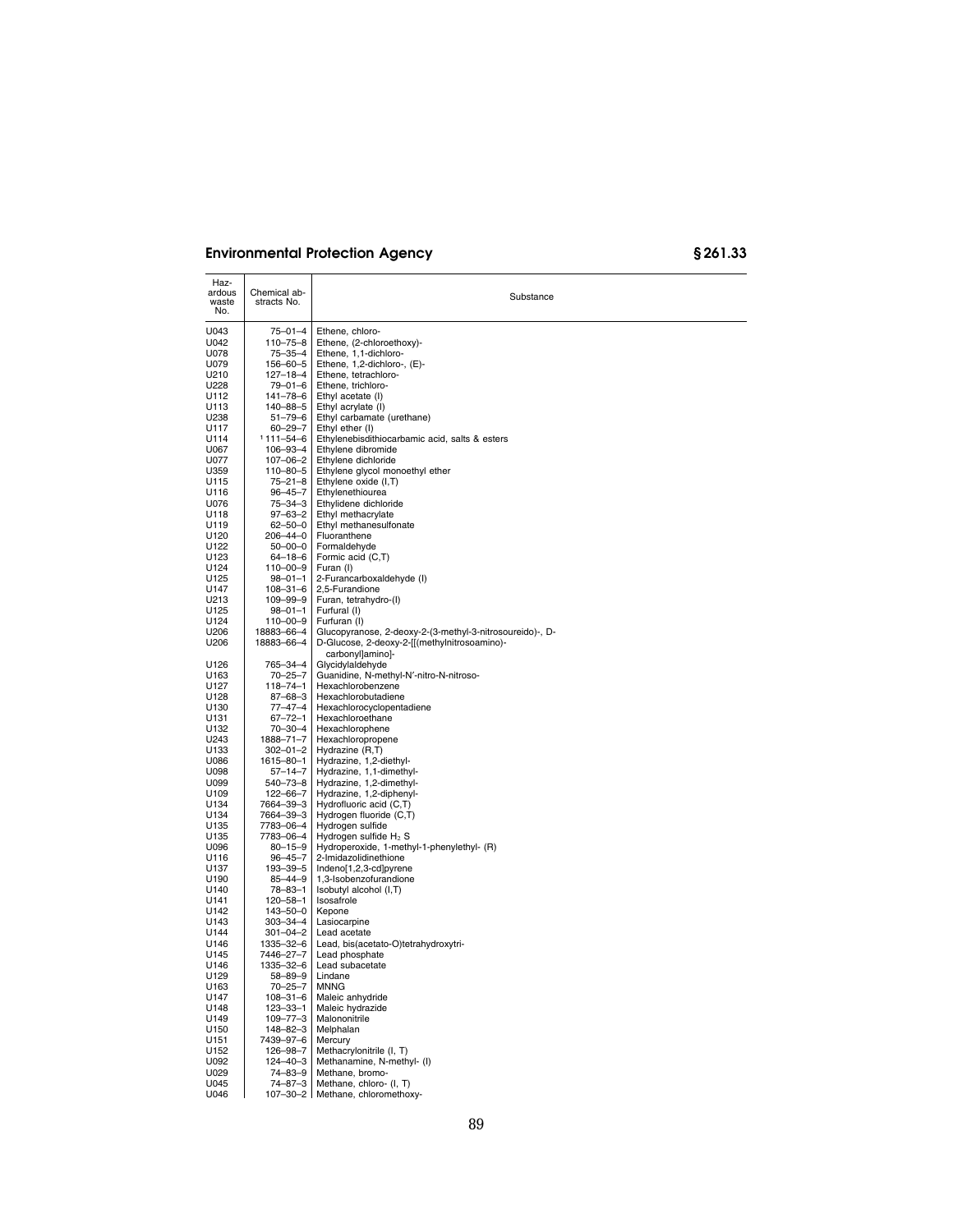$\overline{a}$ 

| Haz-<br>ardous<br>waste<br>No. | Chemical ab-<br>stracts No.     | Substance                                                                                                                                                    |
|--------------------------------|---------------------------------|--------------------------------------------------------------------------------------------------------------------------------------------------------------|
| U068                           | 74–95–3                         | Methane, dibromo-                                                                                                                                            |
| U080                           | $75 - 09 - 2$                   | Methane, dichloro-                                                                                                                                           |
| U075                           | $75 - 71 - 8$<br>74-88-4        | Methane, dichlorodifluoro-                                                                                                                                   |
| U138<br>U119                   | $62 - 50 - 0$                   | Methane, iodo-<br>Methanesulfonic acid, ethyl ester                                                                                                          |
| U211                           | $56 - 23 - 5$                   | Methane, tetrachloro-                                                                                                                                        |
| U153                           | 74-93-1                         | Methanethiol (I, T)                                                                                                                                          |
| U225                           | 75-25-2                         | Methane, tribromo-                                                                                                                                           |
| U044                           | 67-66-3                         | Methane, trichloro-                                                                                                                                          |
| U121<br>U036                   | 75-69-4<br>57-74-9              | Methane, trichlorofluoro-<br>4,7-Methano-1H-indene, 1,2,4,5,6,7,8,8-octachloro-2,3,3a,4,7,7a-hexahydro-                                                      |
| U154                           | 67-56-1                         | Methanol (I)                                                                                                                                                 |
| U155                           | $91 - 80 - 5$                   | Methapyrilene                                                                                                                                                |
| U142                           | 143-50-0                        | 1,3,4-Metheno-2H-cyclobuta[cd]pentalen-2-one, 1,1a,3,3a,4,5,5,5a,5b,6-decachlorooctahydro-                                                                   |
| U247                           | $72 - 43 - 5$                   | Methoxychlor                                                                                                                                                 |
| U154                           | 67-56-1                         | Methyl alcohol (I)                                                                                                                                           |
| U029<br>U186                   | 74-83-9<br>504-60-9             | Methyl bromide<br>1-Methylbutadiene (I)                                                                                                                      |
| U045                           | 74-87-3                         | Methyl chloride (I,T)                                                                                                                                        |
| U156                           | 79-22-1                         | Methyl chlorocarbonate (I,T)                                                                                                                                 |
| U226                           | 71-55-6                         | Methyl chloroform                                                                                                                                            |
| U157                           | $56 - 49 - 5$                   | 3-Methylcholanthrene                                                                                                                                         |
| U158<br>U068                   | $101 - 14 - 4$<br>$74 - 95 - 3$ | 4,4'-Methylenebis(2-chloroaniline)<br>Methylene bromide                                                                                                      |
| U080                           | 75-09-2                         | Methylene chloride                                                                                                                                           |
| U159                           | 78–93–3                         | Methyl ethyl ketone (MEK) (I,T)                                                                                                                              |
| U160                           | 1338-23-4                       | Methyl ethyl ketone peroxide (R,T)                                                                                                                           |
| U138                           | 74–88–4                         | Methyl iodide                                                                                                                                                |
| U161<br>U162                   | $108 - 10 - 1$<br>$80 - 62 - 6$ | Methyl isobutyl ketone (I)<br>Methyl methacrylate (I,T)                                                                                                      |
| U161                           | $108 - 10 - 1$                  | 4-Methyl-2-pentanone (I)                                                                                                                                     |
| U164                           | $56 - 04 - 2$                   | Methylthiouracil                                                                                                                                             |
| U010                           | $50 - 07 - 7$                   | Mitomycin C                                                                                                                                                  |
| U059                           | 20830-81-3                      | 5,12-Naphthacenedione, 8-acetyl-10-[(3-amino-2,3,6-trideoxy)-alpha-L-lyxo-hexopyranosyl)oxy]-<br>7,8,9,10-tetrahydro-6,8,11-trihydroxy-1-methoxy-, (8S-cis)- |
| U167                           | 134-32-7                        | 1-Naphthalenamine                                                                                                                                            |
| U168<br>U026                   | 91-59-8<br>494–03–1             | 2-Naphthalenamine<br>Naphthalenamine, N,N'-bis(2-chloroethyl)-                                                                                               |
| U165                           | $91 - 20 - 3$                   | Naphthalene                                                                                                                                                  |
| U047                           | $91 - 58 - 7$                   | Naphthalene, 2-chloro-                                                                                                                                       |
| U166                           | $130 - 15 - 4$                  | 1,4-Naphthalenedione                                                                                                                                         |
| U236                           | $72 - 57 - 1$                   | 2,7-Naphthalenedisulfonic acid, 3,3'-[(3,3'-<br>dimethyl[1,1'-biphenyl]-4,4'-diyl)bis(azo)bis[5-amino-4-hydroxy]-, tetrasodium salt                          |
| U279<br>U166                   | $63 - 25 - 2$<br>$130 - 15 - 4$ | 1-Naphthalenol, methylcarbamate.<br>1,4-Naphthoquinone                                                                                                       |
| U167                           | 134-32-7                        | alpha-Naphthylamine                                                                                                                                          |
| U168                           | 91-59-8                         | beta-Naphthylamine                                                                                                                                           |
| U217                           | 10102-45-1                      | Nitric acid, thallium(1+) salt                                                                                                                               |
| U169                           | 98-95-3                         | Nitrobenzene (I,T)                                                                                                                                           |
| U170<br>U171                   | $100 - 02 - 7$<br>79–46–9       | p-Nitrophenol<br>2-Nitropropane (I,T)                                                                                                                        |
| U172                           | 924-16-3                        | N-Nitrosodi-n-butylamine                                                                                                                                     |
| U173                           | 1116-54-7                       | N-Nitrosodiethanolamine                                                                                                                                      |
| U174                           | 55-18-5                         | N-Nitrosodiethylamine                                                                                                                                        |
| U176                           | 759-73-9                        | N-Nitroso-N-ethylurea                                                                                                                                        |
| U177<br>U178                   | 684-93-5<br>615-53-2            | N-Nitroso-N-methylurea<br>N-Nitroso-N-methylurethane                                                                                                         |
| U179                           | $100 - 75 - 4$                  | N-Nitrosopiperidine                                                                                                                                          |
| U180                           | 930–55–2                        | N-Nitrosopyrrolidine                                                                                                                                         |
| U181                           | $99 - 55 - 8$                   | 5-Nitro-o-toluidine                                                                                                                                          |
| U193<br>U058                   | 1120–71–4<br>$50 - 18 - 0$      | 1,2-Oxathiolane, 2,2-dioxide<br>2H-1,3,2-Oxazaphosphorin-2-amine,                                                                                            |
|                                |                                 | N,N-bis(2-chloroethyl)tetrahydro-, 2-oxide                                                                                                                   |
| U115<br>U126                   | 75-21-8<br>765–34–4             | Oxirane (I,T)<br>Oxiranecarboxyaldehyde                                                                                                                      |
| U041                           | 106-89-8                        | Oxirane, (chloromethyl)-                                                                                                                                     |
| U182                           | 123-63-7                        | Paraldehyde                                                                                                                                                  |
| U183                           | 608-93-5                        | Pentachlorobenzene                                                                                                                                           |
| U184                           | $76 - 01 - 7$                   | Pentachloroethane                                                                                                                                            |
| U185<br>See                    | $82 - 68 - 8$<br>87-86-5        | Pentachloronitrobenzene (PCNB)<br>Pentachlorophenol                                                                                                          |
| F027                           |                                 |                                                                                                                                                              |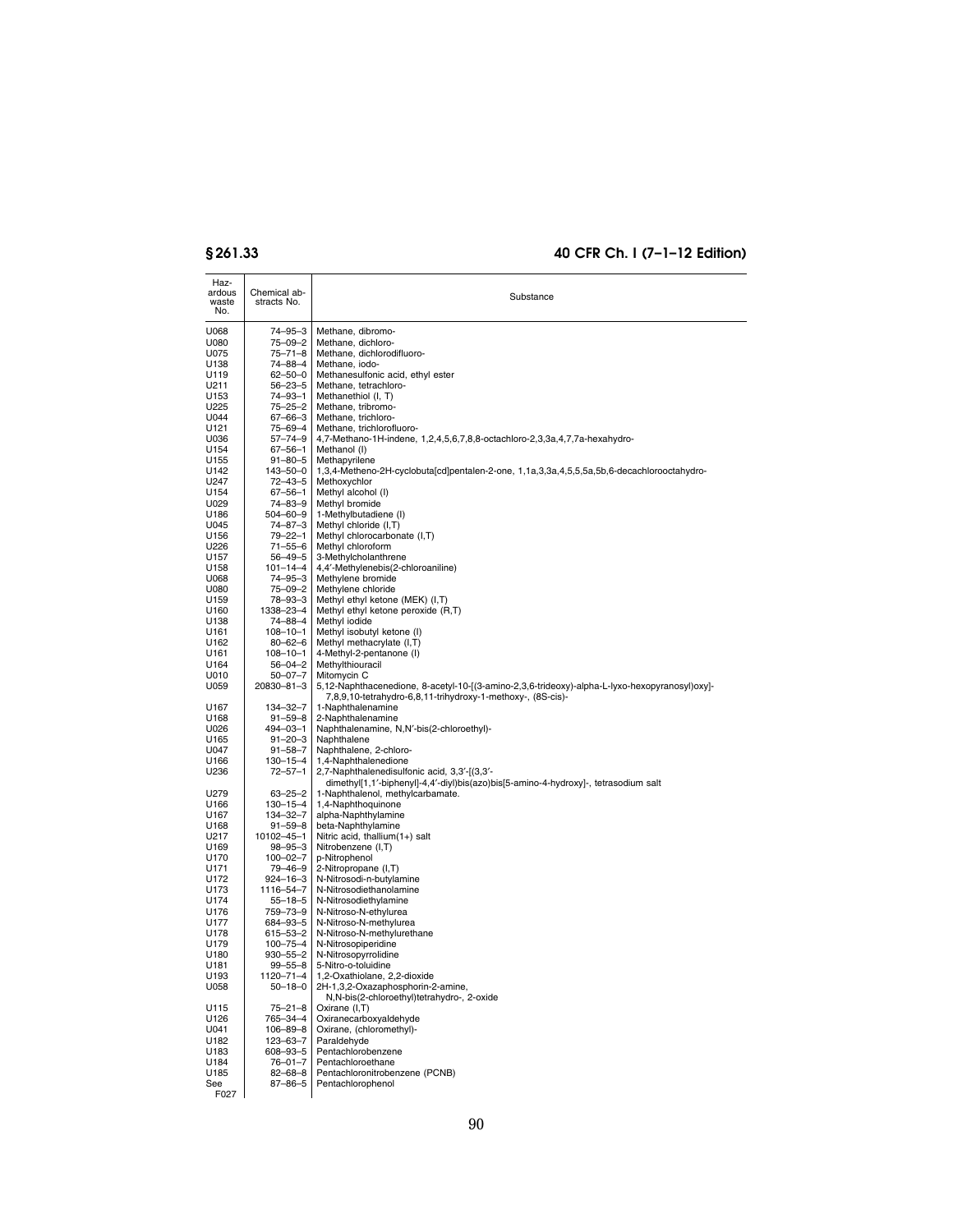| Haz-<br>ardous<br>waste<br>No. | Chemical ab-<br>stracts No. | Substance                                                                                  |
|--------------------------------|-----------------------------|--------------------------------------------------------------------------------------------|
| U161                           | $108 - 10 - 1$              | Pentanol, 4-methyl-                                                                        |
| U186                           | $504 - 60 - 9$              | 1,3-Pentadiene (I)                                                                         |
| U187                           | 62-44-2                     | Phenacetin                                                                                 |
| U188                           | 108-95-2                    | Phenol                                                                                     |
| U048                           | 95–57–8                     | Phenol, 2-chloro-                                                                          |
| U039                           | 59-50-7                     | Phenol, 4-chloro-3-methyl-                                                                 |
| U081                           | 120-83-2                    | Phenol, 2,4-dichloro-                                                                      |
| U082                           | $87 - 65 - 0$               | Phenol, 2,6-dichloro-                                                                      |
| U089                           | $56 - 53 - 1$               | Phenol, 4,4'-(1,2-diethyl-1,2-ethenediyl)bis-, (E)-                                        |
| U101                           | $105 - 67 - 9$              | Phenol, 2,4-dimethyl-                                                                      |
| U052                           | 1319-77-3<br>70-30-4        | Phenol, methyl-<br>Phenol, 2,2'-methylenebis[3,4,6-trichloro-                              |
| U132<br>U411                   | $114 - 26 - 1$              | Phenol, 2-(1-methylethoxy)-, methylcarbamate.                                              |
| U170                           | $100 - 02 - 7$              | Phenol, 4-nitro-                                                                           |
| See                            | 87-86-5                     | Phenol, pentachloro-                                                                       |
| F027                           |                             |                                                                                            |
| See                            | $58 - 90 - 2$               | Phenol, 2,3,4,6-tetrachloro-                                                               |
| F027                           |                             |                                                                                            |
| See                            | $95 - 95 - 4$               | Phenol, 2,4,5-trichloro-                                                                   |
| F027                           |                             |                                                                                            |
| See                            | 88-06-2                     | Phenol, 2,4,6-trichloro-                                                                   |
| F027                           |                             |                                                                                            |
| U150                           | 148-82-3                    | L-Phenylalanine, 4-[bis(2-chloroethyl)amino]-                                              |
| U145<br>U087                   | 7446-27-7<br>3288-58-2      | Phosphoric acid, lead(2+) salt (2:3)<br>Phosphorodithioic acid, O,O-diethyl S-methyl ester |
| U189                           | 1314–80–3                   | Phosphorus sulfide (R)                                                                     |
| U190                           | 85-44-9                     | Phthalic anhydride                                                                         |
| U191                           | $109 - 06 - 8$              | 2-Picoline                                                                                 |
| U179                           | 100-75-4                    | Piperidine, 1-nitroso-                                                                     |
| U192                           | 23950-58-5                  | Pronamide                                                                                  |
| U194                           | $107 - 10 - 8$              | 1-Propanamine (I,T)                                                                        |
| U111                           | 621-64-7                    | 1-Propanamine, N-nitroso-N-propyl-                                                         |
| U110                           | 142-84-7                    | 1-Propanamine, N-propyl- (I)                                                               |
| U066                           | $96 - 12 - 8$               | Propane, 1,2-dibromo-3-chloro-                                                             |
| U083                           | 78-87-5                     | Propane, 1,2-dichloro-                                                                     |
| U149<br>U171                   | 109–77–3<br>79-46-9         | Propanedinitrile<br>Propane, 2-nitro- (I,T)                                                |
| U027                           | $108 - 60 - 1$              | Propane, 2,2'-oxybis[2-chloro-                                                             |
| U193                           | 1120-71-4                   | 1,3-Propane sultone                                                                        |
| See                            | $93 - 72 - 1$               | Propanoic acid, 2-(2,4,5-trichlorophenoxy)-                                                |
| F027                           |                             |                                                                                            |
| U235                           | 126-72-7                    | 1-Propanol, 2,3-dibromo-, phosphate (3:1)                                                  |
| U140                           | 78–83–1                     | 1-Propanol, 2-methyl- (I,T)                                                                |
| U002                           | 67–64–1                     | 2-Propanone (I)                                                                            |
| U007                           | 79-06-1                     | 2-Propenamide                                                                              |
| U084                           | 542-75-6                    | 1-Propene, 1,3-dichloro-                                                                   |
| U243<br>U009                   | 1888-71-7<br>$107 - 13 - 1$ | 1-Propene, 1,1,2,3,3,3-hexachloro-<br>2-Propenenitrile                                     |
| U152                           | 126-98-7                    | 2-Propenenitrile, 2-methyl- (I,T)                                                          |
| U008                           | 79-10-7                     | 2-Propenoic acid (I)                                                                       |
| U113                           | 140-88-5                    | 2-Propenoic acid, ethyl ester (I)                                                          |
| U118                           | $97 - 63 - 2$               | 2-Propenoic acid, 2-methyl-, ethyl ester                                                   |
| U162                           | 80-62-6                     | 2-Propenoic acid, 2-methyl-, methyl ester (I,T)                                            |
| U373                           | 122–42–9                    | Propham.                                                                                   |
| U411                           | $114 - 26 - 1$              | Propoxur.                                                                                  |
| U387                           | 52888-80-9                  | Prosulfocarb.                                                                              |
| U194<br>U083                   | 107-10-8<br>78-87-5         | n-Propylamine (I,T)                                                                        |
| U148                           | 123-33-1                    | Propylene dichloride<br>3,6-Pyridazinedione, 1,2-dihydro-                                  |
| U196                           | 110-86-1                    | Pyridine                                                                                   |
| U191                           | 109-06-8                    | Pyridine, 2-methyl-                                                                        |
| U237                           | $66 - 75 - 1$               | 2,4-(1H,3H)-Pyrimidinedione, 5-[bis(2-<br>chloroethyl)amino]-                              |
| U164                           | $56 - 04 - 2$               | 4(1H)-Pyrimidinone, 2,3-dihydro-6-methyl-2-thioxo-                                         |
| U180                           | $930 - 55 - 2$              | Pyrrolidine, 1-nitroso-                                                                    |
| U200                           | $50 - 55 - 5$               | Reserpine                                                                                  |
| U201                           | 108-46-3                    | Resorcinol                                                                                 |
| U203                           | $94 - 59 - 7$               | Safrole                                                                                    |
| U204                           | 7783-00-8                   | Selenious acid<br>Selenium dioxide                                                         |
| U204<br>U205                   | 7783-00-8<br>7488-56-4      | Selenium sulfide                                                                           |
| U205                           | 7488–56–4∣                  | Selenium sulfide SeS <sub>2</sub> (R,T)                                                    |
|                                |                             |                                                                                            |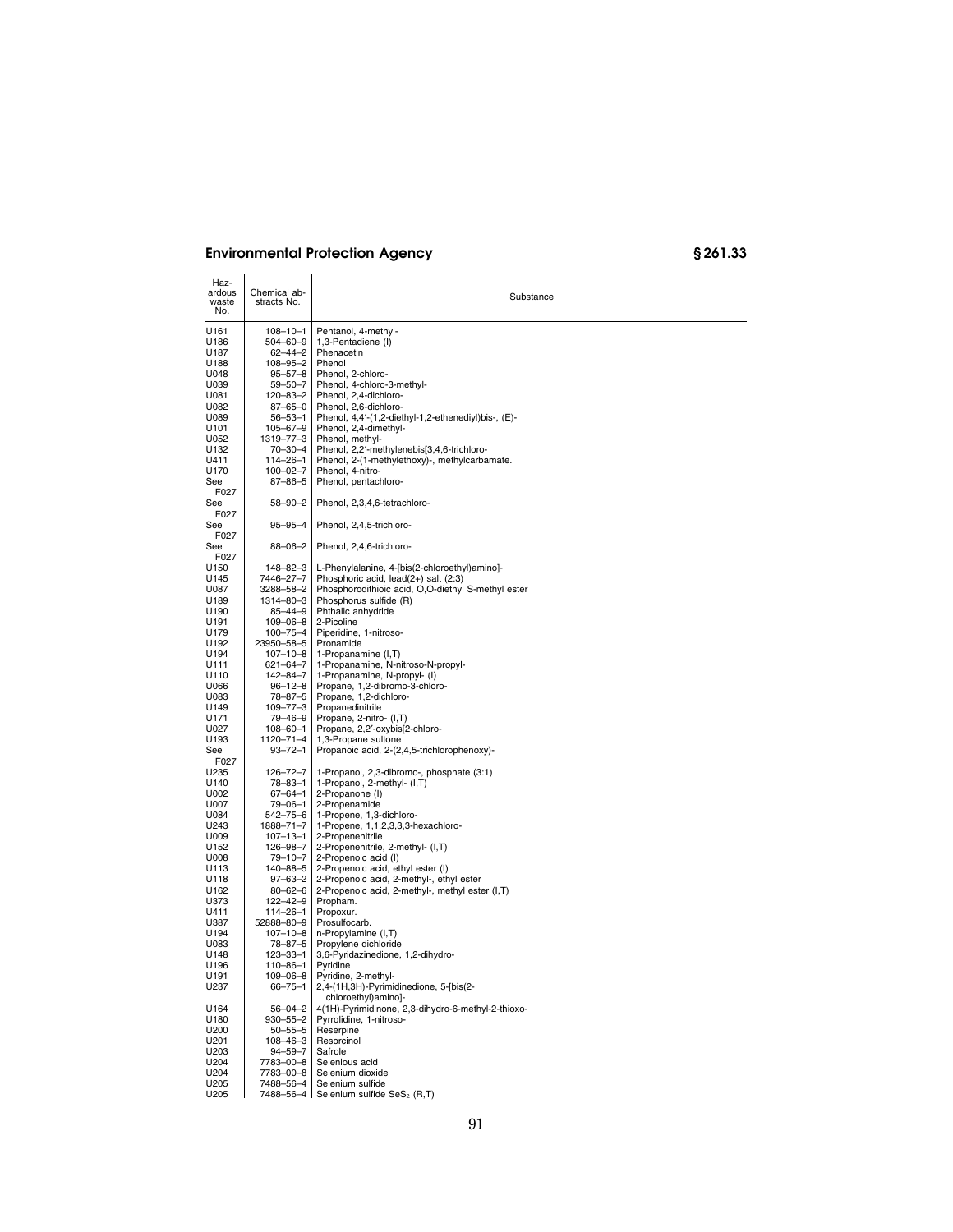| Haz-<br>ardous   | Chemical ab-                |                                                                                                   |
|------------------|-----------------------------|---------------------------------------------------------------------------------------------------|
| waste<br>No.     | stracts No.                 | Substance                                                                                         |
|                  |                             |                                                                                                   |
| U015             | 115-02-6                    | L-Serine, diazoacetate (ester)                                                                    |
| See<br>F027      | $93 - 72 - 1$               | Silvex (2,4,5-TP)                                                                                 |
| U206             | 18883-66-4                  | Streptozotocin                                                                                    |
| U <sub>103</sub> | 77–78–1                     | Sulfuric acid, dimethyl ester                                                                     |
| U189             | 1314-80-3                   | Sulfur phosphide (R)                                                                              |
| See<br>F027      | 93-76-5                     | $2,4,5-T$                                                                                         |
| U207             | $95 - 94 - 3$               | 1,2,4,5-Tetrachlorobenzene                                                                        |
| U208             | 630-20-6                    | 1,1,1,2-Tetrachloroethane                                                                         |
| U209<br>U210     | 79–34–5                     | 1,1,2,2-Tetrachloroethane<br>Tetrachloroethylene                                                  |
| See              | 127-18-4<br>58–90–2         | 2,3,4,6-Tetrachlorophenol                                                                         |
| F027             |                             |                                                                                                   |
| U213             | 109-99-9                    | Tetrahydrofuran (I)                                                                               |
| U214<br>U215     | 563-68-8                    | Thallium(I) acetate<br>Thallium(I) carbonate                                                      |
| U216             | 6533-73-9<br>7791-12-0      | Thallium(I) chloride                                                                              |
| U216             | 7791-12-0                   | thallium chloride TICI                                                                            |
| U217             | 10102-45-1                  | Thallium(I) nitrate                                                                               |
| U218<br>U410     | $62 - 55 - 5$<br>59669-26-0 | Thioacetamide<br>Thiodicarb.                                                                      |
| U153             | 74-93-1                     | Thiomethanol (I,T)                                                                                |
| U244             | 137-26-8                    | Thioperoxydicarbonic diamide $[(H_2 N)C(S)]_2 S_2$ , tetramethyl-                                 |
| U409             | 23564-05-8                  | Thiophanate-methyl.                                                                               |
| U219<br>U244     | 62-56-6<br>137-26-8         | Thiourea<br>Thiram                                                                                |
| U220             | 108-88-3                    | Toluene                                                                                           |
| U221             | 25376-45-8                  | Toluenediamine                                                                                    |
| U223<br>U328     | 26471-62-5<br>95–53–4       | Toluene diisocyanate (R,T)<br>o-Toluidine                                                         |
| U353             | 106-49-0                    | p-Toluidine                                                                                       |
| U222             | 636–21–5                    | o-Toluidine hydrochloride                                                                         |
| U389             | 2303-17-5                   | Triallate.                                                                                        |
| U011<br>U226     | $61 - 82 - 5$<br>71-55-6    | 1H-1,2,4-Triazol-3-amine<br>1,1,1-Trichloroethane                                                 |
| U227             | 79-00-5                     | 1,1,2-Trichloroethane                                                                             |
| U228             | 79–01–6                     | Trichloroethylene                                                                                 |
| U121<br>See      | 75-69-4<br>95-95-4          | Trichloromonofluoromethane<br>2,4,5-Trichlorophenol                                               |
| F027             |                             |                                                                                                   |
| See              | 88-06-2                     | 2,4,6-Trichlorophenol                                                                             |
| F027             |                             |                                                                                                   |
| U404<br>U234     | 121-44-8<br>99-35-4         | Triethylamine.<br>1,3,5-Trinitrobenzene (R,T)                                                     |
| U182             | 123-63-7                    | 1,3,5-Trioxane, 2,4,6-trimethyl-                                                                  |
| U235             | 126-72-7                    | Tris(2,3-dibromopropyl) phosphate                                                                 |
| U236<br>U237     | 72-57-1<br>66–75–1          | Trypan blue<br>Uracil mustard                                                                     |
| U176             | 759–73–9                    | Urea, N-ethyl-N-nitroso-                                                                          |
| U177             | 684–93–5                    | Urea, N-methyl-N-nitroso-                                                                         |
| U043<br>U248     | 75–01–4                     | Vinyl chloride<br>Warfarin, & salts, when present at concentrations of 0.3% or less               |
| U239             | 181-81-2<br>1330-20-7       | Xylene (I)                                                                                        |
| U200             | $50 - 55 - 5$               | Yohimban-16-carboxylic acid, 11,17-dimethoxy-18-[(3,4,5-trimethoxybenzoyl)oxy]-, methyl ester,    |
|                  |                             | (3beta,16beta,17alpha,18beta,20alpha)-                                                            |
| U249<br>U001     | 1314-84-7<br>$75 - 07 - 0$  | Zinc phosphide $Zn_3$ , $P_2$ , when present at concentrations of 10% or less<br>Acetaldehyde (I) |
| U001             | 75-07-0                     | Ethanal (I)                                                                                       |
| U002             | 67-64-1                     | Acetone (I)                                                                                       |
| U002             | 67–64–1                     | 2-Propanone (I)                                                                                   |
| U003<br>U004     | 75-05-8<br>$98 - 86 - 2$    | Acetonitrile (I,T)<br>Acetophenone                                                                |
| U004             | $98 - 86 - 2$               | Ethanone, 1-phenyl-                                                                               |
| U005             | $53 - 96 - 3$               | Acetamide, -9H-fluoren-2-yl-                                                                      |
| U005             | 53-96-3                     | 2-Acetylaminofluorene<br>Acetyl chloride (C,R,T)                                                  |
| U006<br>U007     | 75-36-5<br>79-06-1          | Acrylamide                                                                                        |
| U007             | 79-06-1                     | 2-Propenamide                                                                                     |
| U008             | 79-10-7                     | Acrylic acid (I)                                                                                  |
| U008<br>U009     | 79-10-7<br>$107 - 13 - 1$   | 2-Propenoic acid (I)<br>Acrylonitrile                                                             |
|                  |                             |                                                                                                   |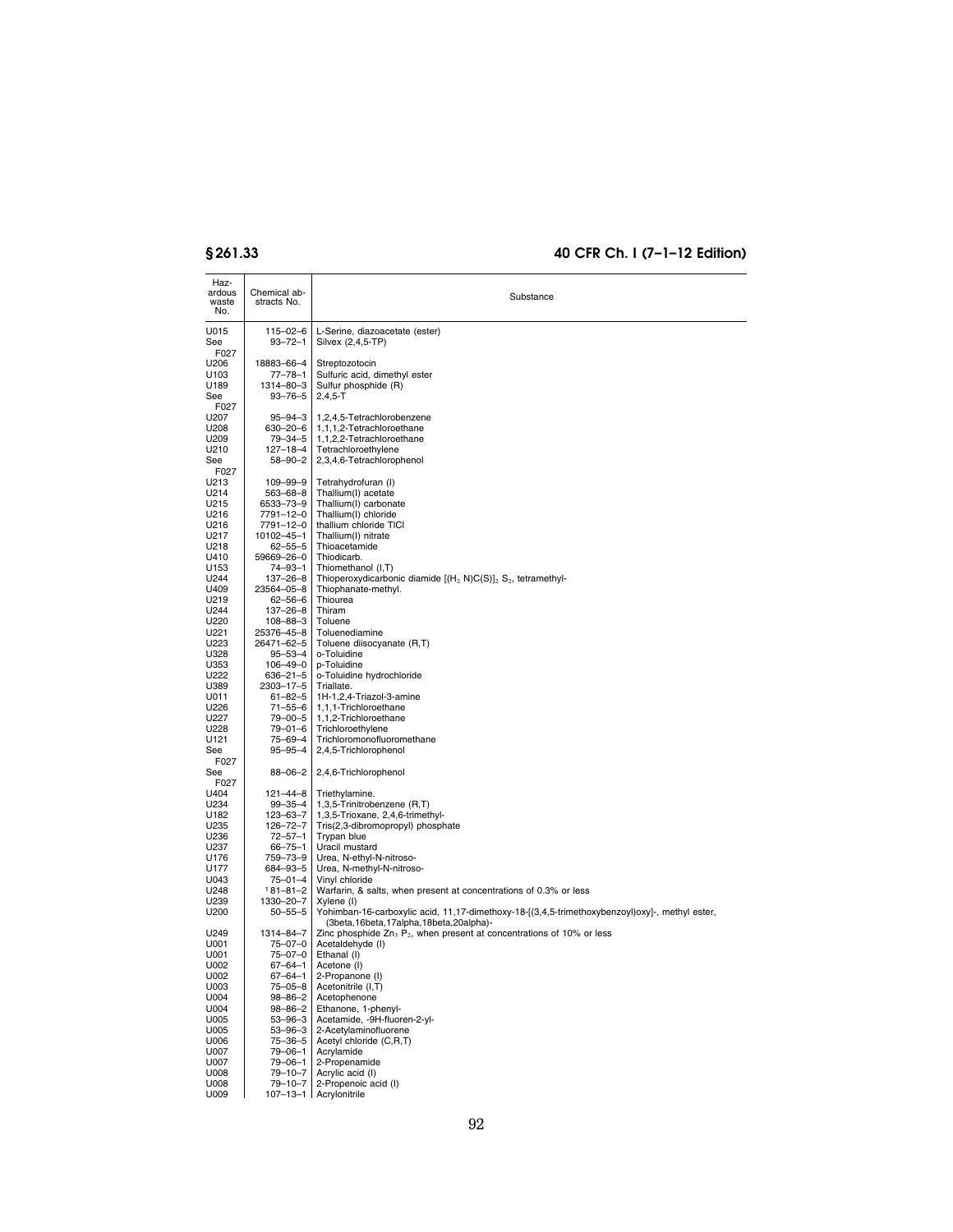| Haz-<br>ardous<br>waste<br>No. | Chemical ab-<br>stracts No.     | Substance                                                                                                                                                                           |
|--------------------------------|---------------------------------|-------------------------------------------------------------------------------------------------------------------------------------------------------------------------------------|
| U009                           | $107 - 13 - 1$                  | 2-Propenenitrile                                                                                                                                                                    |
| U010                           | $50 - 07 - 7$                   | Azirino[2',3':3,4]pyrrolo[1,2-a]indole-4,7-dione, 6-amino-8-[[(aminocarbonyl)oxy]methyl]-1,1a,2,8,8a,8b-<br>hexahydro-8a-methoxy-5-methyl-, [1aS-(1aalpha, 8beta,8aalpha,8balpha)]- |
| U010                           | $50 - 07 - 7$                   | Mitomycin C                                                                                                                                                                         |
| U011                           | $61 - 82 - 5$                   | Amitrole                                                                                                                                                                            |
| U011                           | $61 - 82 - 5$                   | 1H-1,2,4-Triazol-3-amine                                                                                                                                                            |
| U012                           | $62 - 53 - 3$                   | Aniline (I,T)                                                                                                                                                                       |
| U012                           | $62 - 53 - 3$                   | Benzenamine (I,T)                                                                                                                                                                   |
| U014                           | 492-80-8                        | Auramine                                                                                                                                                                            |
| U014                           | 492-80-8                        | Benzenamine, 4,4'-carbonimidoylbis[N,N-dimethyl-                                                                                                                                    |
| U015                           | $115 - 02 - 6$                  | Azaserine                                                                                                                                                                           |
| U015                           | 115-02-6                        | L-Serine, diazoacetate (ester)                                                                                                                                                      |
| U016<br>U017                   | 225-51-4<br>98-87-3             | Benz[c]acridine<br>Benzal chloride                                                                                                                                                  |
| U017                           | $98 - 87 - 3$                   | Benzene, (dichloromethyl)-                                                                                                                                                          |
| U018                           | $56 - 55 - 3$                   | Benz[a]anthracene                                                                                                                                                                   |
| U019                           | 71-43-2                         | Benzene (I,T)                                                                                                                                                                       |
| U020                           | 98-09-9                         | Benzenesulfonic acid chloride (C,R)                                                                                                                                                 |
| U020                           | $98 - 09 - 9$                   | Benzenesulfonyl chloride (C,R)                                                                                                                                                      |
| U021                           | $92 - 87 - 5$                   | Benzidine                                                                                                                                                                           |
| U021                           | $92 - 87 - 5$                   | [1,1'-Biphenyl]-4,4'-diamine                                                                                                                                                        |
| U022                           | $50 - 32 - 8$                   | Benzo[a]pyrene                                                                                                                                                                      |
| U023                           | 98-07-7                         | Benzene, (trichloromethyl)-                                                                                                                                                         |
| U023                           | $98 - 07 - 7$                   | Benzotrichloride (C,R,T)                                                                                                                                                            |
| U024                           | $111 - 91 - 1$                  | Dichloromethoxy ethane                                                                                                                                                              |
| U024                           | 111-91-1                        | Ethane, 1,1'-[methylenebis(oxy)]bis[2-chloro-                                                                                                                                       |
| U025                           | 111-44-4                        | Dichloroethyl ether                                                                                                                                                                 |
| U025<br>U026                   | $111 - 44 - 4$                  | Ethane, 1,1'-oxybis[2-chloro-                                                                                                                                                       |
| U026                           | 494-03-1<br>494-03-1            | Chlornaphazin<br>Naphthalenamine, N,N'-bis(2-chloroethyl)-                                                                                                                          |
| U027                           | $108 - 60 - 1$                  | Dichloroisopropyl ether                                                                                                                                                             |
| U027                           | $108 - 60 - 1$                  | Propane, 2,2'-oxybis[2-chloro-                                                                                                                                                      |
| U028                           | 117-81-7                        | 1,2-Benzenedicarboxylic acid, bis(2-ethylhexyl) ester                                                                                                                               |
| U028                           | $117 - 81 - 7$                  | Diethylhexyl phthalate                                                                                                                                                              |
| U029                           | 74-83-9                         | Methane, bromo-                                                                                                                                                                     |
| U029                           | 74-83-9                         | Methyl bromide                                                                                                                                                                      |
| U030                           | $101 - 55 - 3$                  | Benzene, 1-bromo-4-phenoxy-                                                                                                                                                         |
| U030                           | $101 - 55 - 3$                  | 4-Bromophenyl phenyl ether                                                                                                                                                          |
| U031                           | 71-36-3                         | 1-Butanol (I)                                                                                                                                                                       |
| U031                           | $71 - 36 - 3$                   | n-Butyl alcohol (I)                                                                                                                                                                 |
| U032<br>U032                   | 13765-19-0<br>13765-19-0        | Calcium chromate<br>Chromic acid H <sub>2</sub> CrO <sub>4</sub> , calcium salt                                                                                                     |
| U033                           | 353-50-4                        | Carbonic difluoride                                                                                                                                                                 |
| U033                           | 353-50-4                        | Carbon oxyfluoride (R,T)                                                                                                                                                            |
| U034                           | 75-87-6                         | Acetaldehyde, trichloro-                                                                                                                                                            |
| U034                           | 75-87-6                         | Chloral                                                                                                                                                                             |
| U035                           | $305 - 03 - 3$                  | Benzenebutanoic acid, 4-[bis(2-chloroethyl)amino]-                                                                                                                                  |
| U035                           | $305 - 03 - 3$                  | Chlorambucil                                                                                                                                                                        |
| U036                           | $57 - 74 - 9$                   | Chlordane, alpha & gamma isomers                                                                                                                                                    |
| U036                           | $57 - 74 - 9$                   | 4,7-Methano-1H-indene, 1,2,4,5,6,7,8,8-octachloro-2,3,3a,4,7,7a-hexahydro-                                                                                                          |
| U037                           | $108 - 90 - 7$                  | Benzene, chloro-                                                                                                                                                                    |
| U037                           | $108 - 90 - 7$                  | Chlorobenzene                                                                                                                                                                       |
| U038                           | 510-15-6                        | Benzeneacetic acid, 4-chloro-alpha-(4-chlorophenyl)-alpha-hydroxy-, ethyl ester                                                                                                     |
| U038<br>U039                   | $510 - 15 - 6$<br>$59 - 50 - 7$ | Chlorobenzilate<br>p-Chloro-m-cresol                                                                                                                                                |
| U039                           | $59 - 50 - 7$                   | Phenol, 4-chloro-3-methyl-                                                                                                                                                          |
| U041                           | 106-89-8                        | Epichlorohydrin                                                                                                                                                                     |
| U041                           | 106-89-8                        | Oxirane, (chloromethyl)-                                                                                                                                                            |
| U042                           | $110 - 75 - 8$                  | 2-Chloroethyl vinyl ether                                                                                                                                                           |
| U042                           | 110-75-8                        | Ethene, (2-chloroethoxy)-                                                                                                                                                           |
| U043                           | $75 - 01 - 4$                   | Ethene, chloro-                                                                                                                                                                     |
| U043                           | $75 - 01 - 4$                   | Vinyl chloride                                                                                                                                                                      |
| U044                           | $67 - 66 - 3$                   | Chloroform                                                                                                                                                                          |
| U044                           | $67 - 66 - 3$                   | Methane, trichloro-                                                                                                                                                                 |
| U045                           | 74-87-3                         | Methane, chloro- (I,T)                                                                                                                                                              |
| U045<br>U046                   | $74 - 87 - 3$<br>$107 - 30 - 2$ | Methyl chloride (I,T)<br>Chloromethyl methyl ether                                                                                                                                  |
| U046                           | 107-30-2                        | Methane, chloromethoxy-                                                                                                                                                             |
| U047                           | $91 - 58 - 7$                   | beta-Chloronaphthalene                                                                                                                                                              |
| U047                           | $91 - 58 - 7$                   | Naphthalene, 2-chloro-                                                                                                                                                              |
| U048                           | $95 - 57 - 8$                   | o-Chlorophenol                                                                                                                                                                      |
| U048                           | $95 - 57 - 8$                   | Phenol, 2-chloro-                                                                                                                                                                   |
|                                |                                 |                                                                                                                                                                                     |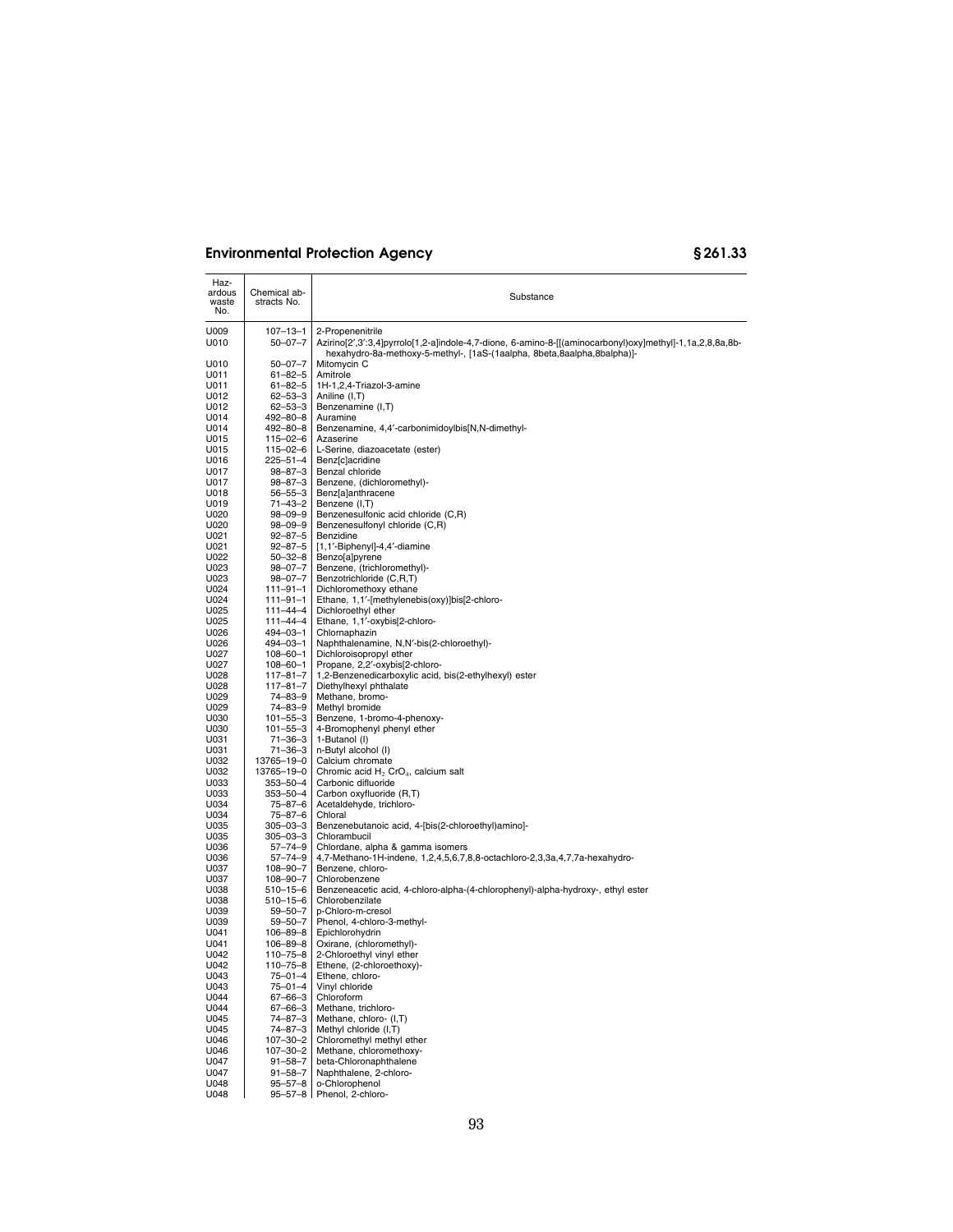| Haz-<br>ardous<br>waste<br>No. | Chemical ab-<br>stracts No.    | Substance                                                                                                                                                    |
|--------------------------------|--------------------------------|--------------------------------------------------------------------------------------------------------------------------------------------------------------|
| U049                           | 3165-93-3                      | Benzenamine, 4-chloro-2-methyl-, hydrochloride                                                                                                               |
| U049                           | 3165–93–3                      | 4-Chloro-o-toluidine, hydrochloride                                                                                                                          |
| U050                           | $218 - 01 - 9$                 | Chrysene                                                                                                                                                     |
| U051<br>U052                   | <br>1319-77-3                  | Creosote<br>Cresol (Cresylic acid)                                                                                                                           |
| U052                           | 1319-77-3                      | Phenol, methyl-                                                                                                                                              |
| U053                           | 4170-30-3                      | 2-Butenal                                                                                                                                                    |
| U053                           | 4170-30-3                      | Crotonaldehyde                                                                                                                                               |
| U055<br>U055                   | 98-82-8<br>$98 - 82 - 8$       | Benzene, (1-methylethyl)-(I)<br>Cumene (I)                                                                                                                   |
| U056                           | 110-82-7                       | Benzene, hexahydro-(I)                                                                                                                                       |
| U056                           | 110–82–7                       | Cyclohexane (I)                                                                                                                                              |
| U057<br>U058                   | 108–94–1<br>$50 - 18 - 0$      | Cyclohexanone (I)<br>Cyclophosphamide                                                                                                                        |
| U058                           | $50 - 18 - 0$                  | 2H-1,3,2-Oxazaphosphorin-2-amine, N,N-bis(2-chloroethyl)tetrahydro-, 2-oxide                                                                                 |
| U059                           | 20830-81-3                     | Daunomycin                                                                                                                                                   |
| U059                           | 20830-81-3<br>$72 - 54 - 8$    | 5,12-Naphthacenedione, 8-acetyl-10-[(3-amino-2,3,6-trideoxy)-alpha-L-lyxo-hexopyranosyl)oxy]-<br>7,8,9,10-tetrahydro-6,8,11-trihydroxy-1-methoxy-, (8S-cis)- |
| U060<br>U060                   | 72-54-8                        | Benzene, 1,1'-(2,2-dichloroethylidene)bis[4-chloro-<br>DDD                                                                                                   |
| U061                           | $50 - 29 - 3$                  | Benzene, 1,1'-(2,2,2-trichloroethylidene)bis[4-chloro-                                                                                                       |
| U061                           | $50 - 29 - 3$                  | DDT                                                                                                                                                          |
| U062<br>U062                   | 2303-16-4<br>2303-16-4         | Carbamothioic acid, bis(1-methylethyl)-, S-(2,3-di chloro-2-propenyl) ester<br>Diallate                                                                      |
| U063                           | $53 - 70 - 3$                  | Dibenz[a,h]anthracene                                                                                                                                        |
| U064                           | 189-55-9                       | Benzo[rst]pentaphene                                                                                                                                         |
| U064                           | 189-55-9                       | Dibenzo[a,i]pyrene                                                                                                                                           |
| U066<br>U066                   | $96 - 12 - 8$<br>$96 - 12 - 8$ | 1,2-Dibromo-3-chloropropane<br>Propane, 1,2-dibromo-3-chloro-                                                                                                |
| U067                           | 106-93-4                       | Ethane, 1,2-dibromo-                                                                                                                                         |
| U067                           | 106-93-4                       | Ethylene dibromide                                                                                                                                           |
| U068<br>U068                   | 74-95-3<br>74-95-3             | Methane, dibromo-<br>Methylene bromide                                                                                                                       |
| U069                           | $84 - 74 - 2$                  | 1,2-Benzenedicarboxylic acid, dibutyl ester                                                                                                                  |
| U069                           | $84 - 74 - 2$                  | Dibutyl phthalate                                                                                                                                            |
| U070                           | $95 - 50 - 1$                  | Benzene, 1,2-dichloro-<br>o-Dichlorobenzene                                                                                                                  |
| U070<br>U071                   | $95 - 50 - 1$<br>541–73–1      | Benzene, 1,3-dichloro-                                                                                                                                       |
| U071                           | 541–73–1                       | m-Dichlorobenzene                                                                                                                                            |
| U072                           | 106-46-7                       | Benzene, 1,4-dichloro-                                                                                                                                       |
| U072<br>U073                   | 106-46-7<br>$91 - 94 - 1$      | p-Dichlorobenzene<br>[1,1'-Biphenyl]-4,4'-diamine, 3,3'-dichloro-                                                                                            |
| U073                           | $91 - 94 - 1$                  | 3,3'-Dichlorobenzidine                                                                                                                                       |
| U074                           | 764-41-0                       | 2-Butene, 1,4-dichloro-(I,T)                                                                                                                                 |
| U074<br>U075                   | 764-41-0<br>$75 - 71 - 8$      | 1,4-Dichloro-2-butene (I,T)<br>Dichlorodifluoromethane                                                                                                       |
| U075                           | $75 - 71 - 8$                  | Methane, dichlorodifluoro-                                                                                                                                   |
| U076                           | 75-34-3                        | Ethane, 1,1-dichloro-                                                                                                                                        |
| U076                           | 75–34–3                        | Ethylidene dichloride                                                                                                                                        |
| U077<br>U077                   | 107-06-2<br>107-06-2           | Ethane, 1,2-dichloro-<br>Ethylene dichloride                                                                                                                 |
| U078                           | 75-35-4                        | 1,1-Dichloroethylene                                                                                                                                         |
| U078                           | 75-35-4                        | Ethene, 1,1-dichloro-                                                                                                                                        |
| U079<br>U079                   | 156-60-5<br>156–60–5           | 1,2-Dichloroethylene<br>Ethene, 1,2-dichloro-, (E)-                                                                                                          |
| U080                           | 75-09-2                        | Methane, dichloro-                                                                                                                                           |
| U080                           | 75-09-2                        | Methylene chloride                                                                                                                                           |
| U081                           | 120-83-2                       | 2,4-Dichlorophenol                                                                                                                                           |
| U081<br>U082                   | 120-83-2<br>$87 - 65 - 0$      | Phenol, 2,4-dichloro-<br>2,6-Dichlorophenol                                                                                                                  |
| U082                           | 87-65-0                        | Phenol, 2,6-dichloro-                                                                                                                                        |
| U083                           | 78-87-5                        | Propane, 1,2-dichloro-                                                                                                                                       |
| U083<br>U084                   | 78-87-5<br>542-75-6            | Propylene dichloride<br>1,3-Dichloropropene                                                                                                                  |
| U084                           | 542–75–6                       | 1-Propene, 1,3-dichloro-                                                                                                                                     |
| U085                           | 1464-53-5                      | 2,2'-Bioxirane                                                                                                                                               |
| U085                           | 1464-53-5                      | 1,2:3,4-Diepoxybutane (I,T)<br>N,N'-Diethylhydrazine                                                                                                         |
| U086<br>U086                   | 1615-80-1<br>1615-80-1         | Hydrazine, 1,2-diethyl-                                                                                                                                      |
| U087                           | 3288-58-2                      | O,O-Diethyl S-methyl dithiophosphate                                                                                                                         |
| U087                           | 3288-58-2                      | Phosphorodithioic acid, O,O-diethyl S-methyl ester                                                                                                           |
| U088                           | 84-66-2                        | 1,2-Benzenedicarboxylic acid, diethyl ester                                                                                                                  |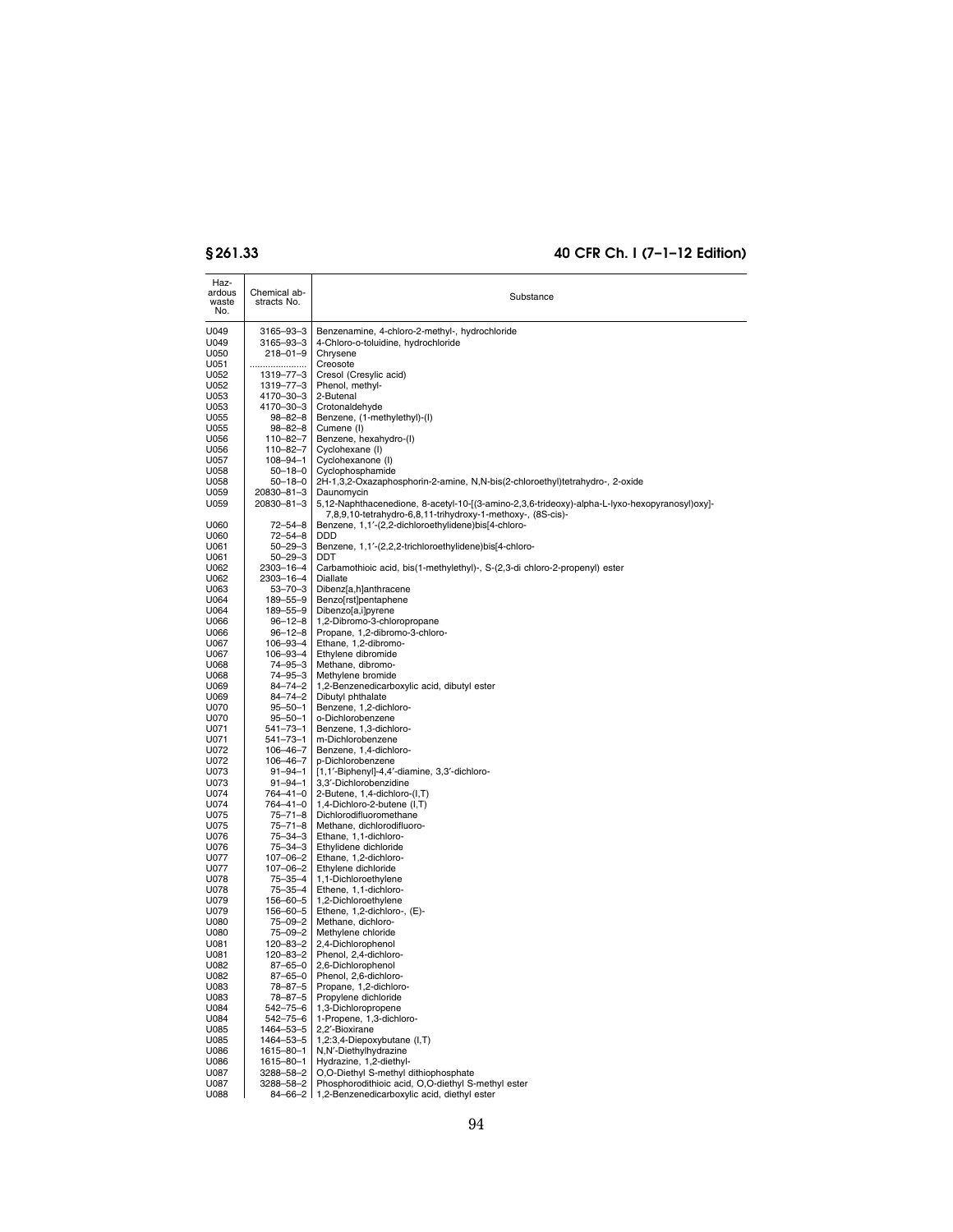| Haz-<br>ardous<br>waste<br>No. | Chemical ab-<br>stracts No.    | Substance                                                                |
|--------------------------------|--------------------------------|--------------------------------------------------------------------------|
| U088                           | 84-66-2                        | Diethyl phthalate                                                        |
| U089                           | $56 - 53 - 1$                  | Diethylstilbesterol                                                      |
| U089                           | 56-53-1                        | Phenol, 4,4'-(1,2-diethyl-1,2-ethenediyl)bis-, (E)-                      |
| U090                           | $94 - 58 - 6$                  | 1,3-Benzodioxole, 5-propyl-                                              |
| U090                           | $94 - 58 - 6$                  | Dihydrosafrole                                                           |
| U091<br>U091                   | 119-90-4<br>119-90-4           | [1,1'-Biphenyl]-4,4'-diamine, 3,3'-dimethoxy-<br>3,3'-Dimethoxybenzidine |
| U092                           | 124-40-3                       | Dimethylamine (I)                                                        |
| U092                           | 124-40-3                       | Methanamine, -methyl-(I)                                                 |
| U093                           | $60 - 11 - 7$                  | Benzenamine, N,N-dimethyl-4-(phenylazo)-                                 |
| U093                           | $60 - 11 - 7$                  | p-Dimethylaminoazobenzene                                                |
| U094                           | $57 - 97 - 6$                  | Benz[a]anthracene, 7,12-dimethyl-                                        |
| U094                           | 57-97-6                        | 7,12-Dimethylbenz[a]anthracene                                           |
| U095<br>U095                   | 119-93-7<br>119-93-7           | [1,1'-Biphenyl]-4,4'-diamine, 3,3'-dimethyl-<br>3,3'-Dimethylbenzidine   |
| U096                           | $80 - 15 - 9$                  | alpha, alpha-Dimethylbenzylhydroperoxide (R)                             |
| U096                           | $80 - 15 - 9$                  | Hydroperoxide, 1-methyl-1-phenylethyl-(R)                                |
| U097                           | 79-44-7                        | Carbamic chloride, dimethyl-                                             |
| U097                           | 79–44–7                        | Dimethylcarbamoyl chloride                                               |
| U098                           | 57-14-7                        | 1,1-Dimethylhydrazine                                                    |
| U098                           | $57 - 14 - 7$                  | Hydrazine, 1,1-dimethyl-                                                 |
| U099                           | 540–73–8                       | 1,2-Dimethylhydrazine                                                    |
| U099<br>U101                   | 540–73–8<br>105-67-9           | Hydrazine, 1,2-dimethyl-<br>2,4-Dimethylphenol                           |
| U101                           | 105-67-9                       | Phenol, 2,4-dimethyl-                                                    |
| U102                           | 131-11-3                       | 1,2-Benzenedicarboxylic acid, dimethyl ester                             |
| U102                           | $131 - 11 - 3$                 | Dimethyl phthalate                                                       |
| U103                           | 77–78–1                        | Dimethyl sulfate                                                         |
| U103                           | 77-78-1                        | Sulfuric acid, dimethyl ester                                            |
| U105                           | 121-14-2                       | Benzene, 1-methyl-2,4-dinitro-<br>2,4-Dinitrotoluene                     |
| U105<br>U106                   | $121 - 14 - 2$<br>606-20-2     | Benzene, 2-methyl-1,3-dinitro-                                           |
| U106                           | 606-20-2                       | 2,6-Dinitrotoluene                                                       |
| U107                           | 117-84-0                       | 1,2-Benzenedicarboxylic acid, dioctyl ester                              |
| U107                           | 117-84-0                       | Di-n-octyl phthalate                                                     |
| U108                           | 123-91-1                       | 1,4-Diethyleneoxide                                                      |
| U108                           | 123-91-1                       | 1,4-Dioxane                                                              |
| U109<br>U109                   | 122-66-7                       | 1,2-Diphenylhydrazine<br>Hydrazine, 1,2-diphenyl-                        |
| U110                           | 122-66-7<br>142-84-7           | Dipropylamine (I)                                                        |
| U110                           | 142-84-7                       | 1-Propanamine, N-propyl-(I)                                              |
| U111                           | 621-64-7                       | Di-n-propylnitrosamine                                                   |
| U111                           | 621-64-7                       | 1-Propanamine, N-nitroso-N-propyl-                                       |
| U112                           | 141–78–6                       | Acetic acid ethyl ester (I)                                              |
| U112                           | 141–78–6                       | Ethyl acetate (I)                                                        |
| U113<br>U113                   | 140-88-5<br>140-88-5           | Ethyl acrylate (I)<br>2-Propenoic acid, ethyl ester (I)                  |
| U114                           | 1111-54-6                      | Carbamodithioic acid, 1,2-ethanediylbis-, salts & esters                 |
| U114                           | 1111-54-6                      | Ethylenebisdithiocarbamic acid, salts & esters                           |
| U115                           | 75–21–8                        | Ethylene oxide (I,T)                                                     |
| U115                           | $75 - 21 - 8$                  | Oxirane (I,T)                                                            |
| U116                           | $96 - 45 - 7$                  | Ethylenethiourea                                                         |
| U116                           | 96–45–7                        | 2-Imidazolidinethione                                                    |
| U117<br>U117                   | $60 - 29 - 7$<br>$60 - 29 - 7$ | Ethane, 1,1'-oxybis-(I)<br>Ethyl ether (I)                               |
| U118                           | $97 - 63 - 2$                  | Ethyl methacrylate                                                       |
| U118                           | 97-63-2                        | 2-Propenoic acid, 2-methyl-, ethyl ester                                 |
| U119                           | $62 - 50 - 0$                  | Ethyl methanesulfonate                                                   |
| U119                           | $62 - 50 - 0$                  | Methanesulfonic acid, ethyl ester                                        |
| U120                           | 206-44-0                       | Fluoranthene                                                             |
| U121                           | 75-69-4                        | Methane, trichlorofluoro-                                                |
| U121<br>U122                   | $75 - 69 - 4$<br>$50 - 00 - 0$ | Trichloromonofluoromethane<br>Formaldehyde                               |
| U123                           | $64 - 18 - 6$                  | Formic acid (C,T)                                                        |
| U124                           | 110-00-9                       | Furan (I)                                                                |
| U124                           | $110 - 00 - 9$                 | Furfuran (I)                                                             |
| U125                           | $98 - 01 - 1$                  | 2-Furancarboxaldehyde (I)                                                |
| U125                           | $98 - 01 - 1$                  | Furfural (I)                                                             |
| U126                           | 765–34–4                       | Glycidylaldehyde                                                         |
| U126                           | 765-34-4<br>$118 - 74 - 1$     | Oxiranecarboxyaldehyde                                                   |
| U127<br>U127                   |                                | Benzene, hexachloro-<br>118-74-1 Hexachlorobenzene                       |
|                                |                                |                                                                          |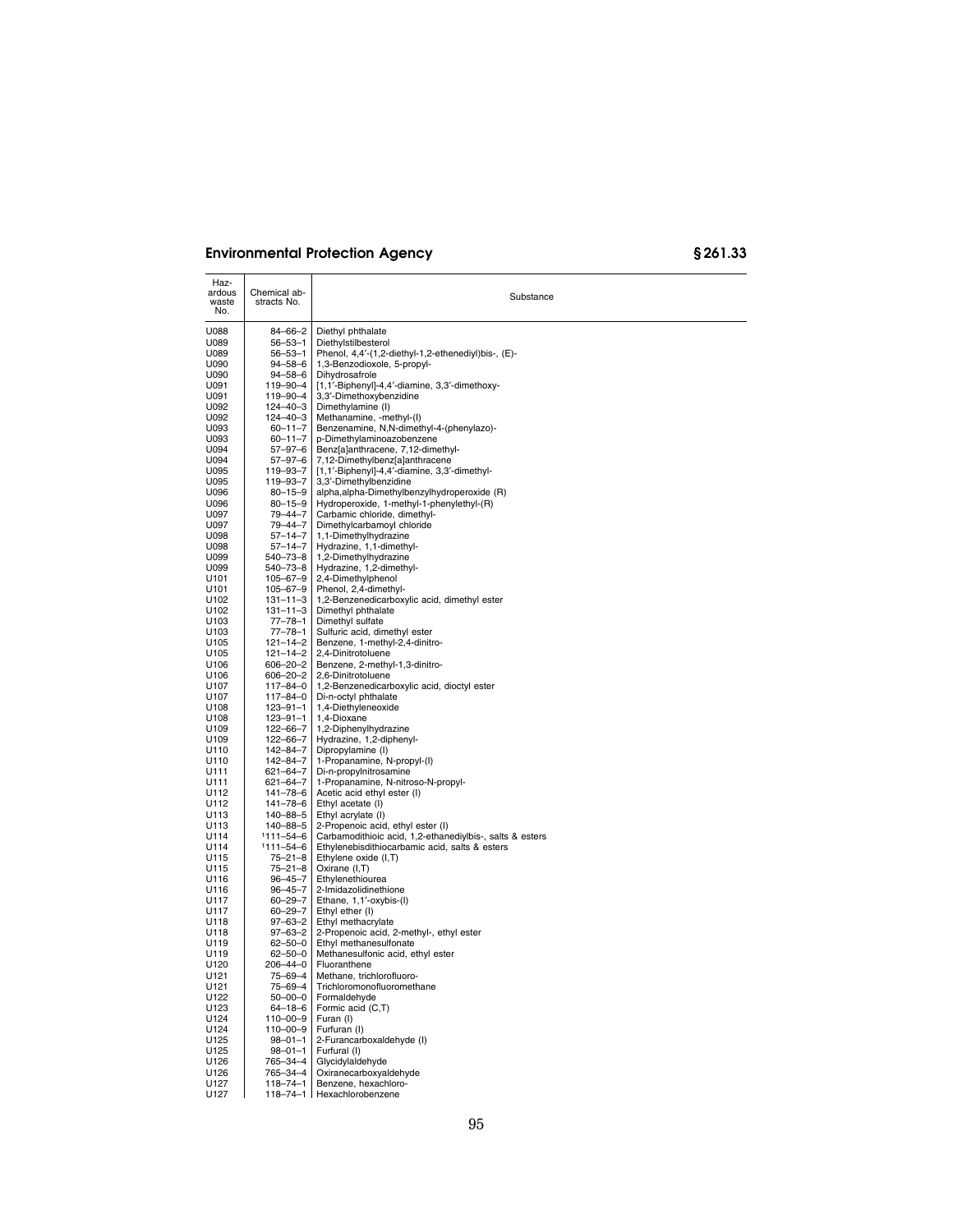| Haz-<br>ardous<br>waste<br>No. | Chemical ab-<br>stracts No.      | Substance                                                                                                                                                                            |
|--------------------------------|----------------------------------|--------------------------------------------------------------------------------------------------------------------------------------------------------------------------------------|
| U128                           | $87 - 68 - 3$                    | 1,3-Butadiene, 1,1,2,3,4,4-hexachloro-                                                                                                                                               |
| U128                           | 87-68-3                          | Hexachlorobutadiene                                                                                                                                                                  |
| U129                           | 58-89-9                          | Cyclohexane, 1,2,3,4,5,6-hexachloro-, (1alpha,2alpha,3beta,4alpha,5alpha,6beta)-                                                                                                     |
| U129                           | 58-89-9                          | Lindane                                                                                                                                                                              |
| U130<br>U130                   | 77–47–4<br>77-47-4               | 1,3-Cyclopentadiene, 1,2,3,4,5,5-hexachloro-<br>Hexachlorocyclopentadiene                                                                                                            |
| U131                           | $67 - 72 - 1$                    | Ethane, hexachloro-                                                                                                                                                                  |
| U131                           | $67 - 72 - 1$                    | Hexachloroethane                                                                                                                                                                     |
| U132                           | 70-30-4                          | Hexachlorophene                                                                                                                                                                      |
| U132                           | 70-30-4                          | Phenol, 2,2'-methylenebis[3,4,6-trichloro-                                                                                                                                           |
| U133<br>U134                   | 302-01-2<br>7664–39–3            | Hydrazine (R,T)<br>Hydrofluoric acid (C,T)                                                                                                                                           |
| U134                           | 7664–39–3                        | Hydrogen fluoride (C,T)                                                                                                                                                              |
| U135                           | 7783-06-4                        | Hydrogen sulfide                                                                                                                                                                     |
| U135                           | 7783-06-4                        | Hydrogen sulfide $H_2S$                                                                                                                                                              |
| U136                           | 75-60-5                          | Arsinic acid, dimethyl-                                                                                                                                                              |
| U136<br>U137                   | 75-60-5<br>193-39-5              | Cacodylic acid<br>Indeno[1,2,3-cd]pyrene                                                                                                                                             |
| U138                           | 74-88-4                          | Methane, iodo-                                                                                                                                                                       |
| U138                           | 74-88-4                          | Methyl iodide                                                                                                                                                                        |
| U140                           | 78-83-1                          | Isobutyl alcohol (I,T)                                                                                                                                                               |
| U140                           | 78-83-1                          | 1-Propanol, 2-methyl- (I,T)                                                                                                                                                          |
| U141<br>U141                   | $120 - 58 - 1$<br>$120 - 58 - 1$ | 1,3-Benzodioxole, 5-(1-propenyl)-<br>Isosafrole                                                                                                                                      |
| U142                           | 143-50-0                         | Kepone                                                                                                                                                                               |
| U142                           | 143-50-0                         | 1,3,4-Metheno-2H-cyclobuta[cd]pentalen-2-one, 1,1a,3,3a,4,5,5,5a,5b,6-decachlorooctahydro-                                                                                           |
| U143                           | 303-34-4                         | 2-Butenoic acid, 2-methyl-, 7-[[2,3-dihydroxy-2-(1-methoxyethyl)-3-methyl-1-oxobutoxy]methyl]-<br>2,3,5,7a-tetrahydro-1H-pyrrolizin-1-yl ester, [1S-[1alpha(Z),7(2S*,3R*),7aalpha]]- |
| U143                           | 303-34-4                         | Lasiocarpine                                                                                                                                                                         |
| U144<br>U144                   | 301-04-2<br>301-04-2             | Acetic acid, lead(2+) salt<br>Lead acetate                                                                                                                                           |
| U145                           | 7446–27–7                        | Lead phosphate                                                                                                                                                                       |
| U145                           | 7446-27-7                        | Phosphoric acid, lead(2+) salt (2:3)                                                                                                                                                 |
| U146                           | 1335-32-6                        | Lead, bis(acetato-O)tetrahydroxytri-                                                                                                                                                 |
| U146                           | 1335-32-6                        | Lead subacetate                                                                                                                                                                      |
| U147<br>U147                   | 108-31-6<br>108-31-6             | 2,5-Furandione<br>Maleic anhydride                                                                                                                                                   |
| U148                           | 123-33-1                         | Maleic hydrazide                                                                                                                                                                     |
| U148                           | 123-33-1                         | 3,6-Pyridazinedione, 1,2-dihydro-                                                                                                                                                    |
| U149                           | 109-77-3                         | Malononitrile                                                                                                                                                                        |
| U149<br>U150                   | 109-77-3<br>148-82-3             | Propanedinitrile<br>Melphalan                                                                                                                                                        |
| U150                           | 148-82-3                         | L-Phenylalanine, 4-[bis(2-chloroethyl)amino]-                                                                                                                                        |
| U151                           | 7439–97–6                        | Mercury                                                                                                                                                                              |
| U152                           | 126-98-7                         | Methacrylonitrile (I,T)                                                                                                                                                              |
| U152<br>U153                   | 126-98-7<br>74–93–1              | 2-Propenenitrile, 2-methyl- (I,T)<br>Methanethiol (I,T)                                                                                                                              |
| U153                           | 74-93-1                          | Thiomethanol (I,T)                                                                                                                                                                   |
| U154                           | 67-56-1                          | Methanol (I)                                                                                                                                                                         |
| U154                           | 67-56-1                          | Methyl alcohol (I)                                                                                                                                                                   |
| U155                           | $91 - 80 - 5$                    | 1,2-Ethanediamine, N,N-dimethyl-N'-2-pyridinyl-N'-(2-thienylmethyl)-                                                                                                                 |
| U155<br>U156                   | $91 - 80 - 5$<br>79-22-1         | Methapyrilene<br>Carbonochloridic acid, methyl ester (I,T)                                                                                                                           |
| U156                           | 79–22–1                          | Methyl chlorocarbonate (I,T)                                                                                                                                                         |
| U157                           | 56–49–5                          | Benz[j]aceanthrylene, 1,2-dihydro-3-methyl-                                                                                                                                          |
| U157                           | 56–49–5                          | 3-Methylcholanthrene                                                                                                                                                                 |
| U158                           | $101 - 14 - 4$                   | Benzenamine, 4,4'-methylenebis[2-chloro-                                                                                                                                             |
| U158<br>U159                   | $101 - 14 - 4$<br>78–93–3        | 4,4'-Methylenebis(2-chloroaniline)<br>2-Butanone (I,T)                                                                                                                               |
| U159                           | 78-93-3                          | Methyl ethyl ketone (MEK) (I,T)                                                                                                                                                      |
| U160                           | 1338-23-4                        | 2-Butanone, peroxide (R,T)                                                                                                                                                           |
| U160                           | 1338-23-4                        | Methyl ethyl ketone peroxide (R,T)                                                                                                                                                   |
| U161                           | $108 - 10 - 1$                   | Methyl isobutyl ketone (I)                                                                                                                                                           |
| U161<br>U161                   | $108 - 10 - 1$<br>$108 - 10 - 1$ | 4-Methyl-2-pentanone (I)<br>Pentanol, 4-methyl-                                                                                                                                      |
| U162                           | $80 - 62 - 6$                    | Methyl methacrylate (I,T)                                                                                                                                                            |
| U162                           | $80 - 62 - 6$                    | 2-Propenoic acid, 2-methyl-, methyl ester (I,T)                                                                                                                                      |
| U163                           | $70 - 25 - 7$                    | Guanidine, -methyl-N'-nitro-N-nitroso-                                                                                                                                               |
| U163                           | $70 - 25 - 7$                    | <b>MNNG</b>                                                                                                                                                                          |
| U164<br>U164                   | $56 - 04 - 2$<br>$56 - 04 - 2$   | Methylthiouracil<br>4(1H)-Pyrimidinone, 2,3-dihydro-6-methyl-2-thioxo-                                                                                                               |
| U165                           | $91 - 20 - 3$                    | Naphthalene                                                                                                                                                                          |
|                                |                                  |                                                                                                                                                                                      |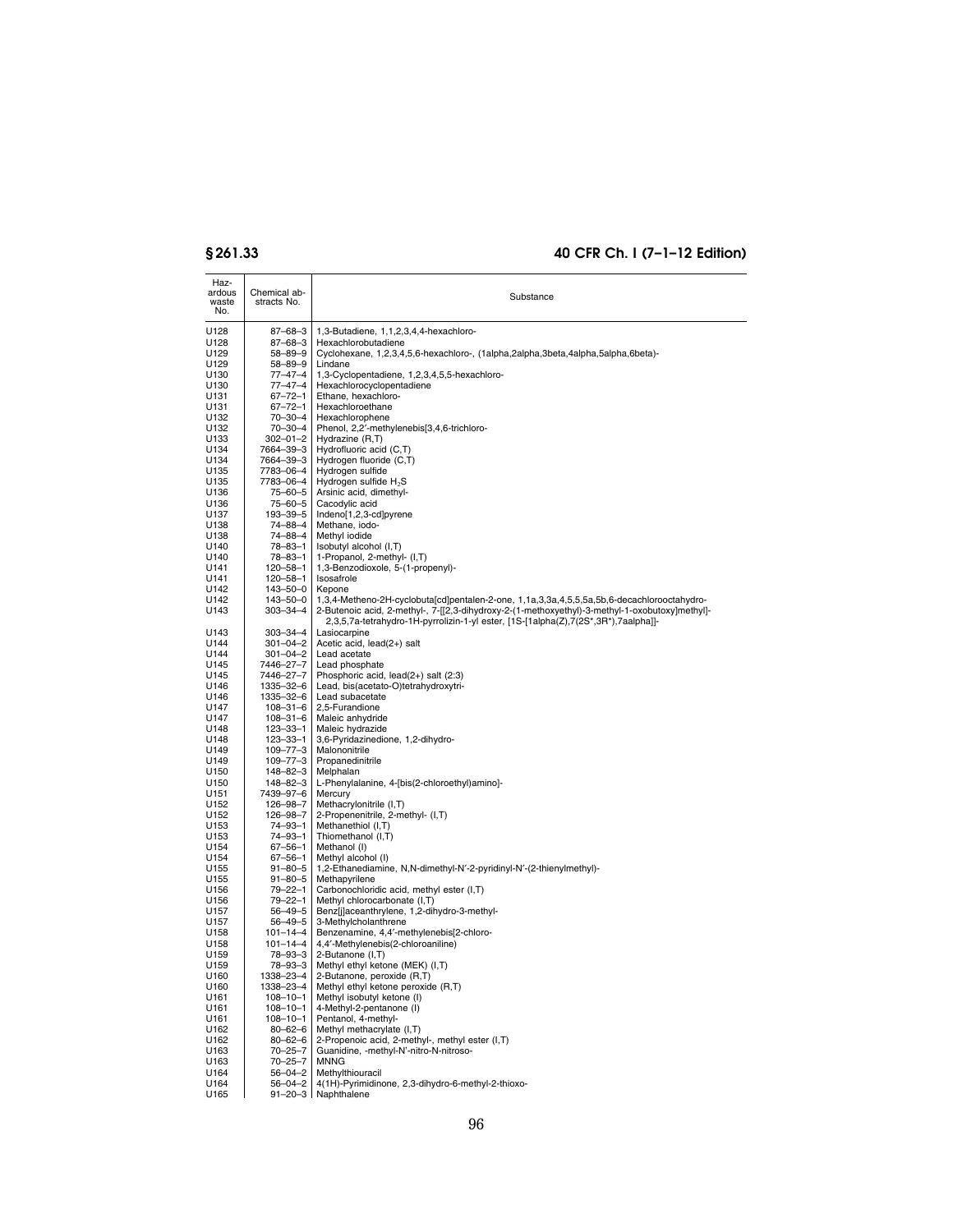| Haz-<br>ardous<br>waste<br>No. | Chemical ab-<br>stracts No.      | Substance                                                                                                                                                 |
|--------------------------------|----------------------------------|-----------------------------------------------------------------------------------------------------------------------------------------------------------|
| U166                           | $130 - 15 - 4$                   | 1,4-Naphthalenedione                                                                                                                                      |
| U166                           | $130 - 15 - 4$                   | 1,4-Naphthoquinone                                                                                                                                        |
| U167                           | 134-32-7                         | 1-Naphthalenamine                                                                                                                                         |
| U167<br>U168                   | 134-32-7<br>$91 - 59 - 8$        | alpha-Naphthylamine<br>2-Naphthalenamine                                                                                                                  |
| U168                           | $91 - 59 - 8$                    | beta-Naphthylamine                                                                                                                                        |
| U169                           | $98 - 95 - 3$                    | Benzene, nitro-                                                                                                                                           |
| U169                           | $98 - 95 - 3$                    | Nitrobenzene (I,T)                                                                                                                                        |
| U170<br>U170                   | 100-02-7<br>100-02-7             | p-Nitrophenol                                                                                                                                             |
| U171                           | 79-46-9                          | Phenol, 4-nitro-<br>2-Nitropropane (I,T)                                                                                                                  |
| U171                           | 79-46-9                          | Propane, 2-nitro- (I,T)                                                                                                                                   |
| U172                           | $924 - 16 - 3$                   | 1-Butanamine, N-butyl-N-nitroso-                                                                                                                          |
| U172                           | $924 - 16 - 3$<br>1116-54-7      | N-Nitrosodi-n-butylamine                                                                                                                                  |
| U173<br>U173                   | 1116-54-7                        | Ethanol, 2,2'-(nitrosoimino)bis-<br>N-Nitrosodiethanolamine                                                                                               |
| U174                           | $55 - 18 - 5$                    | Ethanamine, -ethyl-N-nitroso-                                                                                                                             |
| U174                           | $55 - 18 - 5$                    | N-Nitrosodiethylamine                                                                                                                                     |
| U176                           | 759-73-9                         | N-Nitroso-N-ethylurea                                                                                                                                     |
| U176<br>U177                   | 759-73-9<br>684-93-5             | Urea, N-ethyl-N-nitroso-<br>N-Nitroso-N-methylurea                                                                                                        |
| U177                           | 684-93-5                         | Urea, N-methyl-N-nitroso-                                                                                                                                 |
| U178                           | 615-53-2                         | Carbamic acid, methylnitroso-, ethyl ester                                                                                                                |
| U178                           | 615-53-2                         | N-Nitroso-N-methylurethane                                                                                                                                |
| U179<br>U179                   | $100 - 75 - 4$<br>$100 - 75 - 4$ | N-Nitrosopiperidine<br>Piperidine, 1-nitroso-                                                                                                             |
| U180                           | $930 - 55 - 2$                   | N-Nitrosopyrrolidine                                                                                                                                      |
| U180                           | $930 - 55 - 2$                   | Pyrrolidine, 1-nitroso-                                                                                                                                   |
| U181                           | $99 - 55 - 8$                    | Benzenamine, 2-methyl-5-nitro-                                                                                                                            |
| U181<br>U182                   | $99 - 55 - 8$<br>123-63-7        | 5-Nitro-o-toluidine<br>1,3,5-Trioxane, 2,4,6-trimethyl-                                                                                                   |
| U182                           | 123-63-7                         | Paraldehyde                                                                                                                                               |
| U183                           | 608-93-5                         | Benzene, pentachloro-                                                                                                                                     |
| U183                           | $608 - 93 - 5$                   | Pentachlorobenzene                                                                                                                                        |
| U184<br>U184                   | $76 - 01 - 7$<br>$76 - 01 - 7$   | Ethane, pentachloro-<br>Pentachloroethane                                                                                                                 |
| U185                           | $82 - 68 - 8$                    | Benzene, pentachloronitro-                                                                                                                                |
| U185                           | $82 - 68 - 8$                    | Pentachloronitrobenzene (PCNB)                                                                                                                            |
| U186                           | 504-60-9                         | 1-Methylbutadiene (I)                                                                                                                                     |
| U186<br>U187                   | 504-60-9<br>$62 - 44 - 2$        | 1,3-Pentadiene (I)<br>Acetamide, -(4-ethoxyphenyl)-                                                                                                       |
| U187                           | $62 - 44 - 2$                    | Phenacetin                                                                                                                                                |
| U188                           | $108 - 95 - 2$                   | Phenol                                                                                                                                                    |
| U189                           | 1314-80-3                        | Phosphorus sulfide (R)                                                                                                                                    |
| U189<br>U190                   | 1314-80-3<br>$85 - 44 - 9$       | Sulfur phosphide (R)<br>1,3-Isobenzofurandione                                                                                                            |
| U190                           | $85 - 44 - 9$                    | Phthalic anhydride                                                                                                                                        |
| U191                           | 109-06-8                         | 2-Picoline                                                                                                                                                |
| U191<br>U192                   | $109 - 06 - 8$<br>23950-58-5     | Pyridine, 2-methyl-<br>Benzamide, 3,5-dichloro-N-(1,1-dimethyl-2-propynyl)-                                                                               |
| U192                           | 23950-58-5                       | Pronamide                                                                                                                                                 |
| U193                           | 1120-71-4                        | 1.2-Oxathiolane, 2.2-dioxide                                                                                                                              |
| U193                           | 1120–71–4                        | 1,3-Propane sultone                                                                                                                                       |
| U194<br>U194                   | $107 - 10 - 8$<br>$107 - 10 - 8$ | 1-Propanamine (I,T)<br>n-Propylamine (I,T)                                                                                                                |
| U196                           | $110 - 86 - 1$                   | Pyridine                                                                                                                                                  |
| U197                           | $106 - 51 - 4$                   | p-Benzoquinone                                                                                                                                            |
| U197                           | $106 - 51 - 4$                   | 2,5-Cyclohexadiene-1,4-dione                                                                                                                              |
| U200<br>U200                   | $50 - 55 - 5$<br>$50 - 55 - 5$   | Reserpine<br>Yohimban-16-carboxylic acid, 11,17-dimethoxy-18-[(3,4,5-trimethoxybenzoyl)oxy]-, methyl<br>ester, (3beta, 16beta, 17alpha, 18beta, 20alpha)- |
| U201                           | $108 - 46 - 3$                   | 1,3-Benzenediol                                                                                                                                           |
| U201<br>U203                   | 108-46-3<br>$94 - 59 - 7$        | Resorcinol<br>1,3-Benzodioxole, 5-(2-propenyl)-                                                                                                           |
| U203                           | $94 - 59 - 7$                    | Safrole                                                                                                                                                   |
| U204                           | 7783-00-8                        | Selenious acid                                                                                                                                            |
| U204                           | 7783-00-8                        | Selenium dioxide                                                                                                                                          |
| U205<br>U205                   | 7488-56-4<br>7488-56-4           | Selenium sulfide<br>Selenium sulfide SeS <sub>2</sub> (R,T)                                                                                               |
| U206                           | 18883-66-4                       | Glucopyranose, 2-deoxy-2-(3-methyl-3-nitrosoureido)-, D-                                                                                                  |
| U206                           | 18883-66-4                       | D-Glucose, 2-deoxy-2-[[(methylnitrosoamino)-carbonyl]amino]-                                                                                              |
| U206                           | 18883-66-4                       | Streptozotocin                                                                                                                                            |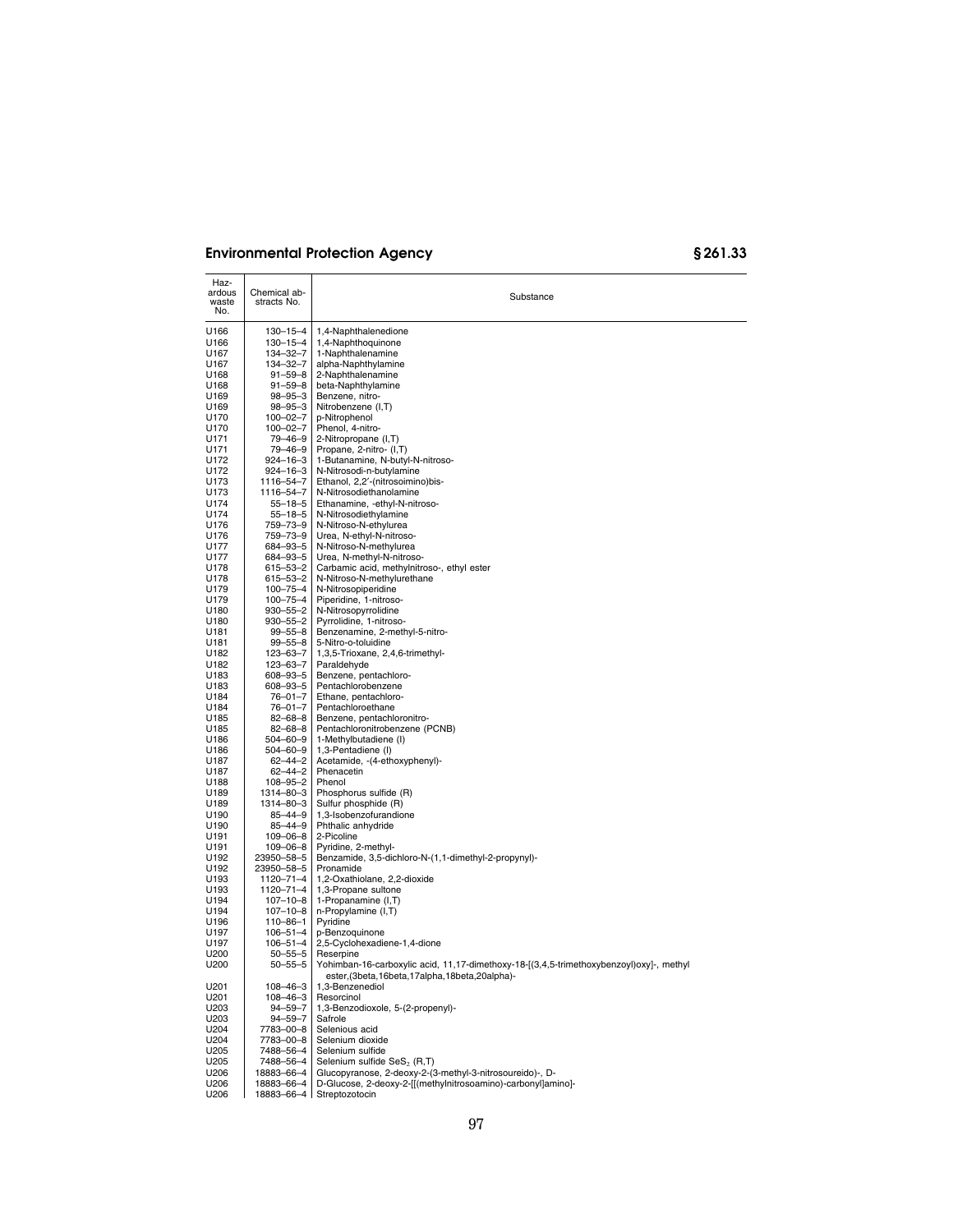| Haz-<br>ardous<br>waste<br>No. | Chemical ab-<br>stracts No. | Substance                                                                                                                              |
|--------------------------------|-----------------------------|----------------------------------------------------------------------------------------------------------------------------------------|
| U207                           | 95-94-3                     | Benzene, 1,2,4,5-tetrachloro-                                                                                                          |
| U207                           | 95-94-3                     | 1,2,4,5-Tetrachlorobenzene                                                                                                             |
| U208                           | 630–20–6                    | Ethane, 1,1,1,2-tetrachloro-                                                                                                           |
| U208                           | 630–20–6                    | 1,1,1,2-Tetrachloroethane                                                                                                              |
| U209<br>U209                   | $79 - 34 - 5$<br>79–34–5    | Ethane, 1,1,2,2-tetrachloro-<br>1.1.2.2-Tetrachloroethane                                                                              |
| U210                           | 127-18-4                    | Ethene, tetrachloro-                                                                                                                   |
| U210                           | 127-18-4                    | Tetrachloroethylene                                                                                                                    |
| U211                           | 56–23–5                     | Carbon tetrachloride                                                                                                                   |
| U211<br>U213                   | $56 - 23 - 5$               | Methane, tetrachloro-                                                                                                                  |
| U213                           | 109-99-9<br>109-99-9        | Furan, tetrahydro-(I)<br>Tetrahydrofuran (I)                                                                                           |
| U214                           | 563–68–8                    | Acetic acid, thallium(1+) salt                                                                                                         |
| U214                           | 563-68-8                    | Thallium(I) acetate                                                                                                                    |
| U215                           | 6533-73-9                   | Carbonic acid, dithallium(1+) salt                                                                                                     |
| U215<br>U216                   | 6533-73-9<br>7791-12-0      | Thallium(I) carbonate<br>Thallium(I) chloride                                                                                          |
| U216                           | 7791-12-0                   | Thallium chloride TICI                                                                                                                 |
| U217                           | 10102-45-1                  | Nitric acid, thallium(1+) salt                                                                                                         |
| U217                           | 10102-45-1                  | Thallium(I) nitrate                                                                                                                    |
| U218<br>U218                   | $62 - 55 - 5$<br>62–55–5    | Ethanethioamide<br>Thioacetamide                                                                                                       |
| U219                           | 62–56–6                     | Thiourea                                                                                                                               |
| U220                           | 108-88-3                    | Benzene, methyl-                                                                                                                       |
| U220                           | 108-88-3                    | Toluene                                                                                                                                |
| U221<br>U221                   | 25376-45-8<br>25376-45-8    | Benzenediamine, ar-methyl-<br>Toluenediamine                                                                                           |
| U222                           | 636-21-5                    | Benzenamine, 2-methyl-, hydrochloride                                                                                                  |
| U222                           | 636–21–5                    | o-Toluidine hydrochloride                                                                                                              |
| U223                           | 26471-62-5                  | Benzene, 1,3-diisocyanatomethyl- (R,T)                                                                                                 |
| U223<br>U225                   | 26471-62-5<br>75–25–2       | Toluene diisocyanate (R,T)<br><b>Bromoform</b>                                                                                         |
| U225                           | 75–25–2                     | Methane, tribromo-                                                                                                                     |
| U226                           | $71 - 55 - 6$               | Ethane, 1,1,1-trichloro-                                                                                                               |
| U226                           | $71 - 55 - 6$               | Methyl chloroform                                                                                                                      |
| U226<br>U227                   | 71–55–6<br>79-00-5          | 1,1,1-Trichloroethane<br>Ethane, 1,1,2-trichloro-                                                                                      |
| U227                           | 79-00-5                     | 1,1,2-Trichloroethane                                                                                                                  |
| U228                           | 79-01-6                     | Ethene, trichloro-                                                                                                                     |
| U228                           | 79-01-6                     | Trichloroethylene                                                                                                                      |
| U234<br>U234                   | 99-35-4<br>99-35-4          | Benzene, 1,3,5-trinitro-<br>1,3,5-Trinitrobenzene (R,T)                                                                                |
| U235                           | 126-72-7                    | 1-Propanol, 2,3-dibromo-, phosphate (3:1)                                                                                              |
| U235                           | $126 - 72 - 7$              | Tris(2,3-dibromopropyl) phosphate                                                                                                      |
| U236                           | $72 - 57 - 1$               | 2,7-Naphthalenedisulfonic acid, 3,3'-[(3,3'-dimethyl[1,1'-biphenyl]-4,4'-diyl)bis(azo)bis[5-amino-4-hy-<br>droxy]-, tetrasodium salt   |
| U236<br>U237                   | $72 - 57 - 1$               | Trypan blue<br>2,4-(1H,3H)-Pyrimidinedione, 5-[bis(2-chloroethyl)amino]-                                                               |
| U237                           | $66 - 75 - 1$<br>66–75–1    | Uracil mustard                                                                                                                         |
| U238                           | 51-79-6                     | Carbamic acid, ethyl ester                                                                                                             |
| U238                           | $51 - 79 - 6$               | Ethyl carbamate (urethane)                                                                                                             |
| U239<br>U239                   | 1330-20-7                   | Benzene, dimethyl- (I,T)<br>Xylene (I)                                                                                                 |
| U240                           | 1330-20-7<br>194–75–7       | Acetic acid, (2,4-dichlorophenoxy)-, salts & esters                                                                                    |
| U240                           | 194-75-7                    | 2,4-D, salts & esters                                                                                                                  |
| U243                           | 1888-71-7                   | Hexachloropropene                                                                                                                      |
| U243<br>U244                   | 1888-71-7<br>137-26-8       | 1-Propene, 1,1,2,3,3,3-hexachloro-<br>Thioperoxydicarbonic diamide $[(H_2N)C(S)]_2 S_2$ , tetramethyl-                                 |
| U244                           | $137 - 26 - 8$              | Thiram                                                                                                                                 |
| U246                           | 506-68-3                    | Cyanogen bromide (CN)Br                                                                                                                |
| U247                           | 72–43–5                     | Benzene, 1,1'-(2,2,2-trichloroethylidene)bis[4- methoxy-                                                                               |
| U247<br>U248                   | 72–43–5<br>181-81-2         | Methoxychlor<br>2H-1-Benzopyran-2-one, 4-hydroxy-3-(3-oxo-1-phenyl-butyl)-, & salts, when present at concentrations<br>of 0.3% or less |
| U248                           | $181 - 81 - 2$              | Warfarin, & salts, when present at concentrations of 0.3% or less                                                                      |
| U249                           | 1314-84-7                   | Zinc phosphide $Zn_3$ $P_2$ , when present at concentrations of 10% or less                                                            |
| U271                           | 17804-35-2                  | Benomyl                                                                                                                                |
| U271<br>U278                   | 17804-35-2<br>22781-23-3    | Carbamic acid, [1-[(butylamino)carbonyl]-1H-benzimidazol-2-yl]-, methyl ester<br>Bendiocarb                                            |
| U278                           | 22781-23-3                  | 1,3-Benzodioxol-4-ol, 2,2-dimethyl-, methyl carbamate                                                                                  |
| U279                           | 63-25-2                     | Carbaryl                                                                                                                               |
| U279                           |                             | 63-25-2 1-Naphthalenol, methylcarbamate                                                                                                |